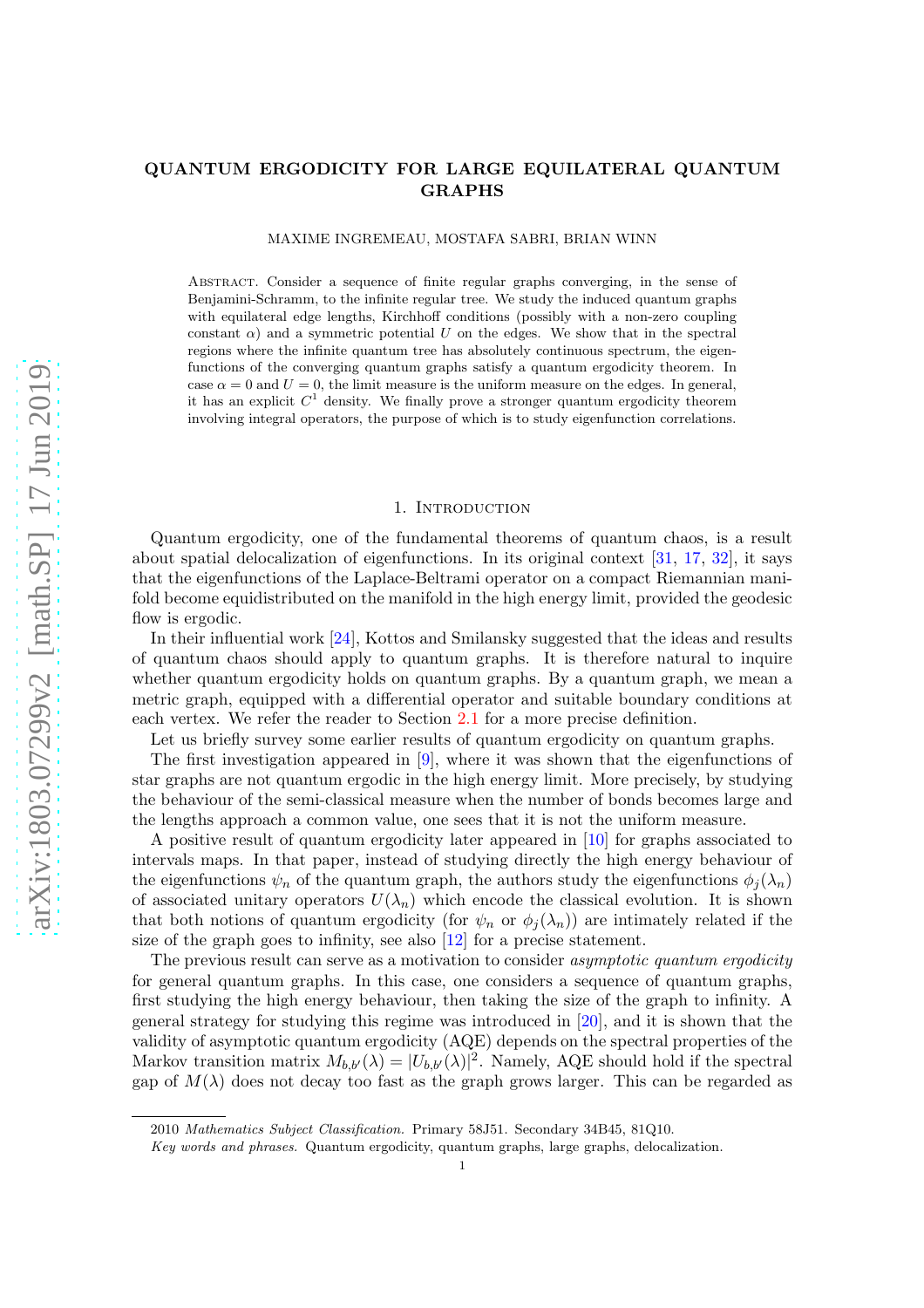a "chaotic" assumption, similar to the ergodicity of the geodesic flow on manifolds. Note that the spectral gap of quantum star graphs closes quite rapidly.

It is natural however to study the high energy behaviour of a fixed compact quantum graph. This question was settled later in [\[18\]](#page-25-8) in the case of Kirchhoff boundary conditions, where it is shown that quantum ergodicity does not hold for a generic metric on the graph, except if it is homeomorphic to an interval or a circle. The semi-classical measures were moreover characterized, and the "scars" were described.

To conclude this brief survey, we mention the paper [\[21\]](#page-25-9) in which bounds on the entropy of the semi-classical measures were obtained for several families of quantum graphs. Finally, the paper [\[14\]](#page-25-10) proved that asymptotic quantum ergodicity holds for sequences of quantum graphs without back-scattering, if the underlying discrete graphs are  $(q + 1)$ regular expanders with few short loops. Under these "equi-transmitting" boundary conditions (which do not include the Kirchhoff conditions), the Markov operator  $M(\lambda)$  is just 1  $\frac{1}{q}B$ , where  $(\mathcal{B}f)(b) = \sum_{b^+\in\mathcal{N}_b^+} f(b^+)$  is the non-backtracking operator on the edges. It is known that if the graphs are expanders, then  $\frac{1}{q}B$  has a uniform spectral gap [\[3,](#page-24-0) [2\]](#page-24-1). So this result of [\[14\]](#page-25-10) confirms the general philosophy of [\[20\]](#page-25-7) in this situation.

All the previous results were concerned with the high-energy behaviour of eigenfunctions, be it for a sequence of quantum graphs or a fixed graph. In this paper, we are interested in a different regime. Ultimately, we believe the following principle should be true : suppose that an infinite, possibly random, quantum tree has purely absolutely continuous spectrum in an interval I. Consider a sequence of quantum graphs converging to this tree in the sense of Benjamini-Schramm, and suppose the underlying discrete graphs are expanders. Then as the graphs  $G_N$  grow large, the corresponding eigenfunctions whose energies *lie in the bounded interval I* will satisfy a quantum ergodicity theorem.

This kind of result can be interpreted as a delocalization result for the infinite quantum tree. It says that if the tree is *spectrally delocalized* (has pure AC spectrum in  $I$ ), then it also has a form of spatial delocalization (converging quantum graphs satisfy quantum ergodicity in  $I$ ).

This point of view originally stemmed from the study of quantum ergodicity for discrete graphs. The first incarnations of it appeared in the proof of quantum ergodicity for the adjacency matrix of a regular graph  $[3, 2, 15]$  $[3, 2, 15]$  $[3, 2, 15]$  $[3, 2, 15]$ . The question was later addressed in full generality in  $[4]$ , in the framework of Schrödinger operators on graphs of bounded degrees. As an important application [\[5\]](#page-24-3), it was shown that the eigenfunctions of the Anderson model on a large graph become equidistributed if the disorder is weak enough, in the region of AC spectrum previously provided by Klein [\[23\]](#page-25-12). This was among very few theorems of delocalization for the Anderson model, the opposite regime of localization being quite well understood today. More applications appeared in [\[6\]](#page-24-4), where the first results of quantum ergodicity for non-regular graphs were given. We also mention the recent paper [\[26\]](#page-25-13) which studies quantum ergodicity for sequences of compact hyperbolic surfaces, also in the bounded interval regime.

The present paper is a first step towards the proof of such a general criterion for quantum graphs. We study a simple family of quantum graphs : regular equilateral graphs, and endow them with the natural Kirchhoff conditions. We also allow for identical coupling constants  $\alpha$  on the vertices and identical symmetric potentials U on the edges. It is known [\[16\]](#page-25-14) that the corresponding infinite tree has bands of AC spectra. We confirm the general principle by showing that eigenfunctions with energies in such bands are quantum ergodic, as the graph grow large. More precisely, when the graph  $\mathbf{G}_N$  is large enough, the probability measure  $|\psi_j^{(N)}\>$  $\int_j^{(N)} (x) \vert^2 dx$  on  $\mathbf{G}_N$  approaches an explicit measure  $\frac{1}{N} \Psi_{\lambda_j}(x) dx$ , for most eigenfunctions  $\psi_i^{(N)}$  $j^{(N)}$ . In the special case  $U = \alpha = 0$ , the density  $\Psi_{\lambda_j}(x)$  is just a constant and we obtain the uniform measure  $\frac{2}{(q+1)N} dx$  on  $\mathbf{G}_N$  (see § [2.4](#page-6-0) for more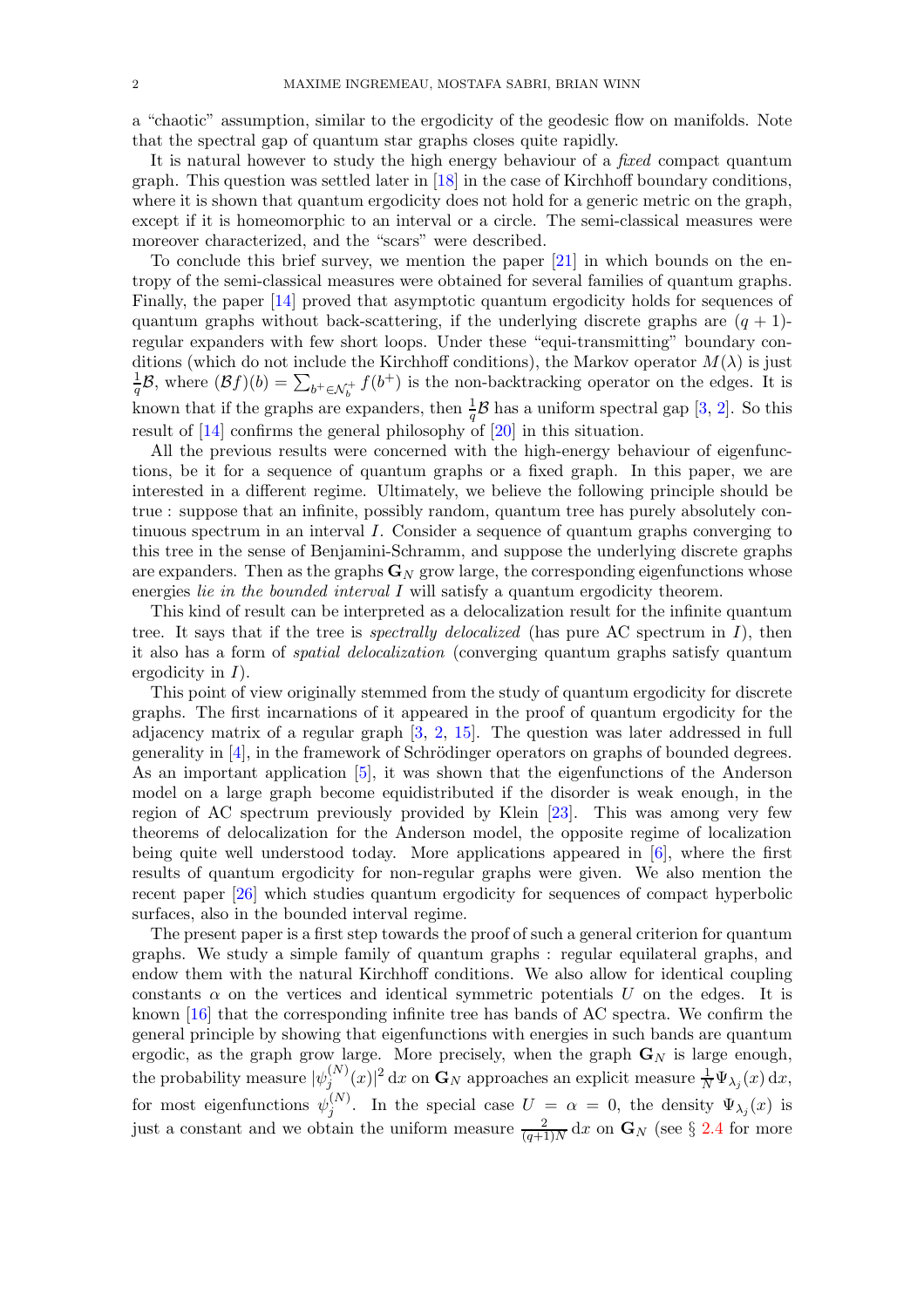precision). In general,  $\Psi_{\lambda_j}(x)$  is essentially the density of the spectral measure of the infinite quantum tree. The equidistribution in case  $U = \alpha = 0$  holds precisely because this spectral measure is constant in this case, as  $x$  varies along the tree.

Our paper is organized as follows. In Section [2](#page-2-1) we introduce our quantum graphs and discuss the main results. In Section [3,](#page-8-0) we construct discrete functions on the directed bonds of  $G_N$ , which turn out to be eigenfunctions of a non-backtracking operator  $\mathcal{B}$ . We then prove our main result in Section [4.](#page-10-0) As in the case of combinatorial graphs  $[2, 3, 4]$  $[2, 3, 4]$  $[2, 3, 4]$  $[2, 3, 4]$ , one can also ask about the behaviour of the eigenfunction correlators  $\psi_i^{(N)}$  $j^{(N)}(x)\psi_j^{(N)}$  $j^{(IV)}(y) dx dy.$ For this purpose, we provide a more general quantum ergodicity result, Theorem [2.3,](#page-5-0) involving integral operators. This result is proved in Section [5.](#page-19-0)

We plan to address the general criterion for quantum ergodicity in such a bounded interval regime in a future work. It should be expected that the proof will become much more difficult and technical in this case. A very interesting application would be to prove quantum ergodicity for weak random perturbations of the equilateral model we study here, whether in the edge lengths or the coupling constants. In fact, it was shown in  $[1]$  that the AC spectrum of the Laplace operator on the equilateral quantum tree  $\mathbf{T}_q$ , is stable under weak random perturbations of the edge lengths.

#### 2. Presentation of the results

<span id="page-2-1"></span><span id="page-2-0"></span>2.1. Background on quantum graphs. Let  $G = (V, E)$  be a (combinatorial) graph, and fix  $L > 0$ . The associated equilateral metric graph, denoted by  $\bf{G}$ , is obtained by identifying each edge with [0, L]. In doing so, we fix an orientation on each  $e \in E$ , identifying 0 with an origin  $o_e \in V$  and L with a terminus  $t_e \in V$ . We shall write  $d_G$  for the distance on  $G$  induced by the usual distance on  $[0, L]$ .

A quantum graph is a self-adjoint differential operator acting on the Hilbert space  $\mathcal{H} := \bigoplus_{e \in E} L^2[0, L].$  We consider the following Schrödinger operator.

Let  $U \in L^{\infty}(0, L)$  be a real-valued potential satisfying

<span id="page-2-2"></span>
$$
U(L-x) = U(x) .
$$

We define an operator  $H_G$  acting on  $\psi = (\psi_e)_{e \in E} \in \bigoplus_{e \in E} W^{2,2}(0,L) \subset \mathcal{H}$  by

(2.1) 
$$
(H_{\mathbf{G}}\psi_e)(x_e) = -\psi''_e(x_e) + U(x_e)\psi_e(x_e).
$$

Thus defined,  $H_G$  is not essentially self-adjoint: we need to impose suitable boundary conditions at each vertex. In this paper, we will consider the generalized Kirchhoff boundary conditions with parameter  $\alpha \in \mathbb{R}$  given by

- Continuity: For all  $v \in V$  and all  $e, e' \in E$ , we have  $\psi_e(t_e) = \psi_{e'}(o_{e'}) =: \psi(v)$  if  $t_e = o_{e'} = v.$
- Current conservation: For all  $v \in V$ ,

$$
\sum_{e: o_e=v} \psi'_e(0) - \sum_{e: t_e=v} \psi'_e(L) = \alpha \psi(v).
$$

If G is finite,  $H_G$  is self-adjoint on the domain of functions in  $\bigoplus_{e\in E}W^{2,2}(0,L)$  satisfying the Kirchhoff conditions. When  $G = \mathbb{T}_q$  is the infinite tree,  $H_{\mathbf{T}_q}$  is essentially self-adjoint on the set of compactly supported functions in  $\bigoplus_{e \in E} W^{2,2}(0,L)$  satisfying the Kirchhoff conditions [\[16\]](#page-25-14), and can hence be uniquely extended to a self-adjoint operator. We refer the reader to [\[11\]](#page-25-15) for more details on the construction and properties of quantum graphs.

In the sequel, we will consider sequences of finite graphs  $G_N = (V_N, E_N)$ , which we will suppose to be  $(q + 1)$ -regular for some  $q \geq 2$ , meaning that all vertices are connected to exactly  $q+1$  neighbors. However, to lighten a bit notations and proofs, the parameters L and  $\alpha$ , as well as the potential U, will not depend on N.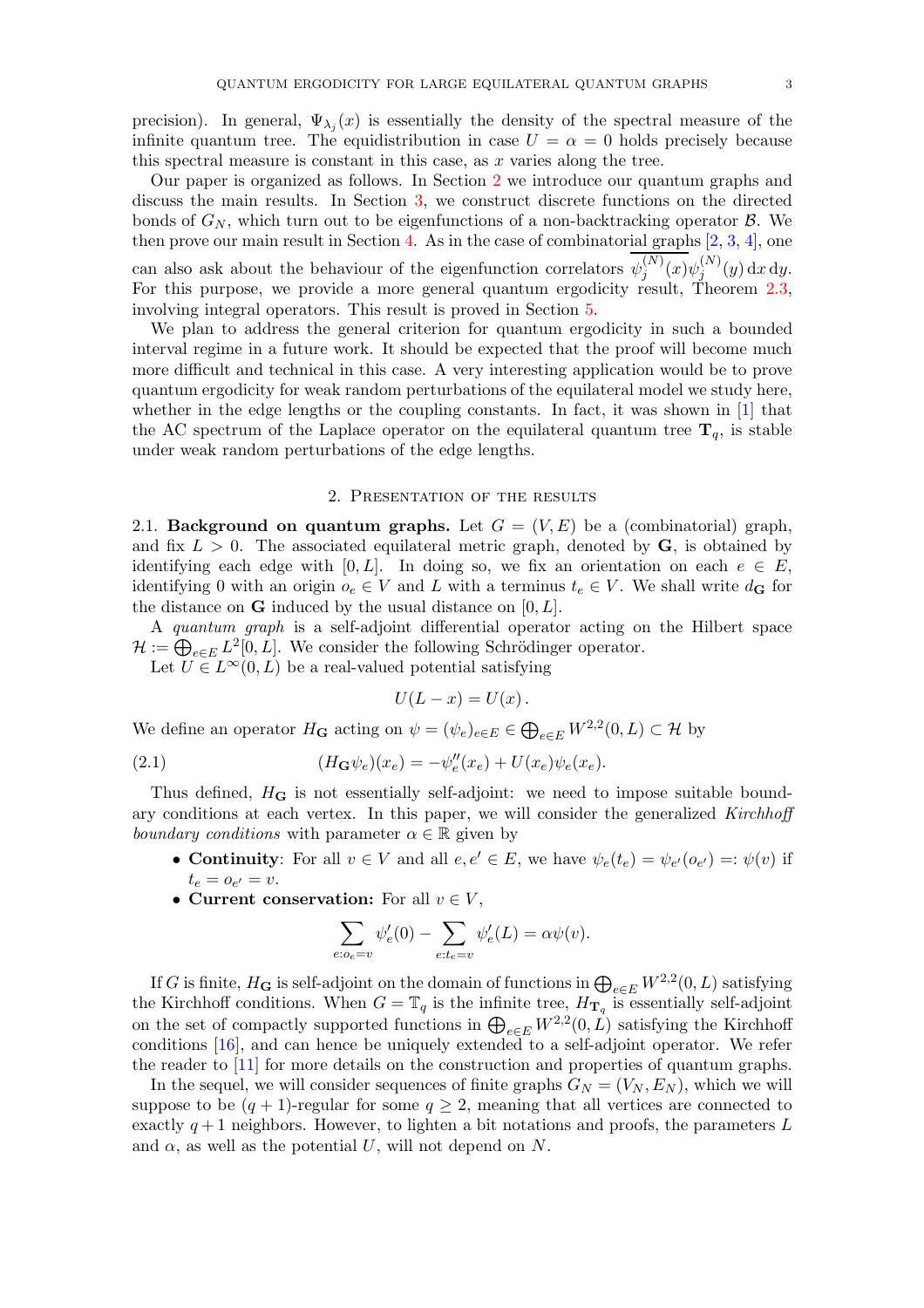*Eigenfunctions on the edges.* Fix an edge  $e \in E_N$  and consider the eigenproblem

$$
(2.2) \t\t -\psi''_e + U\psi_e = \lambda\psi_e
$$

for  $\lambda \in \mathbb{C}$  and  $\psi_e \in W^{2,2}(0,L)$ . On this edge  $e \equiv [0,L]$ , choose a basis of solutions  $C_{\lambda}(x)$ ,  $S_{\lambda}(x)$  of  $(2.2)$  satisfying

<span id="page-3-0"></span>
$$
\begin{pmatrix} C_{\lambda}(0) & S_{\lambda}(0) \\ C'_{\lambda}(0) & S'_{\lambda}(0) \end{pmatrix} = \begin{pmatrix} 1 & 0 \\ 0 & 1 \end{pmatrix}.
$$

Note that if  $U \equiv 0$ , we may take  $C_{\lambda}(x) = \cos \sqrt{\lambda}x$  and  $S_{\lambda}(x) = \frac{\sin \sqrt{\lambda}x}{\sqrt{\lambda}}$  $\frac{\sqrt{\lambda x}}{\lambda}$ .

Denote  $c(\lambda) = C_{\lambda}(L)$ ,  $s(\lambda) = S_{\lambda}(L)$ ,  $c'(\lambda) = C'_{\lambda}(L)$  and  $s'(\lambda) = S'_{\lambda}(L)$ . Any solution  $\psi_e$  of [\(2.2\)](#page-3-0) satisfying  $\psi_e(0,\lambda) = c_1$  and  $\psi'_e(0,\lambda) = c_2$  will have at L the values

(2.3) 
$$
\begin{pmatrix} \psi_e(L,\lambda) \\ \psi'_e(L,\lambda) \end{pmatrix} = M_\lambda \begin{pmatrix} c_1 \\ c_2 \end{pmatrix} \text{ where } M_\lambda = \begin{pmatrix} c(\lambda) & s(\lambda) \\ c'(\lambda) & s'(\lambda) \end{pmatrix}.
$$

<span id="page-3-3"></span>By the Wronskian identity, we have

(2.4) 
$$
c(\lambda)s'(\lambda) - s(\lambda)c'(\lambda) = 1.
$$

<span id="page-3-1"></span>Since U is symmetric, we have the following identity (cf.  $[16, \text{Lemma } 3.1]$ ):

$$
(2.5) \t\t c(\lambda) = s'(\lambda)
$$

Indeed,  $x \mapsto C_{\lambda}(L-x)$  and  $x \mapsto s'(\lambda)C_{\lambda}(x) - c'(\lambda)S_{\lambda}(x)$  are both solutions of [\(2.2\)](#page-3-0), with the same value and derivative at  $x = L$ , so that they must be equal. Evaluating these functions at  $x = 0$  gives  $(2.5)$ . Similarly, we have

<span id="page-3-4"></span>(2.6) 
$$
s(\lambda)C_{\lambda}(x) - c(\lambda)S_{\lambda}(x) = S_{\lambda}(L - x).
$$

2.2. Spectral theory on the infinite tree. Let  $H_{\mathbf{T}_q}$  be the operator [\(2.1\)](#page-2-2) on the equi-

lateral  $(q + 1)$ -regular quantum tree  $\mathbf{G} = \mathbf{T}_q$ , with the Kirchhoff boundary conditions. It is known [\[16\]](#page-25-14) that

(2.7) 
$$
\sigma(H_{\mathbf{T}_q}) = \sigma_1 \cup \sigma_2 ,
$$

where

(2.8) 
$$
\sigma_1 = \{ \lambda \in \mathbb{R} : |(q+1)c(\lambda) + \alpha s(\lambda)| \leq 2\sqrt{q} \},
$$

<span id="page-3-2"></span> $\sigma_2 = {\lambda \in \mathbb{R} : s(\lambda) = 0}.$ 

Moreover, assuming  $q \geq 2$ ,

$$
\sigma_{\text{ac}}(H_{\mathbf{T}_q}) = \sigma_1, \quad \sigma_{\text{pp}}(H_{\mathbf{T}_q}) = \sigma_2 \quad \text{and} \quad \sigma_1 \cap \sigma_2 = \emptyset.
$$

In general,  $\sigma_2$  is a discrete set,  $\sigma_2 \subset \sigma(D)$ , where D is the operator  $D\psi = -\psi'' + U\psi$ with Dirichlet boundary conditions on [0, L] and points of  $\sigma_2$  are eigenvalues of  $H_{\mathbf{T}_q}$  with infinite multiplicity. Moreover,  $\sigma(H_{\mathbf{T}_q})$  has a band structure with infinitely many gaps [\[29\]](#page-25-16). In the special case  $\alpha = 0$  and  $U \equiv 0$ , we denote  $-\Delta_{\mathbf{T}_q} = H_{\mathbf{T}_q}$ , and have

$$
\sigma_{\rm ac}(-\Delta_{\mathbf{T}_q}) = \bigcup_{n=1}^{\infty} \left[ \left( \frac{(n-1)\pi + \theta}{L} \right)^2, \left( \frac{n\pi - \theta}{L} \right)^2 \right] \quad \text{and} \quad \sigma_{\rm pp}(-\Delta_{\mathbf{T}_q}) = \left\{ \left( \frac{n\pi}{L} \right)^2 \right\}_{n=1}^{\infty},
$$

where  $\theta = \arccos \frac{2\sqrt{q}}{q+1} \in (0, \frac{\pi}{2})$  $\frac{\pi}{2}$ ).

We say that  $I \subset \sigma_{ac}(H_{\mathbf{T}_q})$  is in a fixed band if the map  $I \ni \lambda \mapsto (q+1)c(\lambda) + \alpha s(\lambda)$  is injective.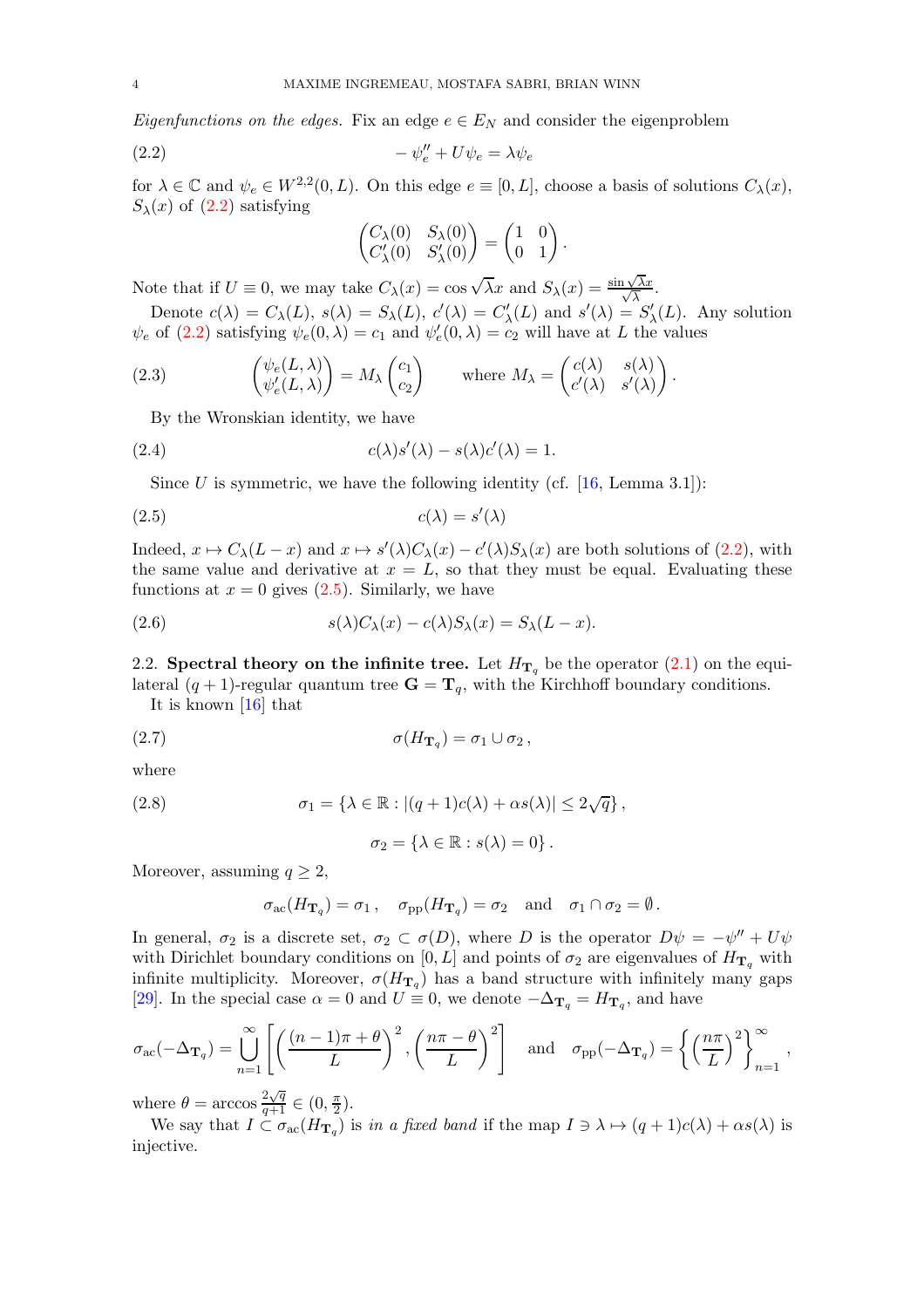2.3. Presentation of our results. Consider a sequence of  $(q + 1)$ -regular combinatorial graphs  $G_N = (V_N, E_N)$ , with  $|V_N| = N$ , satisfying the following assumptions:

(EXP) The sequence  $(G_N)$  is a family of expanders. That is, there exists  $\beta > 0$  such that the spectrum  $\sigma(\frac{\mathcal{A}_{G_N}}{q+1}) \subset [-1+\beta, 1-\beta] \cup \{1\}$  for all N, where  $\mathcal{A}_{G_N}$  is the adjacency matrix of the graph  $\tilde{G}_N$ .

(BST) For all  $r > 0$ ,

$$
\lim_{N \to \infty} \frac{\#\{x \in V_N : \rho_{G_N}(x) < r\}}{N} = 0
$$

where  $\rho_{G_N}(x)$  is the largest  $\rho$  such that the sub-graph contained in a ball of radius  $\rho$ centered at x has no closed cycles.

These assumptions were also needed to prove quantum ergodicity for discrete graphs in [\[2,](#page-24-1) [4\]](#page-24-2). They are known to be "generic", in the sense that a regular graph picked at random will typically satisfy these assumptions. There are also explicit examples of  $(G_N)$ satisfying both assumptions [\[27,](#page-25-17) [13\]](#page-25-18). Assumption (BST) means that the graphs  $(G_N)$ have few short cycles, equivalently, they converge to the combinatorial  $(q+1)$ -regular tree  $\mathbb{T}_q$  in the sense of Benjamini-Schramm [\[8\]](#page-25-19).

We may now present our main result, which essentially says that in the regions where  $H_{\mathbf{T}_q}$  is spectrally delocalized, it also has a form of spatial delocalization. Namely, if we consider a sequence of quantum graphs converging to  $\mathbf{T}_q$ , then the eigenfunctions in any bounded interval within the AC spectrum of  $H_{\mathbf{T}_q}$  are quantum ergodic when the graph is large enough. To clarify this result, we present it in the form of three theorems of growing generality. Theorem [2.1](#page-4-0) discusses the special case where the observables are constant on the edges. General bounded observables are considered in Theorem [2.2.](#page-4-1) Finally, Theorem [2.3](#page-5-0) studies the case where the observables are replaced by integral kernels.

## <span id="page-4-0"></span>**Theorem 2.1.** Assume  $(G_N)$  satisfies (EXP) and (BST).

Let  $(\psi_n^{(N)})_{n\in\mathbb{N}}$  be an orthonormal basis of eigenfunctions of  $H_{\mathbf{G}_N}$  and let  $(\lambda_n^{(N)})$  be the corresponding sequence of eigenvalues. Let I be an open interval such that  $I \subset \sigma_{ac}(H_{\mathbf{T}_q})$ 

lies in a fixed band of AC spectrum, and denote by  $N(I)$  the count of  $\lambda_n^{(N)} \in I$ .

Let  $a: E_N \to [-1,1]$ . Then

(2.9) 
$$
\lim_{N \to \infty} \frac{1}{N(I)} \sum_{\lambda_n^{(N)} \in I} \left| \langle \psi_n^{(N)}, a \psi_n^{(N)} \rangle - \langle a \rangle \right|^2 = 0,
$$

where  $\langle \psi_n^{(N)}, a\psi_n^{(N)} \rangle = \sum_{e \in E_N} a(e) \int_0^L |\psi_n^{(N)}(x_e)|^2 dx_e$  and

<span id="page-4-2"></span>
$$
\langle a \rangle = \frac{1}{|E_N|} \sum_{e \in E_N} a(e).
$$

We postpone discussing the consequences of this theorem until  $\S 2.4$ . In order to describe the limiting distribution of the  $|\psi_n^{(N)}(t)|^2 dt$  inside the edges, we now replace the locally constant observables  $a(x_e) = a(e)$  by general observables  $f(x_e)$  as follows.

# <span id="page-4-1"></span>**Theorem 2.2.** Assume  $(G_N)$  satisfy (EXP) and (BST).

Let  $(\psi_n^{(N)})_{n\in\mathbb{N}}$  be an orthonormal basis of eigenfunctions of  $H_{\mathbf{G}_N}$  and let I be an open interval such that  $I \subset \sigma_{\rm ac}(H_{\rm T_q})$  lies in a fixed band of AC spectrum. Then for any function  $f = (f_e) \in \bigoplus_{e \in E_N} L^2[0, L]$  satisfying  $|f(x)| \leq 1$ , we have

<span id="page-4-3"></span>(2.10) 
$$
\lim_{N \to \infty} \frac{1}{N(I)} \sum_{\lambda_n^{(N)} \in I} \left| \langle \psi_n^{(N)}, f \psi_n^{(N)} \rangle - \langle f \rangle_{\lambda_n^{(N)}} \right|^2 = 0,
$$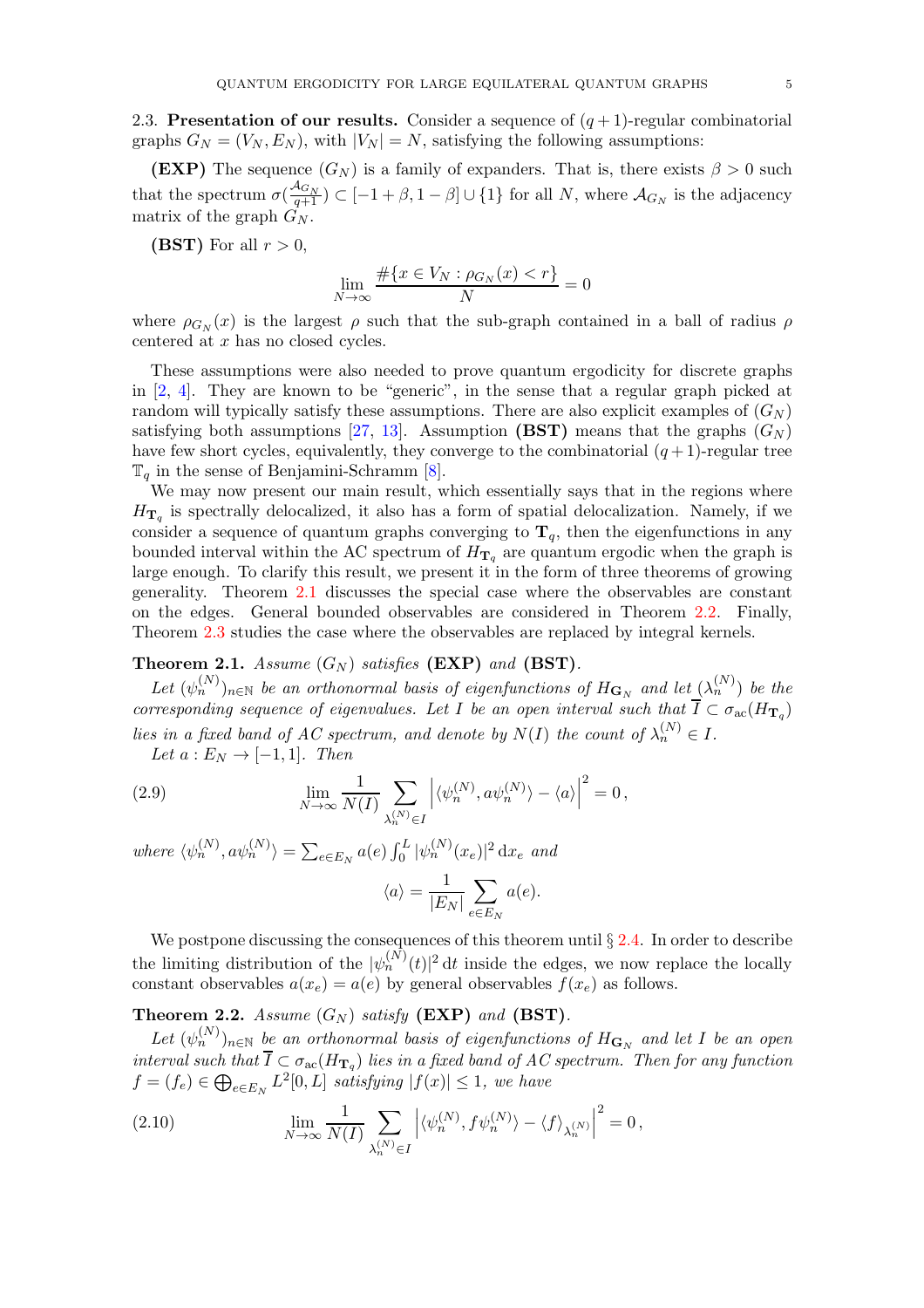where  $\langle \psi_n, f \psi_n \rangle = \sum_{e \in E_N} \int_0^L f_e(x_e) |\psi_n(x_e)|^2 dx_e$ ,

<span id="page-5-2"></span>(2.11) 
$$
\langle f \rangle_{\lambda_n} = \frac{1}{N} \sum_{e \in E_N} \int_0^L f_e(x_e) \Psi_{\lambda_n}(x_e) dx_e,
$$

$$
\Psi_{\lambda}(x_e) = \frac{1}{\kappa_{\lambda}} \cdot \frac{\operatorname{Im} G_{\mathbf{T}_q}^{\lambda + i0}(\tilde{x}_e, \tilde{x}_e)}{\operatorname{Im} G_{\mathbf{T}_q}^{\lambda + i0}(o, o)},
$$

and if  $w(\lambda) := (q+1)c(\lambda) + \alpha s(\lambda)$ , we have

<span id="page-5-3"></span>(2.12) 
$$
\kappa_{\lambda} = \frac{q+1}{s^2(\lambda)} \int_0^L S_{\lambda}^2(t) dt + \frac{w(\lambda)}{s^2(\lambda)} \int_0^L S_{\lambda}(L-t) S_{\lambda}(t) dt.
$$

Here,  $\tilde{x}_e$  is a lift of  $x_e$  to  $\mathbf{T}_q$  (the universal cover of  $\mathbf{G}_N$ ).

In the previous theorem,  $G_{\mathbf{T}_q}^{\gamma}(x, y) = (H_{\mathbf{T}_q} - \gamma)^{-1}(x, y)$  is the Green's function of  $H_{\mathbf{T}_q}$ , o is an arbitrary vertex, and we denoted  $G^{\lambda+i0}(x, y) = \lim_{\eta \downarrow 0} G^{\lambda+i\eta}(x, y)$ . Note that this Green's function is completely explicit, see  $(3.8)$  and Appendix [A.](#page-22-0)

Theorem [2.1](#page-4-0) follows directly from Theorem [2.2](#page-4-1) and identity [\(A.5\)](#page-24-6), which says that  $\int_0^L \Psi_{\lambda_n}(t) dt = \frac{2}{q+1}$ , and thus  $\frac{\int_0^L \Psi_{\lambda_n}(t) dt}{N} = \frac{1}{|E|}$  $\frac{1}{|E_N|}$ .

Note that the observable  $f$  depends on  $N$ , though we do not indicate this explicitly in the notation. In fact, one chooses an observable  $f = f_N$  for each graph  $\mathbf{G}_N$ .

Quantum ergodicity for integral operators. We now present a more general quantum ergodicity result whose aim is to study the eigenfunction correlator  $\psi_n^{(N)}(x)\psi_n^{(N)}(y) dx dy$ . This also allows us to gain a better understanding of the limiting density  $\Psi_{\lambda}$ .

In general, an integral operator on  $\bigoplus_e L^2[0,L_e]$  takes the form

$$
(K\psi)(x_e) = \sum_{e' \in E_N} \int_0^{L_{e'}} K_{e,e'}(x_e, y_{e'}) \psi_{e'}(y_{e'}) \, dy_{e'}.
$$

In the following we consider integral operators whose kernels vanish if  $d(e, e')$  is large. For convenience, we consider directed edges and consider operators of the form

(2.13) 
$$
(K_k \psi)(x_b) = \sum_{(b_1,\ldots,b_k)_b} \int_0^L K_{b_1,b_k}(x_{b_1},y_{b_k}) \psi_{b_k}(y_{b_k}) dy_{b_k},
$$

where  $b_1 := b$  and the sum runs over non-backtracking paths of length exactly k whose first vertices are  $(o_b, t_b)$ . Given such  $K_k$ , we have (2.14)

<span id="page-5-1"></span>
$$
2\left\langle \psi_n^{(N)}, K_k \psi_n^{(N)} \right\rangle = \sum_{(b_1; b_k) \in B_k} \int_0^L \int_0^L K_{b_1, b_k}(x_{b_1}, y_{b_k}) \overline{\psi_n^{(N)}(x_{b_1})} \psi_n^{(N)}(y_{b_k}) dx_{b_1} dy_{b_k},
$$

where the sum now runs over all k-paths  $(b_1; b_k) \equiv (x_0; x_k)$  in  $G_N$ . The factor 2 in the left-hand side of [\(2.14\)](#page-5-1) arises because we sum over each bond twice. We shall prove that

<span id="page-5-0"></span>**Theorem 2.3.** Under the assumptions of Theorem [2.2,](#page-4-1) if the integral kernels satisfy  $|K_{b_1,b_k}(x_{b_1},y_{b_k})| \leq 1$ , then

$$
\lim_{N \to \infty} \frac{1}{N(I)} \sum_{\lambda_n^{(N)} \in I} \left| \langle \psi_n^{(N)}, K_k \psi_n^{(N)} \rangle - \langle K_k \rangle_{\lambda_n^{(N)}} \right|^2 = 0,
$$

where

$$
\langle K_{k} \rangle_{\lambda_{n}^{(N)}} = \frac{1}{N} \sum_{(b_1; b_k) \in B_k} \int_0^L \int_0^L K_{b_1, b_k}(x_{b_1}, y_{b_k}) \Psi_{\lambda_{n}^{(N)}, k}(x_{b_1}, y_{b_k}) dx_{b_1} dy_{b_k},
$$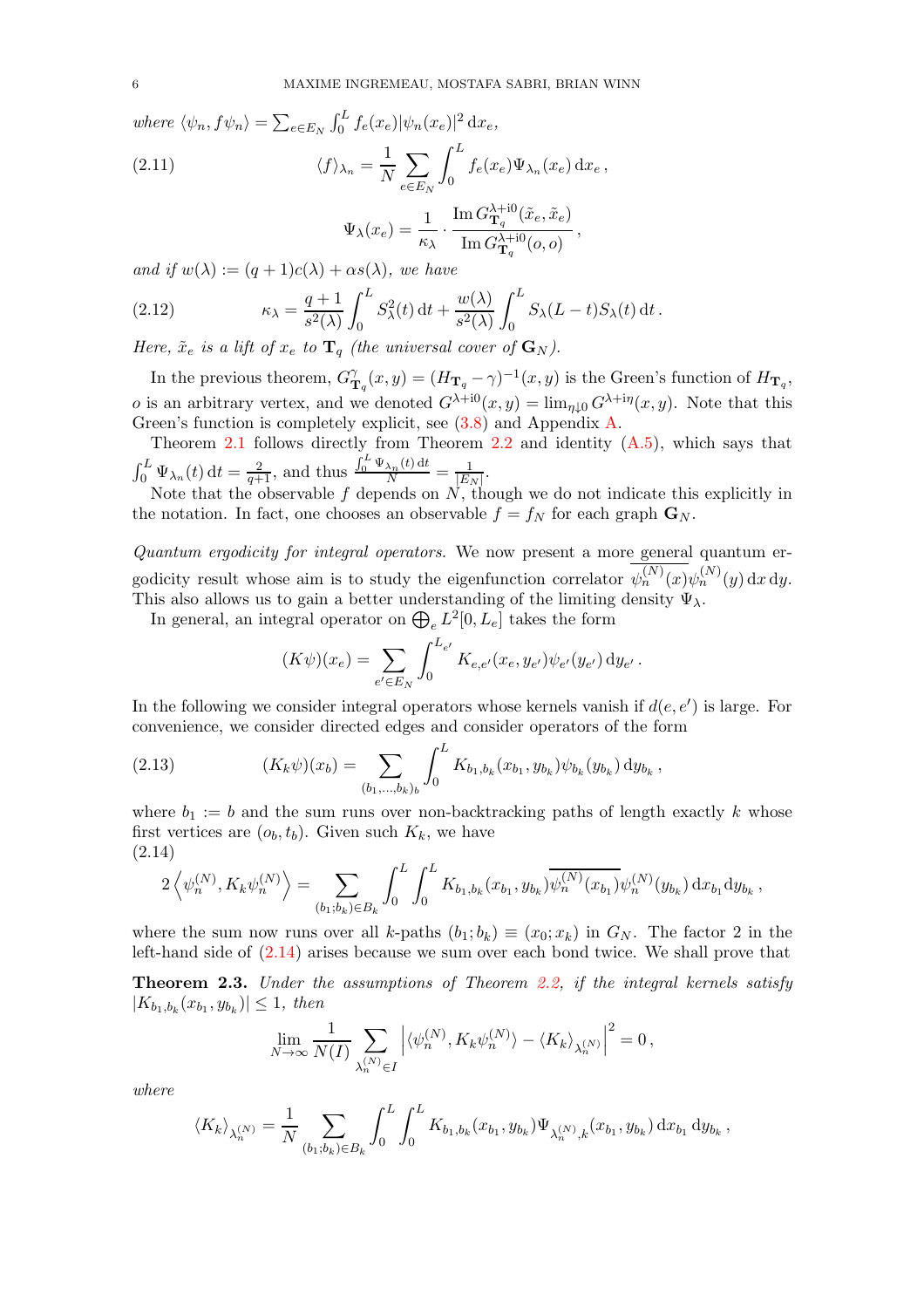and for  $x_{b_1} \in b_1$ ,  $y_{b_k} \in b_k$ , we have

(2.15) 
$$
\Psi_{\lambda,k}(x_{b_1}, y_{b_k}) = \frac{1}{2\kappa_{\lambda}} \cdot \frac{\operatorname{Im} G_{\mathbf{T}_q}^{\lambda+{\rm i}0}(\tilde{x}_{b_1}, \tilde{y}_{b_k})}{\operatorname{Im} G_{\mathbf{T}_q}^{\lambda+{\rm i}0}(o, o)}.
$$

<span id="page-6-0"></span>Here,  $\tilde{x}_{b_1}$  and  $\tilde{y}_{b_k}$  are lifts of  $x_{b_1}$  and  $y_{b_k}$  to  $\mathbf{T}_q$  such that  $d(\tilde{x}_{b_1}, \tilde{y}_{b_k}) = d(x_{b_1}, y_{b_k})$ .

2.4. **Consequences.** Using Markov's inequality, it follows from Theorem [2.1](#page-4-0) that for any  $\epsilon > 0$ , we have

<span id="page-6-3"></span><span id="page-6-1"></span>
$$
\lim_{N \to \infty} \frac{1}{N(I)} \# \left\{ \lambda_n^{(N)} \in I : \left| \left\langle \psi_n^{(N)}, a \psi_n^{(N)} \right\rangle - \langle a \rangle \right| > \epsilon \right\} = 0.
$$

In particular, we obtain that for fixed large  $N$ , we have

(2.16) 
$$
\sum_{e \in E_N} a(e) \int_0^L |\psi_n^{(N)}(x_e)|^2 dx_e \approx \frac{1}{|E_N|} \sum_{e \in E_N} a(e)
$$

for most  $\lambda_n^{(N)} \in I$ . Formula [\(2.16\)](#page-6-1) is justified if a is supported on a macroscopic part of  $\mathbf{G}_N$ , say  $|\text{supp }a|=c\cdot |\mathbf{G}_N|$  for some  $0 < c \leq 1$ . In this case, the error term, which is related to the presence of cycles, is sufficiently small for typical graphs. However, the control we have on the remainder in the limit  $(2.9)$  is not good enough to justify  $(2.16)$ when a has a small support (for instance, when a is supported on a single edge). Similar difficulties arise for combinatorial graphs [\[3,](#page-24-0) [6\]](#page-24-4).

<span id="page-6-2"></span>For general observables  $f$ , we similarly deduce from Theorem [2.2](#page-4-1) that

(2.17) 
$$
\int_{\mathbf{G}_N} |\psi_n^{(N)}(x)|^2 f(x) dx \approx \frac{1}{N} \int_{\mathbf{G}_N} f(x) \Psi_{\lambda_n^{(N)}}(x) dx
$$

for most  $\lambda_n^{(N)} \in I$  and observables with large support. One subtlety one should not forget is that when we say "for most  $\lambda_n^{(N)}$ ", the set of indices for which this holds true depends on the observable f.

The limit measure turns out to be the uniform measure in the special case  $U \equiv 0$  and  $\alpha = 0$ , as we report in Appendix [A.2.](#page-23-0) So in that special case we get for any observable  $f^{(N)} = f$  with large support that  $\int_{\mathbf{G}_N} |\psi_n^{(N)}(x)|^2 f(x) dx \approx \frac{1}{|\mathbf{G}_N|} \int_{\mathbf{G}_N} f(x) dx$  for most  $\lambda_n^{(N)} \in I$ . In other words, most eigenfunctions equidistribute in the large graph limit (in a weak sense). Such an equidistribution holds because in this special case, for any fixed  $\lambda$ , the density of the spectral measure of the infinite tree  $\frac{1}{\pi}$  Im  $G^{\lambda+i0}(x, x)$  is constant as x moves along the tree, so that  $\Psi_{\lambda_n^{(N)}}(x)$  is a constant. In general,  $(2.17)$  says that  $|\psi_n^{(N)}(x)|^2$  varies along the tree essentially like this density does (at the fixed  $\lambda_n^{(N)}$ ). Note that by  $(A.4)$ ,  $x \mapsto \Psi_{\lambda}(x)$  is continuously differentiable and symmetric on each edge :  $\Psi_{\lambda}(L-x) = \Psi_{\lambda}(x).$ 

Curiously, the coefficient  $\frac{1}{\kappa_{\lambda_n}}$  is the  $\ell^2$ -norm of the function  $\psi_n$  restricted to the vertices (see  $(4.11)$ ).

Theorem  $2.3$  can similarly be interpreted as saying that when  $N$  gets large enough, the correlation  $\psi_n^{(N)}(x_{b_1})\psi_n^{(N)}(y_{b_k}) dx_{b_1} dy_{b_k}$  approaches  $\frac{1}{N} \cdot \frac{1}{\kappa_N}$  $\frac{1}{\kappa_{\lambda}}$  .  $\operatorname{Im} G^{\lambda n}_{\mathbf{T}q}(\tilde{x}_{b_1}, \tilde{y}_{b_k})$  $\frac{\Gamma_q \leftarrow 0} {\operatorname{Im} G_{\mathbf{T}_q}^{\lambda_n}(o,o)} \mathrm{d} x_{b_1} \mathrm{d} y_{b_k}.$ 

Note that Theorem [2.3](#page-5-0) formally generalizes Theorem [2.2.](#page-4-1) In particular, the  $|\psi_n^{(N)}(t)|^2 dt$ equidistributes if and only if the diagonal  $\Psi_{\lambda_n,1}(t,t) = \text{constant}$ .

**Remark 2.4.** We can also test for quantum ergodicity in several bands of AC spectra simultaneously. In fact, if I is a finite union of open intervals  $I_r$ , each lying in a band, then the variance  $(2.10)$  of each  $I_r$  vanishes, so the same holds for the sum on I.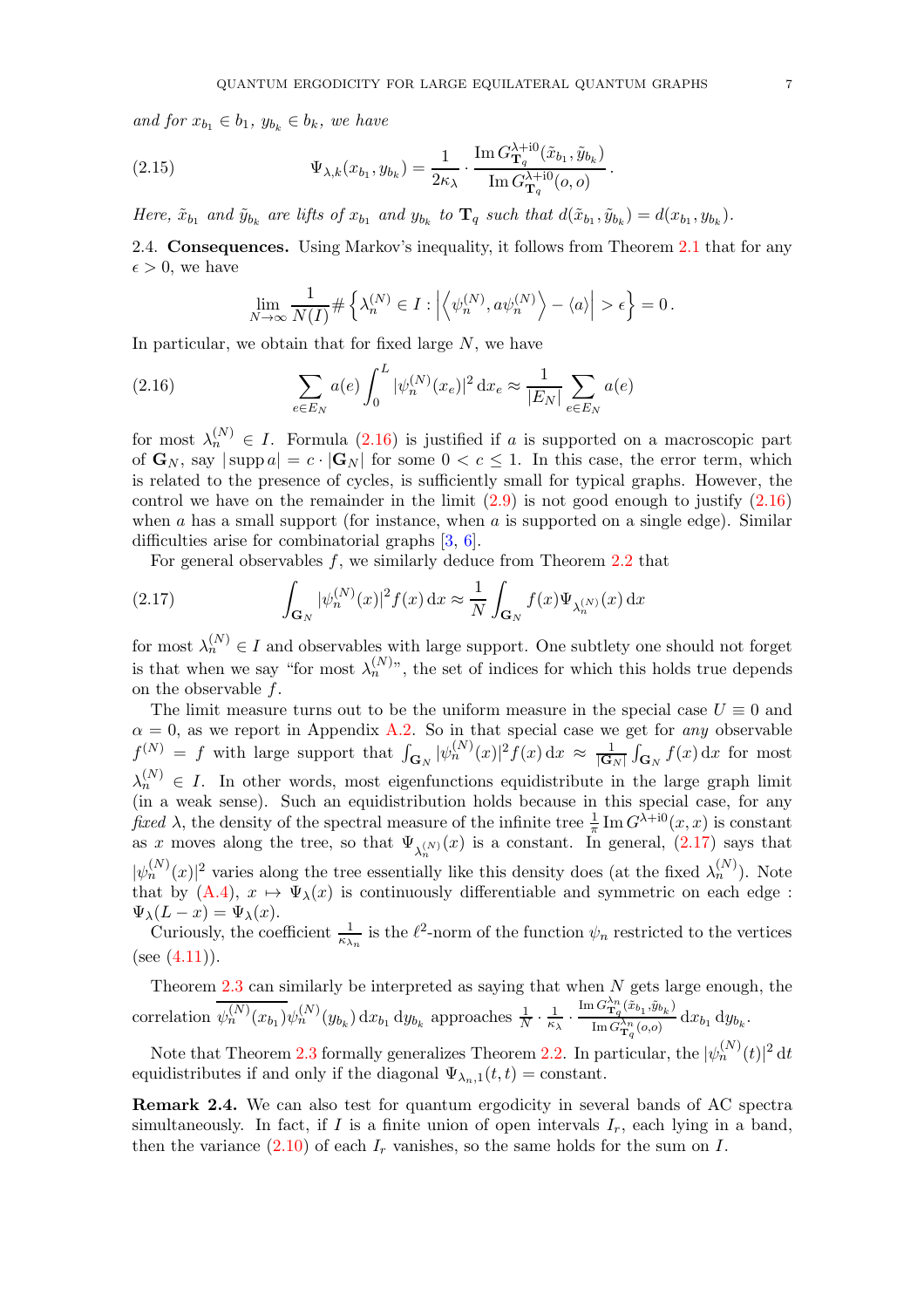If we replace  $\frac{1}{N(I)}$  by  $\frac{1}{N}$  in [\(2.10\)](#page-4-3), we can deduce moreover that the variance (2.10) also vanishes for I between the AC bands, as long as  $I \cap \sigma_2 = \emptyset$ . In this case, no real proof is needed; this simply follows because the number of eigenvalues in such regions becomes negligible as the graph grows large. See Remark [4.4](#page-16-0) for details.

Finally, one does not expect delocalization for  $\lambda \in \sigma_2$ . For such  $\lambda$ , one can use the Dirichlet condition  $s(\lambda) = 0$  to construct eigenfunctions of  $H_{\mathbf{G}_N}$  which are supported on cycles with an even number of edges, essentially by taking  $S_\lambda(x)$  on each edge of the cycle. See [\[25,](#page-25-20) Figure 4] for an illustration. Such eigenfunctions vanish identically elsewhere on the graph, quite the opposite of being "uniformly distributed". See [\[25,](#page-25-20) Section 5] and [\[18\]](#page-25-8) for further discussion on eigenfunctions of small support.

**Remark 2.5.** One may wonder if we can hope for a stronger "quantum unique ergodicity" result, namely that  $\int_{\mathbf{G}_N} |\psi_n^{(N)}(x)|^2 f(x) dx \approx \frac{1}{|\mathbf{G}_N|} \int_{\mathbf{G}_N} f(x) dx$  for all  $\lambda_n^{(N)} \in I$  and all observables f.

To illustrate the subtlety of this question, let us discuss the very easy case where  $q = 1$ and  $U = \alpha = 0$ . In other words,  $G_N$  is just an N-cycle. Under Kirchhoff conditions, the Laplacian on  $\mathbf{G}_N$  is the same as the Laplacian on the interval  $\mathbf{I}_N = [0, NL]$  with periodic boundary conditions. Note that this case does not enter the framework of our theorem, since these graphs are not expanders.

An orthonormal basis of eigenfunctions of  $-\Delta_{\mathbf{I}_N}$  is given by  $e_k(x) = \frac{\exp(\frac{2\pi ikx}{NL})}{\sqrt{NL}}, k \in \mathbb{Z}$ . For this basis, quantum ergodicity, and even quantum unique ergodicity, are trivial; in fact  $\int |e_k(x)|^2 f(x) dx = \frac{1}{N}$  $\frac{1}{NL}\int f(x) dx.$ 

A more interesting basis is given by  $(v_i)_{i\in\mathbb{N}}$ , where

$$
v_0(x) = \frac{1}{\sqrt{NL}}, \quad v_{2j}(x) = \sqrt{\frac{2}{NL}} \sin\left(\frac{2j\pi x}{NL}\right), \quad \text{and} \quad v_{2j+1}(x) = \sqrt{\frac{2}{NL}} \cos\left(\frac{2j\pi x}{NL}\right).
$$

In this case we have,  $\int |v_{2j}(x)|^2 f(x) dx = \frac{1}{N}$  $\frac{1}{NL}\int f(x) dx - \frac{1}{N}$  $\frac{1}{NL} \int f(x) \cos(\frac{4j\pi x}{NL}) dx$  as well as  $\int |v_{2j+1}(x)|^2 f(x) dx = \frac{1}{N}$  $\frac{1}{NL}\int f(x) dx + \frac{1}{N}$  $\frac{1}{NL} \int f(x) \cos(\frac{4j\pi x}{NL}) dx$ . Hence,

$$
\frac{1}{N(I)}\sum_{\lambda_j\in I}|\langle v_j, fv_j\rangle - \langle f\rangle|^2 = \frac{1}{N(I)}\sum_{\lambda_j\in I}\left|\frac{1}{NL}\int f(x)\cos\left(\frac{4j\pi x}{NL}\right)dx\right|^2.
$$

But  $\sum_{j\in\mathbb{N}}$  $\sqrt{2}$  $\frac{2}{NL}\int \cos(\frac{4j\pi x}{NL})f(x)\,\mathrm{d}x|^2 = \sum_{j\in\mathbb{N}}|\langle v_{4j+1}, f\rangle|^2 \leq ||f||^2_{L^2(\mathbf{I}_N)} \leq NL$ , assuming  $|f(x)| \leq 1$ . Hence,

$$
\frac{1}{N(I)}\sum_{\lambda_j\in I} |\langle v_j, f v_j \rangle - \langle f \rangle|^2 \le \frac{1}{N(I)} \cdot \frac{1}{NL} \cdot NL = \frac{1}{N(I)} \to 0
$$

as  $N \to \infty$ , since  $N(I) \to \infty$ . In fact,  $\lambda_j \in [a, b]$  iff  $(\frac{2\pi j}{NL})^2 \in [a, b]$ , i.e.  $j \in [\frac{NL}{2\pi}]$  $\frac{NL}{2\pi}\sqrt{a}, \frac{NL}{2\pi}$  $\sqrt{b}$ , so  $N(I) = c_I \cdot N$ . This proves [\(2.10\)](#page-4-3) for this basis.

However, note that for  $\lambda_j \in I$ , so that  $j = \frac{NL}{2\pi}c_j$  for some  $c_j \in [\sqrt{a}, \sqrt{b}]$ , we have  $\int |v_{2j}(x)|^2 f(x) = \frac{2}{NL} \int f(x) \sin^2(c_j x) dx$ . We may choose observables such that this is not close to the uniform average. In fact, taking  $f(x) = \cos(2c_jx)$  yields the error 1  $\frac{1}{NL} \int f(x) \cos(2c_j x) = \frac{1}{2}$ . Therefore, in this case, we do not have  $\int_{\mathbf{G}_N} |\psi_n^{(N)}(x)|^2 f(x) dx \approx$  $\frac{1}{|\mathbf{G}_N|}\int_{\mathbf{G}_N} f(x) dx$  for all  $\lambda_n^{(N)} \in I$  and all observables f.

This example shows that even in very simple graphs, a naive statement of QUE will not hold in the large N limit. The fact that the eigenfunctions and observables vary with N makes things quite complicated, so the pertinent formulation is not entirely clear at this point. Note that in contrast, for fixed  $N$ , say  $N = 1$ , the same basis satisfies QUE in the high energy limit. In that case,  $|\langle v_j, f v_j \rangle - \langle f \rangle| = |\frac{1}{L}\rangle$  $\frac{1}{L} \int_0^L f(x) \cos(4j\pi x/L) dx \rightarrow 0$  as  $j \to \infty$  by the Riemann-Lebesgue lemma.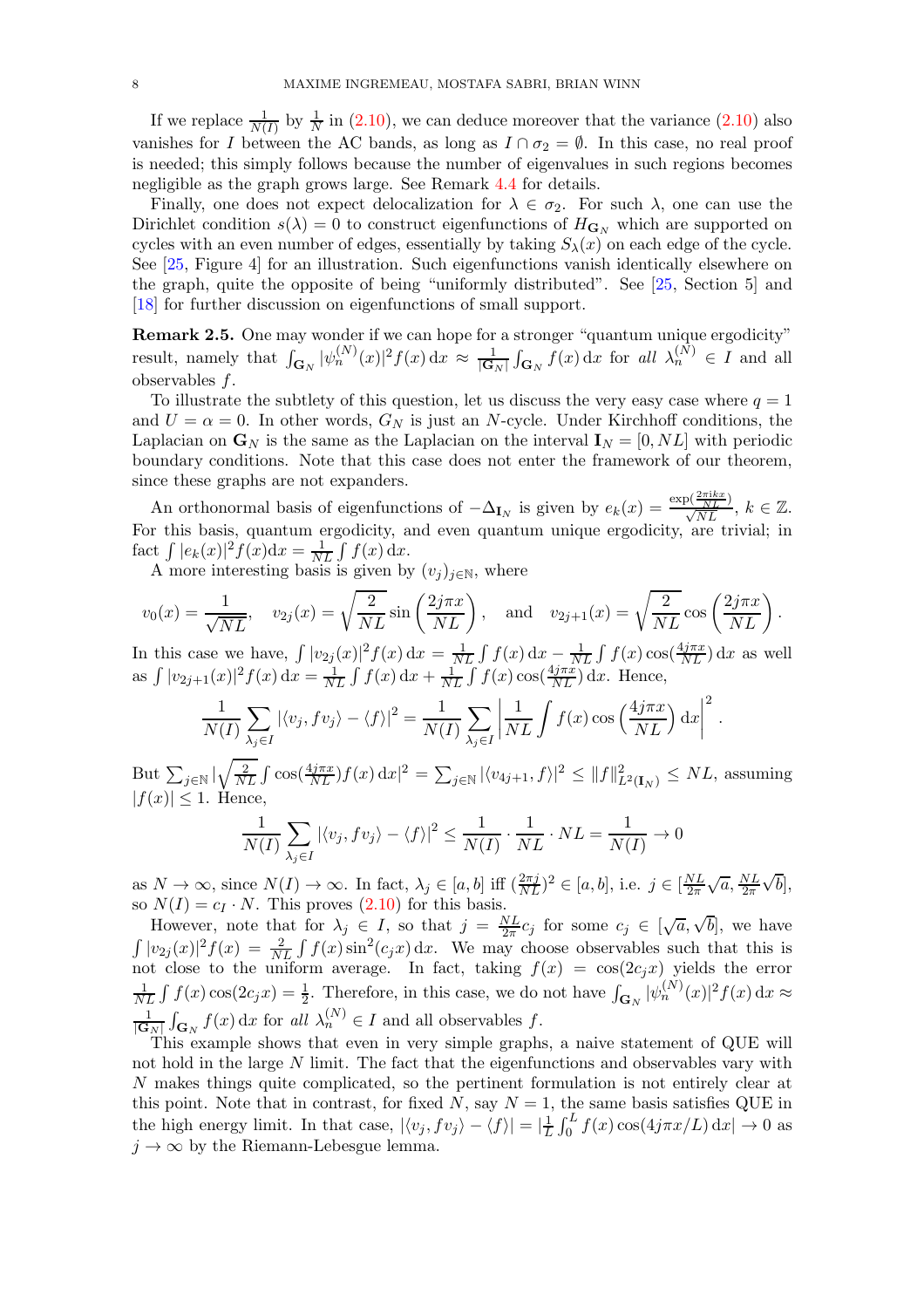#### 3. Relationship between the continuous and discrete problems

<span id="page-8-0"></span>In this section, we derive some preliminary relations between the eigenfunctions of  $H_G$ and  $\mathcal{A}_G$  in § [3.1,](#page-8-1) and the Green's functions of  $H_{\mathbf{T}_q}$  and  $\mathcal{A}_{\mathbb{T}_q}$  in § [3.2,](#page-9-1) which will be used later to prove the main result. We conclude this section by recalling the basic properties of the spherical function of  $\mathbb{T}_q$  in § [3.3.](#page-10-1)

### <span id="page-8-1"></span>3.1. Non-backtracking eigenfunctions. Given  $\gamma \in \mathbb{C}$ , we set

<span id="page-8-2"></span>(3.1) 
$$
w(\gamma) := (q+1)c(\gamma) + \alpha s(\gamma).
$$

As in  $[16]$ , we consider

(3.2) 
$$
\mu^{\pm}(\gamma) := \frac{w(\gamma) \pm \sqrt{w(\gamma)^2 - 4q}}{2q}
$$

This function arises in the study of transfer matrices on the quantum tree. Note that for  $\lambda \in \sigma_{ac}(H_{\mathbf{T}_q})$ , the  $\mu^{\pm}(\lambda)$  are complex conjugate (see [\(2.8\)](#page-3-2)), with  $|\mu^{\pm}(\lambda)|^2 = \frac{1}{q}$  $\frac{1}{q}$ . In general,

.

<span id="page-8-4"></span>(3.3) 
$$
\mu^+(\gamma)\mu^-(\gamma) = \frac{1}{q}, \qquad q(\mu^+(\gamma) + \mu^-(\gamma)) = w(\gamma).
$$

If  $(\lambda_i^{(N)}$  $j^{(N)})_{j\in\mathbb{N}}\subset\mathbb{R}$  is the discrete spectrum of  $H_{\mathbf{G}_N}$ , we shall denote  $\mu_j^{\pm}:=\mu^{\pm}(\lambda_j^{(N)})$  $j^{(IV)}$ ). We drop the superscripts  $(N)$  from notations where it will not lead to confusion.

Fix  $G = G_N$ . Given an orthonormal basis  $(\psi_i)$  of eigenfunctions of  $H_G$  with eigenvalues  $\lambda_j$ , we define the discrete function  $\psi_j$  on  $V_N$  by

$$
\mathring{\psi}_j(v) = \psi_j(v).
$$

This is well-defined as  $\psi_j$  satisfies Kirchhoff conditions.

Let B be the set of directed edges of  $G_N$ , so  $|B| = 2 |E_N| = N(q+1)$ . Each edge  $b \in B$ has an origin  $o_b \in V_N$  and a terminus  $t_b \in V_N$ . We denote by  $\hat{b}$  the reversal of b.

Consider the *non-backtracking operator*  $\mathcal{B}$  defined on  $\ell^2(B)$  by

<span id="page-8-5"></span>
$$
(\mathcal{B}f)(b) = \sum_{b^+ \in \mathcal{N}_b^+} f(b^+),
$$

where  $\mathcal{N}_b^+$ <sup> $\tilde{b}^+$ </sup> is the set of edges b' with  $o_{b'} = t_b$  and  $b' \neq \hat{b}$ , i.e. the set of outgoing edges from b. Define  $\tau_{\pm}: \mathbb{C}^{V_N} \to \mathbb{C}^B$  by

<span id="page-8-6"></span>
$$
(\tau_{+}\psi)(b) = \psi(t_{b}) \quad \text{and} \quad (\tau_{-}\psi)(b) = \psi(o_{b}).
$$

Inspired by [\[2\]](#page-24-1), we define

(3.5) 
$$
f_j = \tau_+ \dot{\psi}_j - \mu_j^- \tau_- \dot{\psi}_j
$$
 and  $f_j^* = \tau_- \dot{\psi}_j - \mu_j^- \tau_+ \dot{\psi}_j$ .

<span id="page-8-8"></span>Lemma 3.1. The following properties hold:

(3.6) 
$$
\mathcal{A}_G \mathring{\psi}_j = w(\lambda_j) \mathring{\psi}_j ,
$$

(3.7) 
$$
\mu_j^- \mathcal{B} f_j = f_j \quad \text{and} \quad \mu_j^- \mathcal{B}^* f_j^* = f_j^*.
$$

*Proof.* Let  $v \in V_N$  and  $b \in B$  be such that  $v = t_b$ . We write

<span id="page-8-7"></span><span id="page-8-3"></span>
$$
(\mathcal{A}_G\mathring{\psi}_j)(t_b) = \psi_j(o_b) + \sum_{b^+\in\mathcal{N}_b^+}\psi_j(t_{b^+}).
$$

Recall that  $\psi_j(t_{b+}) = \psi_j(o_{b+})c(\lambda_j) + \psi'_j(o_{b+})s(\lambda_j)$ . By the Kirchhoff conditions,  $\psi_j(o_{b+}) =$  $\psi_j(t_b)$  and  $\sum_{b^+\in\mathcal{N}_b^+}\psi'_j(o_{b^+}) = \psi'_j(t_b) + \alpha\psi_j(t_b)$ . We thus get

$$
(\mathcal{A}_G\mathring{\psi}_j)(t_b) = \psi_j(o_b) + [qc(\lambda_j) + \alpha s(\lambda_j)]\psi_j(t_b) + s(\lambda_j)\psi'_j(t_b).
$$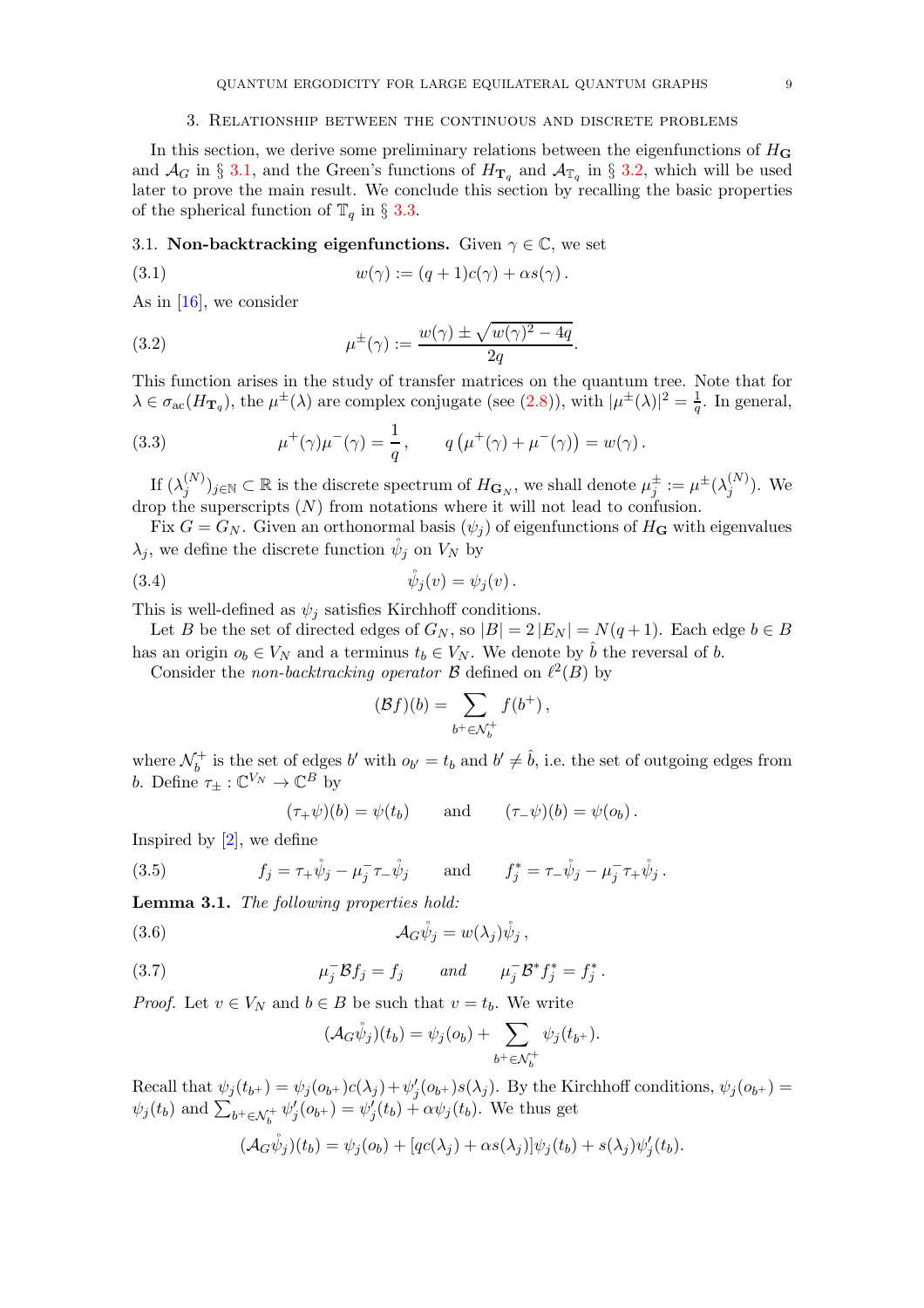By  $(2.3), \begin{pmatrix} \psi_j(o_b) \\ \psi'(o_c) \end{pmatrix}$  $\psi_j'(o_b)$  $= M_{\lambda_j}^{-1}$  $\int \psi_j(t_b)$  $\psi_j'(t_b)$  $\setminus$ . It follows that  $\psi_j(o_b) = c(\lambda_j)\psi_j(t_b) - s(\lambda_j)\psi'_j(t_b)$ . Recalling  $(3.1)$ , this proves  $(3.6)$ . Next,

$$
(\mathcal{B}f_j)(b) = \sum_{b^+ \in \mathcal{N}_b^+} [\psi_j(t_{b^+}) - \mu_j^- \psi_j(o_{b^+})]
$$
  
=  $(A\mathring{\psi}_j)(t_b) - \psi_j(o_b) - q\mu_j^- \psi_j(t_b)$   
=  $[w(\lambda_j) - q\mu_j^-] \psi_j(t_b) - \psi_j(o_b).$ 

Using [\(3.3\)](#page-8-4), we get  $(\mathcal{B}f_j)(b) = q\mu_j^+ \psi_j(t_b) - \psi_j(o_b) = \frac{1}{\mu_j^-} f_j(b)$ .

Finally, to prove that  $\mathcal{B}^* f_j^* = \frac{1}{\mu_j^2}$  $\frac{1}{\mu_j^-} f_j^*$ , note that if  $\iota$  is the edge reversal, i.e.  $(\iota f)(x_0, x_1) =$  $f(x_1, x_0)$ , then  $\mathcal{B}^* = \iota \mathcal{B} \iota$  and  $f_j^* = \iota f_j$ , so we deduce that  $\mathcal{B}^* f_j^* = \frac{1}{\mu_i^*}$  $\frac{1}{\mu_j^-} f_j^*$ . — Первый профессиональный профессиональный софийский профессиональный софийский софийский софийский софийски<br>В софийский софийский софийский софийский софийский софийский софийский софийский софийский софийский софийски

<span id="page-9-1"></span>3.2. Relationship between the continuous and discrete resolvents. Let  $G_{\mathbf{T}_q}^{\gamma}(x,y)$ be the integral kernel of the resolvent of  $H_{\mathbf{T}_q}$  at energy  $\gamma \in \mathbb{C}$ , and let  $G_{\mathcal{A}}^{\gamma}$  $\mathcal{A}_{\mathbb{T}_q}(v,w)$  be the Green's function  $(\mathcal{A}_{\mathbb{T}_q} - \gamma)^{-1}(v, w)$ . This is well-defined, at least when  $\gamma \in \mathbb{C}^+ = \{\text{Im } z >$ 0, so that  $\gamma$  is away from the spectrum. On the real line, we denote

$$
G^{\lambda}(x, y) := G^{\lambda + i0}(x, y) := \lim_{\eta \downarrow 0} G^{\lambda + i\eta}(x, y), \qquad \lambda \in \mathbb{R}
$$

when this limit exists. We use this notation for Green's functions of different objects, indicated with subscripts.

Explicit expressions for the Green's function on the quantum tree were worked-out by Carlson in [\[16\]](#page-25-14). One fixes  $b_0 \in \mathbf{T}_q$ ,  $b_0 \equiv [0, L]$ , and define for  $x \in b_0$ ,

$$
U_{\gamma}(x) = -s(\gamma)C_{\gamma}(x) + [c(\gamma) - q\mu^{+}(\gamma)] S_{\gamma}(x),
$$
  

$$
V_{\gamma}(x) = s(\gamma)C_{\gamma}(L - x) - [c(\gamma) - q\mu^{+}(\gamma)] S_{\gamma}(L - x).
$$

Given  $x_0 \in b_0$ , using the notations of [\[1\]](#page-24-5), we let  $\mathbf{T}_{x_0}^+$  and  $\mathbf{T}_{x_0}^-$  be the subtrees produced by cutting **T** at  $x_0$ . Any  $b^+ \in \mathbf{T}^+_{x_0}$  has the form  $\mathcal{B}^n b_0$ , which is an abusive notation to say that  $b^+$  can be reached by a non-backtracking path of length n from  $b_0$ . Similarly, any  $b^-$  ∈  $\mathbf{T}_{x_0}^-$  takes the form  $b^- = \mathcal{B}^{*m} b_0$  for some m. We then define the functions

$$
\begin{cases} U^-_{\gamma;x_0}(y) = \left(\mu^-(\gamma)\right)^m U_\gamma(\check y) & \text{if } y \in \mathcal{B}^{*m}b_0, \\ V^+_{\gamma;x_0}(y) = \left(\mu^-(\gamma)\right)^n V_\gamma(\check y) & \text{if } y \in \mathcal{B}^nb_0, \end{cases}
$$

where  $\check{y}$  is the point in  $b_0$  at the corresponding position to y. Then  $U_{\gamma;x_0}^-$  and  $V_{\gamma;x_0}^+$  are solutions to the Kirchhoff problem on  $\mathbf{T}_{x_0}^-$  and  $\mathbf{T}_{x_0}^+$ , respectively. Given  $x, y \in \mathbf{T}$ , choose *o*, *v* such that  $x, y \in \mathbf{T}_o^+ \cap \mathbf{T}_v^-$ . Define

(3.8) 
$$
G_{\mathbf{T}_q}^{\gamma}(x,y) = \begin{cases} \frac{U_{\gamma;v}^{-}(x)V_{\gamma;o}^{+}(y)}{W_{v,o}^{\gamma}(x)} & \text{if } y \in \mathbf{T}_x^+, \\ \frac{U_{\gamma;v}^{-}(y)V_{\gamma;o}^{+}(x)}{W_{v,o}^{\gamma}(x)} & \text{if } y \in \mathbf{T}_x^-, \end{cases}
$$

where  $W_{v,o}^{\gamma}(x)$  is the Wronskian

<span id="page-9-0"></span>
$$
W_{v,o}^{\gamma}(x) = V_{\gamma,o}^+(x) (U_{\gamma,v}^-)'(x) - (V_{\gamma,o}^+)'(x) U_{\gamma,v}^-(x) .
$$

Then it is shown in [\[16\]](#page-25-14) that  $G_{\mathbf{T}_q}^{\gamma}(x, y)$  is precisely the Green kernel of  $H_{\mathbf{T}_q}$ . In Appendix [A.1,](#page-22-1) we prove the following lemma :

<span id="page-9-2"></span>**Lemma 3.2.** Let  $\gamma \in \mathbb{C}^+$  and v, w be vertices in  $\mathbb{T}_q$ . Then we have

$$
G^{\gamma}_{\mathbf{T}_q}(v,w)=-s(\gamma)G_{\mathcal{A}_{\mathbb{T}_q}}^{w(\gamma)}(v,w)\,.
$$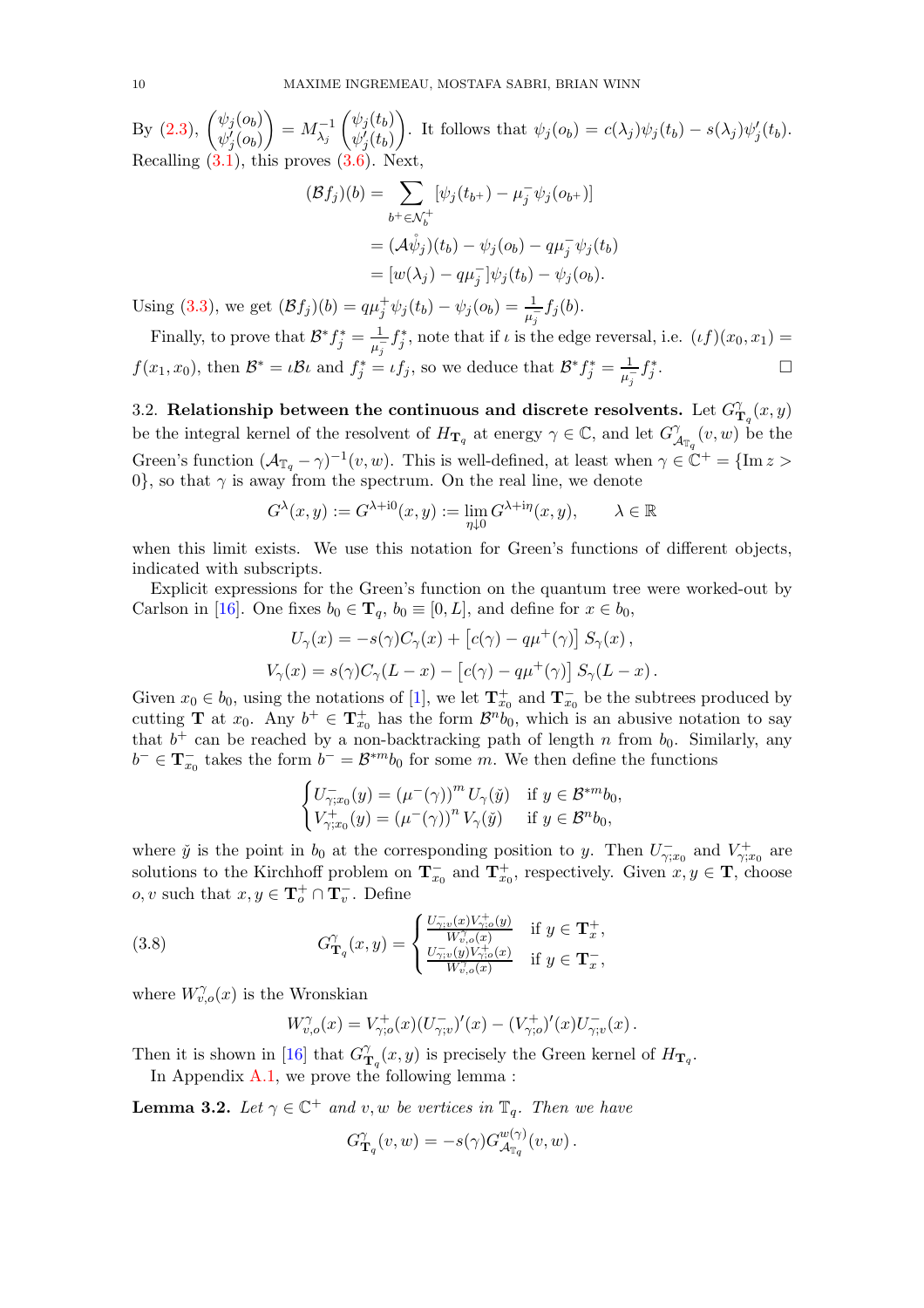If 
$$
\lambda \in \sigma_{ac}(H_{\mathbf{T}_q})
$$
, we also have  $G_{\mathbf{T}_q}^{\lambda + i0}(v, w) = -s(\lambda)G_{\mathcal{A}_{\mathbb{T}_q}}^{w(\lambda) + i0}(v, w)$ .

<span id="page-10-1"></span>3.3. **Spherical functions.** The spherical function of parameter  $\lambda \in \mathbb{R}$  is given, for  $d \in \mathbb{N}_0$ , by

<span id="page-10-3"></span>(3.9) 
$$
\Phi_{\lambda}(d) = q^{-d/2} \left( \frac{2}{q+1} P_d \left( \frac{\lambda}{2\sqrt{q}} \right) + \frac{q-1}{q+1} Q_d \left( \frac{\lambda}{2\sqrt{q}} \right) \right),
$$

where  $P_r(\cos \theta) = \cos r\theta$  and  $Q_r(\cos \theta) = \frac{\sin(r+1)\theta}{\sin \theta}$  are the Chebyshev polynomials of the first and second kinds, respectively.

As is well-known, for  $\lambda \in (-2\sqrt{q}, 2\sqrt{q})$ , we have

<span id="page-10-6"></span>
$$
\Phi_{\lambda}(d(v, w)) = \frac{\operatorname{Im} G_{\mathcal{A}_{\mathbb{T}_q}}^{\lambda}(v, w)}{\operatorname{Im} G_{\mathcal{A}_{\mathbb{T}_q}}^{\lambda}(o, o)},
$$

where  $o \in \mathbb{T}_q$  is any vertex. This follows from the fact that  $\Phi_{\lambda,v}(w) := \Phi_{\lambda}(d(v,w))$  is the unique (generalized) eigenfunction of  $\mathcal{A}_{\mathbb{T}_q}$  which is radial from v and normalized as  $\Phi_{\lambda,v}(v) = 1$ . So one just checks that the function on the right-hand side satisfies these properties. Here "generalized" means non- $\ell^2$  (the spectrum of  $\mathcal{A}_{\mathbb{T}_q}$  is purely AC).

Using Lemma [3.2,](#page-9-2) we deduce that for  $\lambda \in \sigma_{ac}(H_{\mathbf{T}_q})$ ,

(3.10) 
$$
\Phi_{w(\lambda)}(k) = \frac{\operatorname{Im} G^{\lambda}_{\mathbf{T}_q}(v, w)}{\operatorname{Im} G^{\lambda}_{\mathbf{T}_q}(o, o)}
$$

for vertices  $v, w$  separated by a distance  $k$  on the tree.

The spherical function is also the unique solution of the recursive relation

(3.11) 
$$
\Phi_{\lambda}(d) = \frac{1}{q} (\lambda \Phi_{\lambda}(d-1) - \Phi_{\lambda}(d-2))
$$

with initial conditions

(3.12) 
$$
\Phi_{\lambda}(1) = \frac{\lambda}{q+1} \quad \text{and} \quad \Phi_{\lambda}(0) = 1.
$$

### <span id="page-10-5"></span><span id="page-10-4"></span>4. Proof of the main theorem

<span id="page-10-0"></span>To prove Theorem [2.2](#page-4-1) (which contains Theorem [2.1](#page-4-0) as a special case) we need to show that the quantum variance

(4.1) 
$$
\frac{1}{N(I)}\sum_{\lambda_n^{(N)}\in I} \left| \langle \psi_n^{(N)}, f\psi_n^{(N)} \rangle - \langle f \rangle_{\lambda_n^{(N)}} \right|^2
$$

vanishes as  $N \to \infty$ . Recall that  $\langle \psi_n, f \psi_n \rangle = \sum_{e \in E_N} \int_0^L f_e(x_e) |\psi_n(x_e)|^2 dx_e$  and  $\langle f \rangle_{\lambda_n}$  is defined in  $(2.11)$ .

Our strategy is as follows. We first show in  $\S 4.1$  $\S 4.1$  that this quantum variance involving functions on the metric graph, can be bounded from above by certain variances defined on the discrete graph. Let us introduce some notations to clarify this point.

If  $k \in \mathbb{N}$ , we denote by  $\mathscr{H}_k = \mathbb{C}^{B_k}$  the set of complex-valued functions on the set  $B_k$  of (discrete) non-backtracking paths of length k in  $G = G_N$ . By convention,  $B_0 = V_N$  and  $B_1 = B.$ 

Given  $K^{\lambda} \in \mathcal{H}_k$ , a family of observables depending on  $\lambda$ , we define the *discrete* quantum variance

<span id="page-10-2"></span>(4.2) 
$$
\text{Var}^I(K^{\lambda}) = \frac{1}{N(I)} \sum_{\lambda_n \in I} \left| \langle \psi_n, K_G^{\lambda_n} \psi_n \rangle \right|^2,
$$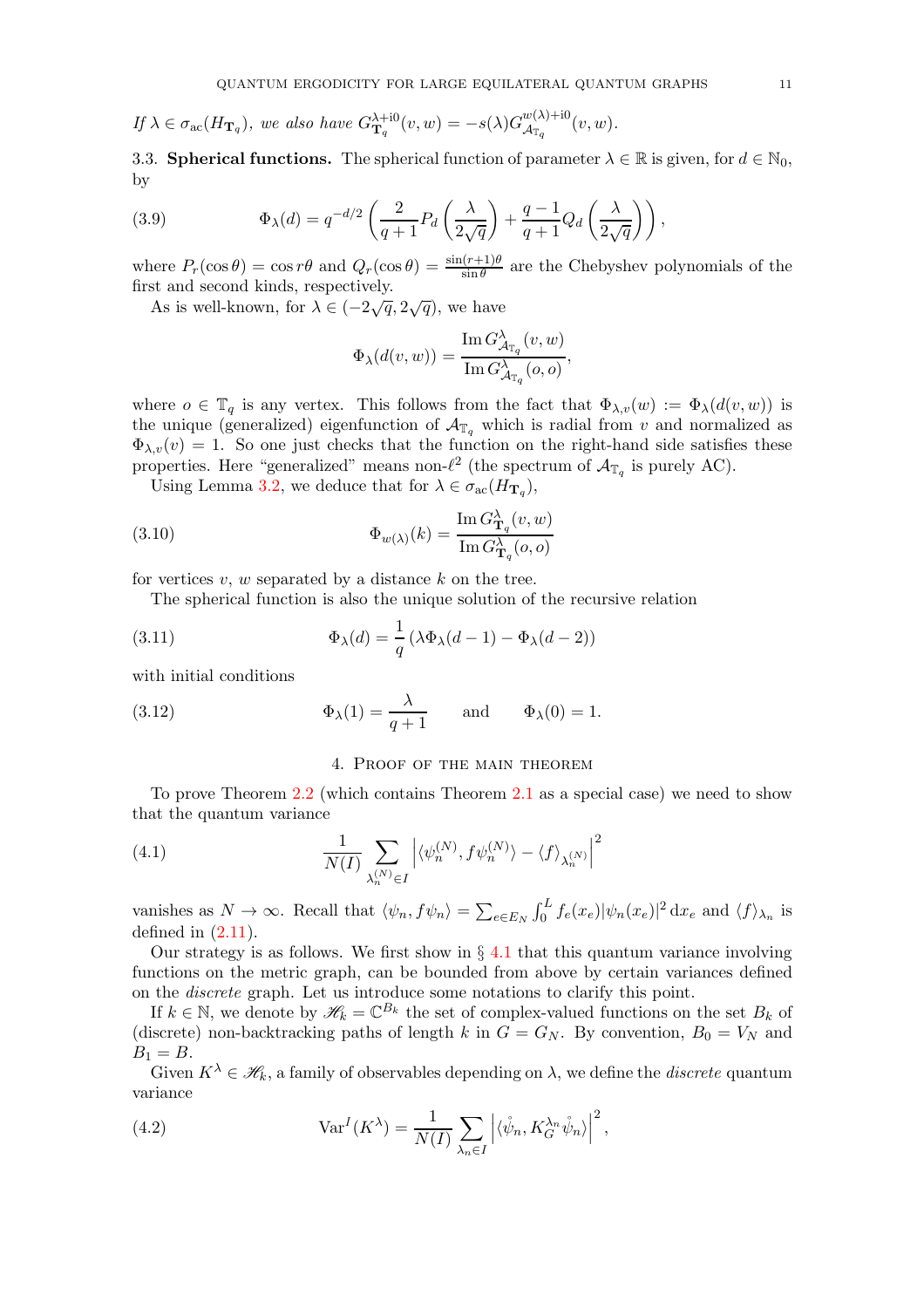where the functions  $\psi_n : V_N \to \mathbb{C}$  were defined in [\(3.4\)](#page-8-5) and

<span id="page-11-1"></span>(4.3) 
$$
\langle \varphi, K_G \psi \rangle = \sum_{(x_0; x_k) \in B_k} \overline{\varphi(x_0)} K(x_0; x_k) \psi(x_k).
$$

Then the main result of  $\S 4.1$  $\S 4.1$  appears as  $(4.15)$ . The main difficulty with the resulting variances is that the discrete observables  $K_{f,n}^{\lambda}, J_{f,n}^{\lambda}$  and  $M_{f,n}^{\lambda}$  depend on the energy (although the original continuous observable f does not !). In fact, as one sees from  $(4.2)$ , each eigenfunction  $\psi_n$  comes with its own observable, generically denoted  $K^{\lambda_n}$ . This difficulty can be avoided in the special case of Theorem [2.1,](#page-4-0) where the observable  $f$  is constant on each edge. See Lemma [4.2](#page-12-1) and the comment after Remark [4.4.](#page-16-0) In fact, the analysis greatly simplifies in this case; one may bound the variance from above by a Hilbert-Schmidt norm without much difficulty (Lemma [4.3\)](#page-15-0), then proceed to control this norm using the tools of quantum ergodicity for regular combinatorial graphs developed in  $[3, 2]$  $[3, 2]$ . There is no need to speak about Green's functions at this point.

The general case is more delicate. To handle the energy-dependent observables  $K^{\lambda_n}$ , we use the non-backtracking eigenfunctions  $f_j$ ,  $f_j^*$  from [\(3.5\)](#page-8-6). We define the *non-backtracking* quantum variance by

(4.4) 
$$
\text{Var}_{\text{nb}}^{I}(K^{\lambda}) = \frac{1}{N(I)} \sum_{\lambda_{j} \in I} \left| \langle f_{j}^{*}, K_{B}^{\lambda_{j}} f_{j} \rangle \right|^{2}
$$

for  $K^{\lambda_j} \in \mathscr{H}_k$ , where we denoted

<span id="page-11-2"></span>(4.5) 
$$
\langle f, K_B g \rangle = \sum_{(x_0; x_k) \in B_k} \overline{f(x_0, x_1)} K(x_0; x_k) g(x_{k-1}, x_k).
$$

We show in § [4.2](#page-14-1) how to reduce the control of  $\text{Var}^I(K^{\lambda})$  to a control of  $\text{Var}^I_{\text{nb}}(\tilde{K}^{\lambda})$ . The result appears as [\(4.18\)](#page-15-1). This reduction is not new, so we briefly summarize it for the reader's convenience. Our next aim in  $\S 4.3$  $\S 4.3$  is to give an upper bound for these variances in terms of a Hilbert-Schmidt norm, see Lemma [4.5.](#page-16-1) This result is quite technical. One cannot apply the results of [\[2,](#page-24-1) [4\]](#page-24-2) directly to the operators  $J<sup>m</sup>$  appearing in the proof. Still, we follow the general arguments of  $[4, Section 4]$ , and we were able to simplify many ideas for the specific framework of our paper. Now that we finally have Hilbert-Schmidt norms of discrete observables, we can follow the scheme of [\[2\]](#page-24-1) to conclude the proof.

So the case of general observables is more difficult, but worth the effort. As discussed in § [2.4,](#page-6-0) it is this result that allows us to understand the behaviour of  $|\psi_n(x)|^2$  *inside* the edges. Our result says that the limiting measure will not be the Lebesgue measure in general, but will have a positive density  $\Psi_{\lambda_n}(x)$  instead. A first description of  $\Psi_{\lambda}$ appears in [\(4.14\)](#page-14-2) while following the reduction. This definition, involving the trigonometric function  $S_\lambda(x)$  introduced in [\(2.1\)](#page-2-0), doesn't really give any insight on the reason why the probability densities  $|\psi_n(x)|^2$  approach this limit. This is why we spend certain effort to relate this to the Green function of the infinite quantum tree, by investigating further the spectral analysis of  $H_{\mathbf{T}_q}$  initiated in [\[16\]](#page-25-14). The result appears as  $(A.4)$ , and finally gives the interesting interpretation that  $|\psi_n(x)|^2$  will vary (in x) like the relative spectral density of  $H_{\mathbf{T}_q}$ , which is encoded by a quotient of Green's functions. We believe this is a quite important part of the paper, but the computations are heavy, so we collected them in an appendix.

<span id="page-11-0"></span>4.1. Reduction to a discrete quantum variance. We begin by showing that that  $\|\psi_n\|_{L^2(\mathbf{G}_N)}$  can be expressed in terms of  $\|\psi_n\|_{\ell^2(V_N)}$ .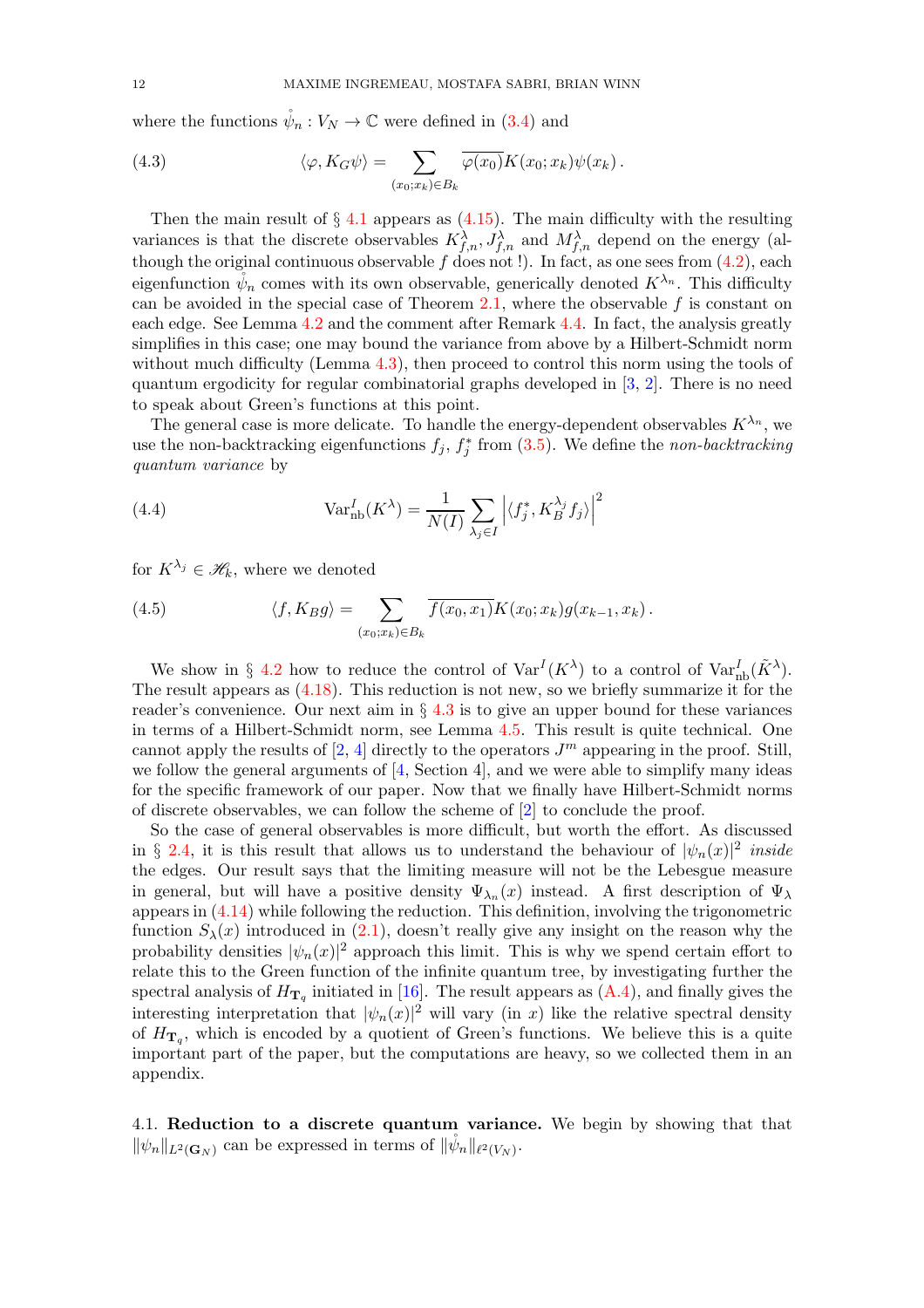**Lemma 4.1.** Let  $(\psi_n)$  be an orthonormal basis of eigenfunctions with corresponding eigenvalues  $(\lambda_n)$ . For any n such that  $\lambda_n \notin \sigma_2$ , we have

<span id="page-12-2"></span>(4.6) 
$$
\|\psi_n\|^2 = \frac{q+1}{s^2(\lambda_n)} \left( \int_0^L S_{\lambda_n}^2(x) dx \right) \|\dot{\psi}_n\|^2 + \frac{1}{s^2(\lambda_n)} \left( \int_0^L S_{\lambda_n}(L-x) S_{\lambda_n}(x) dx \right) w(\lambda_n) \|\dot{\psi}_n\|^2.
$$

*Proof.* We may write  $\psi_n(x_b) = \psi_n(o_b)C_{\lambda_n}(x_b) + \psi'_n(o_b)S_{\lambda_n}(x_b)$ , expressing  $\psi_n$  in the basis  $C_{\lambda_n}(x)$  and  $S_{\lambda_n}(x)$ . Since  $\psi_n(t_b) = \psi_n(o_b)c(\lambda_n) + \psi'_n(o_b)s(\lambda_n)$ , and since  $\lambda_n \notin \sigma_2$  implies  $s(\lambda_n) \neq 0$ , we get using  $(2.6)$ ,

(4.7) 
$$
\psi_n(x_b) = \frac{S_{\lambda_n}(L-x_b)}{s(\lambda_n)} \psi_n(o_b) + \frac{S_{\lambda_n}(x_b)}{s(\lambda_n)} \psi_n(t_b)
$$

<span id="page-12-5"></span>Thus,

$$
\int_{0}^{L} f_{b}(x)|\psi_{n}(x)|^{2} dx = \frac{|\psi_{n}(o_{b})|^{2}}{s^{2}(\lambda_{n})} \int_{0}^{L} f_{b}(x)S_{\lambda_{n}}^{2}(L-x) dx \n+ \frac{\overline{\psi_{n}(o_{b})}\psi_{n}(t_{b}) + \psi_{n}(o_{b})\overline{\psi_{n}(t_{b})}}{s^{2}(\lambda_{n})} \int_{0}^{L} f_{b}(x)S_{\lambda_{n}}(L-x)S_{\lambda_{n}}(x) dx \n+ \frac{|\psi_{n}(t_{b})|^{2}}{s^{2}(\lambda_{n})} \int_{0}^{L} f_{b}(x)S_{\lambda_{n}}^{2}(x) dx.
$$
\n(4.8)

<span id="page-12-3"></span>Consider the special case where  $f_b \equiv 1$  for all b. Since  $\|\psi_n\|^2 = \frac{1}{2}$  $\frac{1}{2} \sum_{b \in B} \int_0^L |\psi_n(x)|^2 \, \mathrm{d}x$ (the half is due to directed edges), and since  $\int_0^L S_{\lambda_n}^2(L-x) dx = \int_0^L S_{\lambda_n}^2(x) dx$ , we get

$$
2 \|\psi_n\|^2 = \frac{1}{s^2(\lambda_n)} \left( \int_0^L S_{\lambda_n}^2(x) dx \right) \left( \sum_{b \in B} |\psi_n(o_b)|^2 + \sum_{b \in B} |\psi_n(t_b)|^2 \right) + \frac{1}{s^2(\lambda_n)} \left( \int_0^L S_{\lambda_n}(L-x) S_{\lambda_n}(x) dx \right) \sum_{b \in B} (\overline{\psi_n(o_b)} \psi_n(t_b) + \psi_n(o_b) \overline{\psi_n(t_b)})
$$

Now  $\sum_b |\psi_n(o_b)|^2 = \sum_b |\psi_n(t_b)|^2 = (q+1) ||\mathring{\psi}_n||^2$ ,  $\sum_b \overline{\psi_n(o_b)} \psi_n(t_b) = \langle \mathring{\psi}_n, \mathcal{A}_{G_N} \mathring{\psi}_n \rangle$  and  $\sum_b \overline{\psi_n(t_b)} \psi_n(o_b) = \langle \mathcal{A}_{G_N} \psi_n, \psi_n \rangle.$ 

The result then follows from [\(3.6\)](#page-8-3), which tells us that  $\mathcal{A}_{G_N}\mathring{\psi}_n = w(\lambda_n)\mathring{\psi}_n$ .

<span id="page-12-6"></span>Further to  $(4.2)$  and  $(4.3)$  we also introduce

(4.9) 
$$
\langle K \rangle = \frac{1}{N} \sum_{(x_0; x_k) \in B_k} K(x_0; x_k) \text{ and } \mathscr{H}_k^o = \{ K \in \mathcal{H}_k : \langle K \rangle = 0 \}
$$

and notice that if  $S_k \in \mathcal{H}_k$  are the constant functions

<span id="page-12-4"></span>(4.10) 
$$
S_0(x_0) = 1 \quad \text{and} \quad S_k(x_0; x_k) = \frac{1}{(q+1)q^{k-1}}
$$

for  $k \geq 1$ , then for any  $K \in \mathcal{H}_k$ , we have  $K - \langle K \rangle S_k \in \mathcal{H}_k^o$ .

The following lemma allows us to reduce the statement of Theorem [2.2](#page-4-1) to a bound on the variances of three operators. Recall that  $\kappa_{\lambda_n}$  and  $\langle f \rangle_{\lambda_n}$  were defined in Theorem [2.2.](#page-4-1)

<span id="page-12-1"></span>**Lemma 4.2.** Let  $(\psi_n)$  be an orthonormal basis of eigenfunctions of  $H_{\mathbf{G}_N}$  with eigenvalues  $(\lambda_n)$ . Assume  $\lambda_n \in I \subset \sigma_{\rm ac}(H_{\bf T_q})$ . Then:

<span id="page-12-0"></span>(i) We have

(4.11) 
$$
\|\psi_n\|^2 = \frac{1}{\kappa_{\lambda_n}} \le C_{L,I}
$$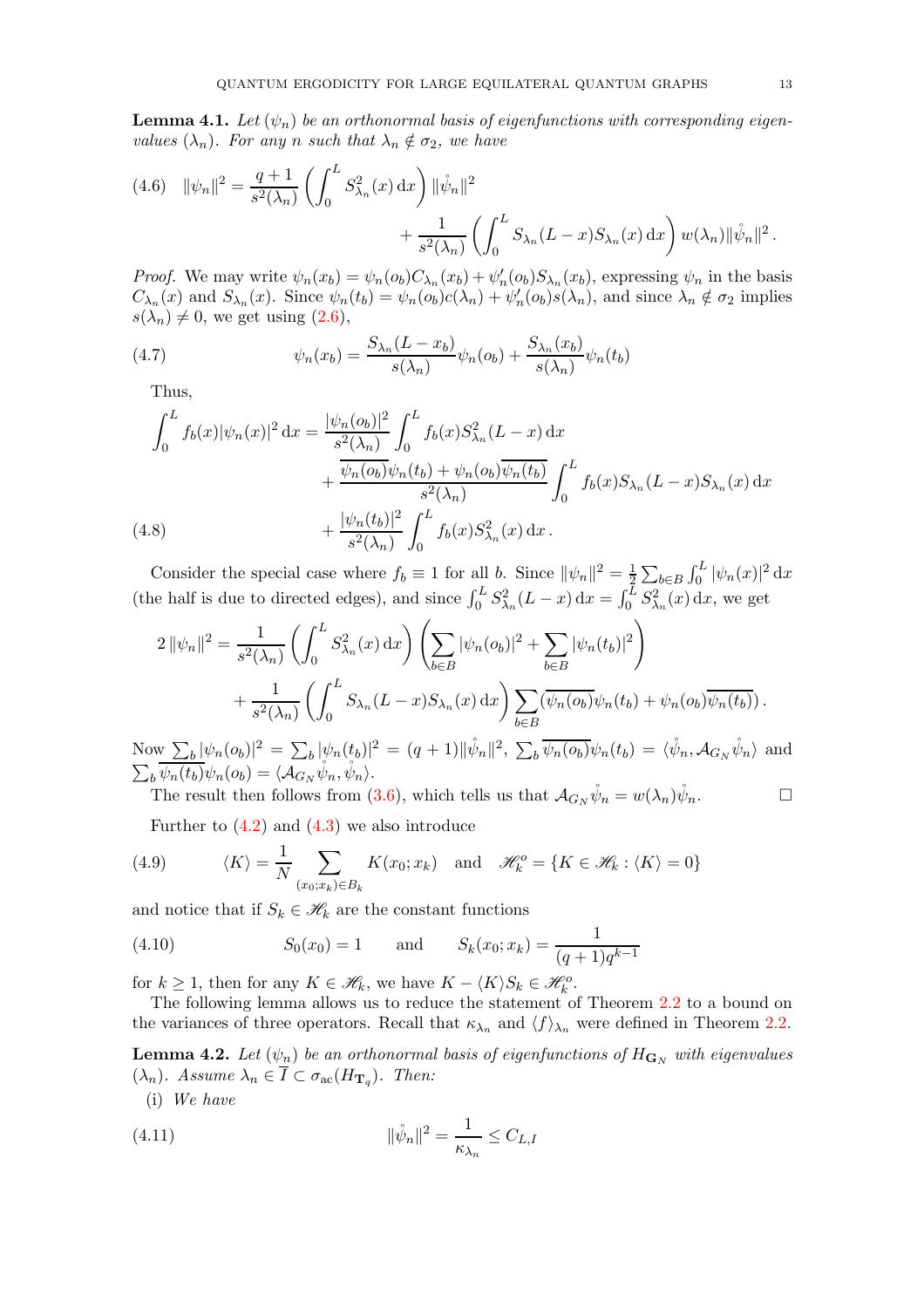for some constant  $C_{L,I}$ ;

(ii) Given a function  $f = (f_e)$  on the quantum graph  $\mathbf{G}_N$ , define  $K_{f,n}, J_{f,n} \in \mathcal{H}_0$  and  $M_{f,n} \in \mathcal{H}_1$  by

$$
K_{f,n}(x_0) = \sum_{x_1 \sim x_0} \frac{1}{s^2(\lambda_n)} \int_0^L f_{(x_0, x_1)}(t) S_{\lambda_n}^2(L - t) dt,
$$
  

$$
J_{f,n}(x_1) = \sum_{x_0 \sim x_1} \frac{1}{s^2(\lambda_n)} \int_0^L f_{(x_0, x_1)}(t) S_{\lambda_n}^2(t) dt,
$$
  

$$
M_{f,n}(x_0, x_1) = \frac{2}{s^2(\lambda_n)} \int_0^L f_{(x_0, x_1)}(t) S_{\lambda_n}(L - t) S_{\lambda_n}(t) dt.
$$

<span id="page-13-0"></span>Then

(4.12) 
$$
2 \langle \psi_n, f \psi_n \rangle = \langle \mathring{\psi}_n, (K_{f,n} + J_{f,n} + M_{f,n})_G \mathring{\psi}_n \rangle.
$$

Moreover, we have

<span id="page-13-1"></span>
$$
(4.13) \quad 2(\langle \psi_n, f\psi_n \rangle - \langle f \rangle_{\lambda_n}) = \langle \mathring{\psi}_n, (K_{f,n} - \langle K_{f,n} \rangle S_0) \mathring{\alpha} \mathring{\psi}_n \rangle + \langle \mathring{\psi}_n, (J_{f,n} - \langle J_{f,n} \rangle S_0) \mathring{\psi}_n \rangle + \langle \mathring{\psi}_n, (M_{f,n} - \langle M_{f,n} \rangle S_1) \mathring{\alpha} \mathring{\psi}_n \rangle ;
$$

(iii) If f is locally constant, i.e.  $f_e(x) = c_e$  and  $|c_e| \leq 1$ , define  $K_f \in \mathcal{H}_0$  and  $M_f \in \mathcal{H}_1$  by  $K_f(x_0) = \sum_{x_1 \sim x_0} c_{(x_0,x_1)}$  and  $M_f(x_0,x_1) = c_{(x_0,x_1)}$ . Then we get for  $I \subset \sigma_{ac}(H_{\mathbf{T}_q})$ and  $\langle f \rangle$  as in Theorem [2.1,](#page-4-0)

$$
\frac{1}{N(I)}\sum_{\lambda_n\in I} |\langle \psi_n, f\psi_n\rangle - \langle f\rangle|^2 \le C'_{L,I} \left( \text{Var}^I(K_f - \langle K_f\rangle S_0) + \text{Var}^I(M_f - \langle M_f\rangle S_1) \right),
$$

for some constant  $C_{L,I}'$ .

*Proof.* (i) The equality in [\(4.11\)](#page-12-0) follows from [\(4.6\)](#page-12-2), by the definition of  $\kappa_{\lambda_n}$ . To see the uniform bound, first note by Cauchy-Schwarz that  $\left| \int_0^L S_{\lambda_n}(L-x)S_{\lambda_n}(x) dx \right| \leq \int_0^L S_{\lambda_n}^2(x) dx$ . We therefore have

$$
\kappa_{\lambda_n} \ge \frac{q+1-|w(\lambda_n)|}{s^2(\lambda_n)} \int_0^L S^2_{\lambda_n}(x) \, \mathrm{d}x.
$$

As  $\lambda_n \in \sigma_{ac}(H_{\mathbf{T}_q})$ , we have  $|w(\lambda_n)| \leq 2\sqrt{q}$ . Hence,  $\kappa_{\lambda_n} \geq \frac{q+1-2\sqrt{q}}{s^2(\lambda_n)}$  $\frac{1+1-2\sqrt{q}}{s^2(\lambda_n)} \int_0^L S^2_{\lambda_n}(x) dx$ . Finally, note that  $I \ni \lambda \mapsto \frac{1}{s^2(\lambda)} \int_0^L S^2_\lambda(x) dx$  is continuous, so it reaches its minimum on  $\overline{I} \subset$  $\sigma_{\rm ac}(H_{\mathbb{T}_q})$ , say at  $\lambda_*$ . This minimum cannot be zero, otherwise  $S^2_{\lambda_*}(x)$  would be identically zero. Hence,  $\frac{1}{s^2(\lambda_n)} \int_0^L S^2_{\lambda_n}(x) dx \geq c_{L,I} > 0$ , proving the claim.

(ii) Equation  $(4.12)$  readily follows from  $(4.8)$ . To deduce  $(4.13)$ , note that

$$
2(\langle \psi_n, f\psi_n \rangle - \langle f \rangle_{\lambda_n}) = \langle \mathring{\psi}_n, (K_{f,n} + J_{f,n} + M_{f,n})_G \mathring{\psi}_n \rangle - 2 \langle f \rangle_{\lambda_n} \kappa_{\lambda_n} \cdot ||\mathring{\psi}_n||^2.
$$

On the other hand,

$$
\langle \psi_n, (\langle K_{f,n} \rangle S_0 + \langle J_{f,n} \rangle S_0 + \langle M_{f,n} \rangle S_1) G \psi_n \rangle = \left( \langle K_{f,n} \rangle + \langle J_{f,n} \rangle + \frac{\langle M_{f,n} \rangle}{q+1} w(\lambda_n) \right) \cdot ||\psi_n||^2,
$$

where we used [\(3.6\)](#page-8-3), that  $\mathcal{A}_{G_N}\psi_n = w(\lambda_n)\psi_n$ . But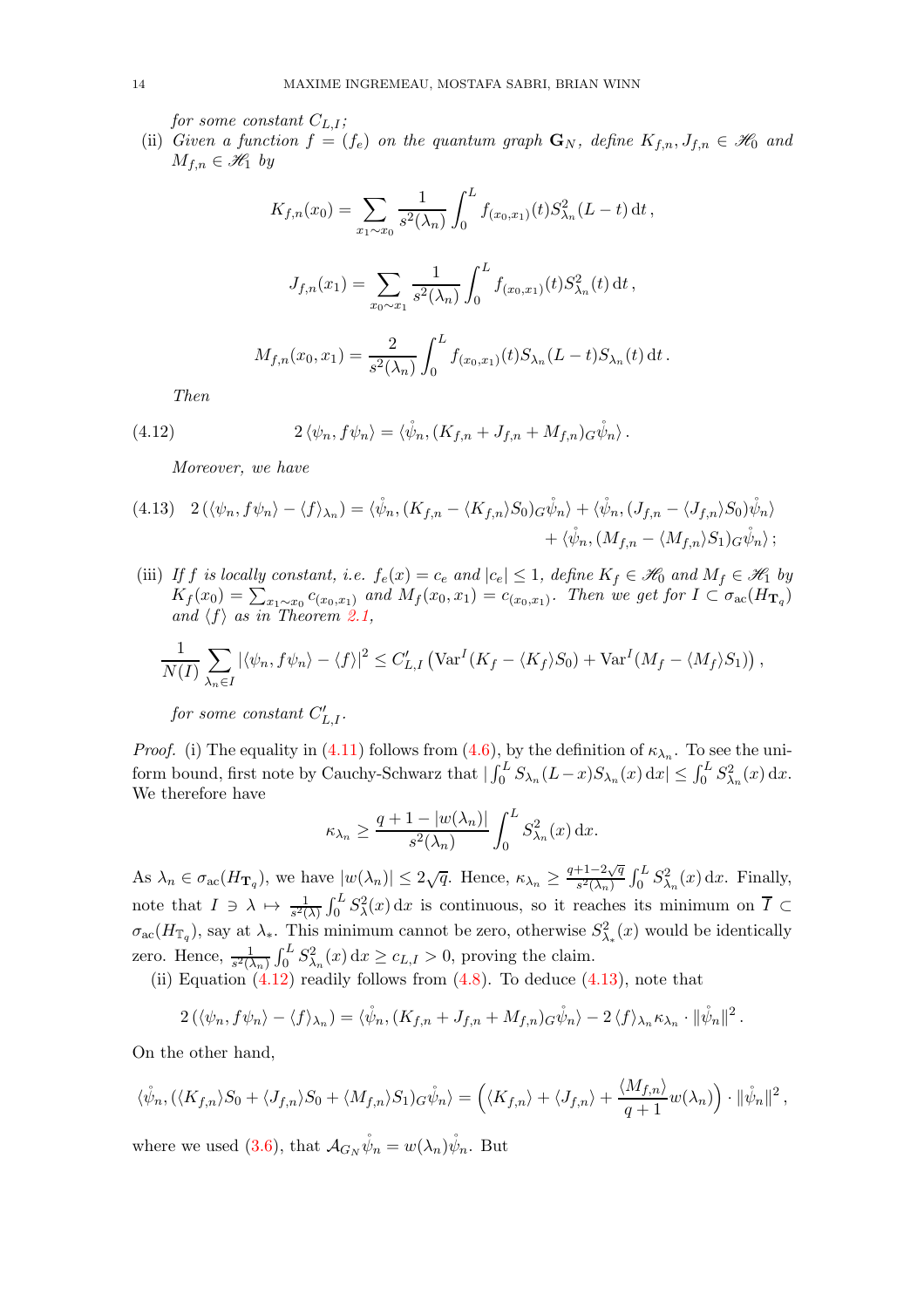<span id="page-14-2"></span>
$$
(4.14) \langle K_{f,n} \rangle + \langle J_{f,n} \rangle + \frac{\langle M_{f,n} \rangle}{q+1} w(\lambda_n) = \frac{1}{N} \sum_{(x_0, x_1) \in B} \frac{1}{s^2(\lambda_n)} \int_0^L f_{(x_0, x_1)}(t)
$$

$$
\cdot \left[ S_{\lambda_n}^2(L-t) + S_{\lambda_n}^2(t) + \frac{2S_{\lambda_n}(L-t)S_{\lambda_n}(t)}{q+1} w(\lambda_n) \right] dt
$$

$$
= \frac{\kappa_{\lambda_n}}{N} \sum_{(x_0, x_1) \in B} \int_0^L f_{(x_0, x_1)}(t) \Psi_{\lambda_n}(t) dt = 2 \kappa_{\lambda_n} \langle f \rangle_{\lambda_n},
$$

where we used  $(A.4)$ . Hence,  $(4.13)$  is proved by comparing the expressions.

(iii) If f is locally constant,  $f_{(x_0,x_1)}(t) = c_{(x_0,x_1)}$ , we get  $\langle f \rangle_{\lambda_n} = \langle f \rangle$  by [\(A.5\)](#page-24-6). Also,

$$
\langle \psi_n, (K_{f,n})_G \psi_n \rangle = \langle \psi_n, (J_{f,n})_G \psi_n \rangle = a_{n,L} \langle \psi_n, (K_f)_G \psi_n \rangle,
$$
  

$$
\langle \psi_n, (M_{f,n})_G \psi_n \rangle = b_{n,L} \langle \psi_n, (M_f)_G \psi_n \rangle
$$
  

$$
\langle K_{f,n} \rangle = \langle J_{f,n} \rangle = a_{n,L} \langle K_f \rangle \quad \text{and} \quad \langle M_{f,n} \rangle = b_{n,L} \langle M_f \rangle.
$$

where  $a_{n,L} = \frac{1}{s^2}$  $\frac{1}{s^2(\lambda_n)} \int_0^L S_{\lambda_n}^2(t) dt$  and  $b_{n,L} = \frac{2}{s^2(\lambda_n)}$  $\frac{2}{s^2(\lambda_n)} \int_0^L S_{\lambda_n}(L-t)S_{\lambda_n}(t) dt$ . Since  $|a_{n,L}| \le$  $C_I L$  and  $|b_{n,L}| \leq C_I' L$  for  $\lambda_n \in I \subset \sigma_{\text{ac}}(H_{\mathbf{T}_q})$ , the proof is complete.

Note that [\(4.13\)](#page-13-1) implies the following bound on the quantum variance :

<span id="page-14-0"></span>
$$
(4.15) \quad \frac{1}{N(I)} \sum_{\lambda_n^{(N)} \in I} \left| \langle \psi_n^{(N)}, f \psi_n^{(N)} \rangle - \langle f \rangle_{\lambda_n^{(N)}} \right|^2 \le
$$
  

$$
\text{Var}^I(K_{f,n}^{\lambda} - \langle K_{f,n}^{\lambda} \rangle S_0) + \text{Var}^I(J_{f,n}^{\lambda} - \langle J_{f,n}^{\lambda} \rangle S_0) + \text{Var}^I(M_{f,n}^{\lambda} - \langle M_{f,n}^{\lambda} \rangle S_1).
$$

<span id="page-14-1"></span>4.2. From the variance to the non-backtracking variance. We now express  $(4.15)$ in terms of non-backtracking variances, following [\[2\]](#page-24-1). Denote  $\mathcal{N}_x = \{y : y \sim x\}.$ 

As in [\[2,](#page-24-1) §3], we introduce the stochastic operators  $S : \mathcal{H}_k \to \mathcal{H}_k$ ,

$$
\mathcal{S} := \frac{\mathcal{A}_G}{q+1} \quad \text{if } k = 0 \qquad \text{and} \qquad \mathcal{S} := \frac{1}{q} \mathcal{B} \quad \text{for } k \geq 1 \,.
$$

Here,  $(\mathcal{B}f)(x_0; x_k) = \sum_{x_{k+1} \in \mathcal{N}_{x_k} \setminus \{x_{k-1}\}} f(x_1, x_{k+1})$ . We then define

$$
\mathcal{S}_T := \frac{1}{T} \sum_{m=0}^{T-1} (T-m) \mathcal{S}^m \quad \text{and} \quad \widetilde{\mathcal{S}}_T := \frac{1}{T} \sum_{m=1}^T \mathcal{S}^m.
$$

Note that

$$
K^{\lambda_j} = (I - S)(S_T K^{\lambda_j}) + \widetilde{S}_T K^{\lambda_j}.
$$

Let us define  $i_k$ :  $\mathscr{H}_k \to \mathscr{H}_{k+1}$  by  $(i_k J)(x_0; x_{k+1}) = J(x_1; x_{k+1}), \nabla^* : \mathscr{H}_1 \to \mathscr{H}_0$ by  $(\nabla^* K)(x_0) = \sum_{x_{-1} \sim x_0} K(x_{-1}, x_0) - \sum_{x_1 \sim x_0} K(x_0, x_1)$  and  $\nabla^* : \mathcal{H}_{k+1} \to \mathcal{H}_k$  by  $(\nabla^* K)(x_0; x_k) = \sum_{x_{-1} \in \mathcal{N}_{x_0} \backslash \{x_1\}} K(x_{-1}; x_k) - \sum_{x_{k+1} \in \mathcal{N}_{x_k} \backslash \{x_{k-1}\}} K(x_0; x_{k+1})$  for  $k \geq 1$ . Then we have

<span id="page-14-3"></span>
$$
\nabla^* i_0 K = (q+1)(I-\mathcal{S})K \text{ and } \nabla^* i_k K = q(I-\mathcal{S})K \text{ for } k \ge 1.
$$

Hence, using the fact that  $\text{Var}^I(K_1 + K_2) \leq 2 \text{Var}^I(K_1) + 2 \text{Var}^I(K_2)$ , we obtain (4.16)  $\text{Var}^{I}(K^{\lambda} - \langle K^{\lambda} \rangle S_{k}) \leq 2q^{-2} \text{Var}^{I}(\nabla^{*} i_{k} \mathcal{S}_{T} K^{\lambda}) + 2 \text{Var}^{I}(\widetilde{\mathcal{S}}_{T} K^{\lambda} - \langle K^{\lambda} \rangle S_{k}),$ 

where  $S_k$  is as in [\(4.10\)](#page-12-4).

Recalling  $(4.3)$ ,  $(4.5)$  and  $(3.5)$ , a simple calculation shows that

$$
2i \operatorname{Im} \mu_j^- \cdot \langle \psi_j, (\nabla^* K)_{\mathcal{G}} \psi_j \rangle = \langle f_j^*, K_B f_j \rangle - \langle g_j^*, K_B g_j \rangle,
$$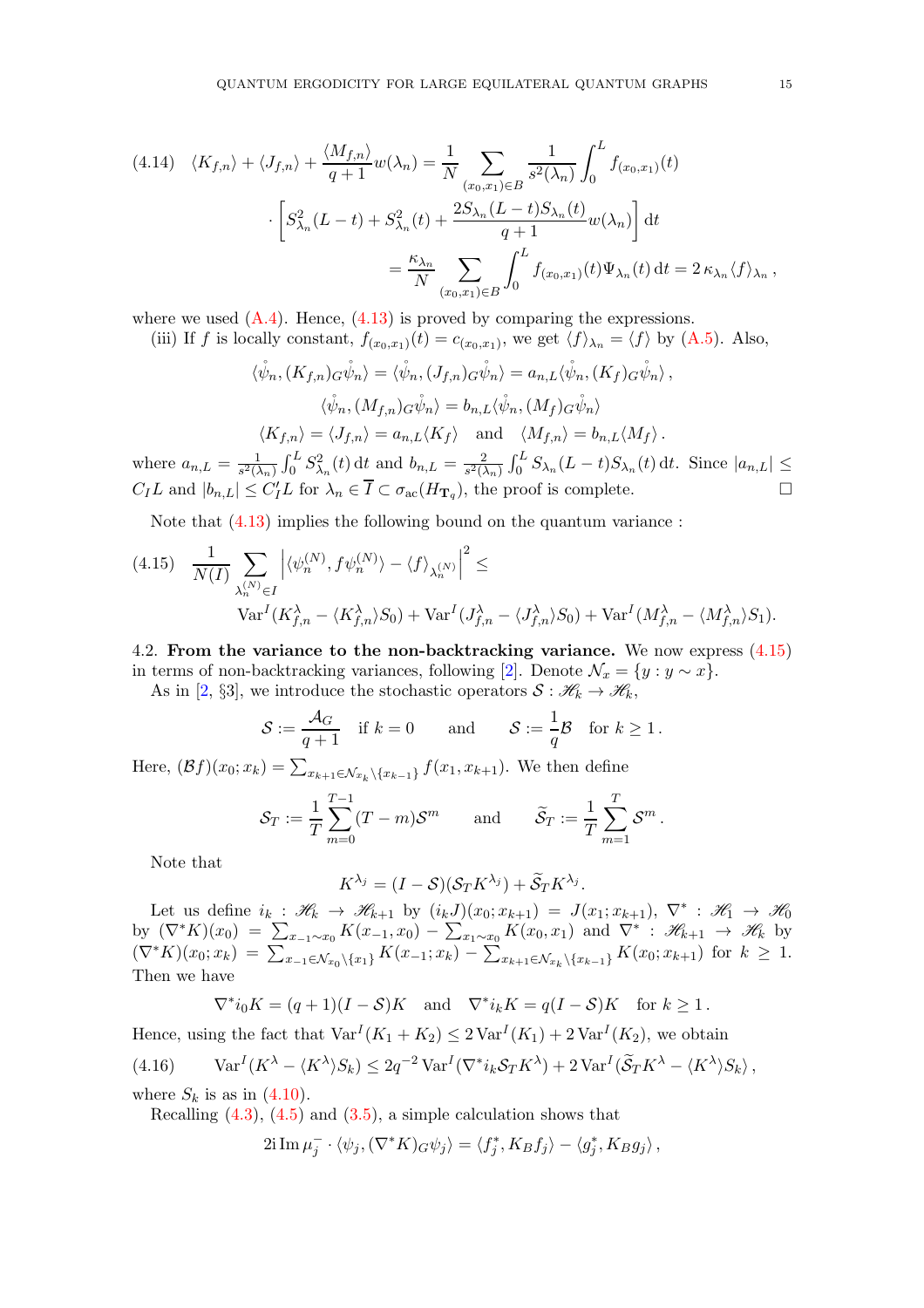where  $g_j, g_j^*$  are defined like  $f_j, f_j^*$ , except that  $\mu_j^-$  are replaced by  $\mu_j^-$ . See also [\[2,](#page-24-1) Lemma 6.4] and  $[2, \text{Lemma 7.8}]$  for a similar argument. It follows that

$$
\text{Var}^{I}(\nabla^{*}i_{k}\mathcal{S}_{T}K^{\lambda}) \leq \max_{j} \frac{1}{|\operatorname{Im}\mu_{j}^{-}|^{2}} \text{Var}_{\text{nb}}^{I}(i_{k}\mathcal{S}_{T}K^{\lambda}).
$$

Assuming  $\overline{I} \subset \sigma_{ac}(H_{\mathbf{T}_q})$  is in a fixed band, so that  $\overline{w(I)} \subset (-2\sqrt{q}, 2\sqrt{q})$ , this maximum is bounded by some  $C_I$ . Back to  $(4.16)$ , note that for any K, we have

$$
\mathcal{S}_T \langle K \rangle S_k = \langle K \rangle S_k \,,
$$

since  $S_1 = 1$ . We thus finally get

<span id="page-15-4"></span>(4.17) 
$$
\text{Var}^I(K^{\lambda} - \langle K^{\lambda} \rangle S_k) \leq 2q^{-2}C_I \text{Var}_{\text{nb}}^I(i_k S_T K^{\lambda}) + 2 \text{Var}^I \left( \widetilde{S}_T[K^{\lambda} - \langle K^{\lambda} \rangle S_k] \right).
$$

Taking advantage of the invariance. Let us introduce the operators  $\mathcal{R}_{n,r}^{\lambda_j}$  :  $\mathscr{H}_k \to \mathscr{H}_{n+k}$ defined by

$$
(\mathcal{R}_{n,r}^{\lambda_j} K^{\lambda_j})(x_0; x_{n+k}) = \overline{(\mu_j^-)^{n-r}} (\mu_j^-)^r K^{\lambda_j}(x_{n-r}; x_{n-r+k}).
$$

Then  $\langle f,(\mathcal{R}^{\lambda_j}_{n,r}K)_{\bar{B}}g \rangle = \langle (\mathcal{B}^*\mu_j^-)^{n-r}f, K_{\bar{B}}(\mathcal{B}\mu_j^-)^r g \rangle$ . It follows from  $(3.7)$  that  $\text{Var}_{\text{nb}}^I(K^{\lambda}) =$  $\text{Var}_{\text{nb}}^I(\frac{1}{n})$  $\frac{1}{n} \sum_{r=1}^{n} \mathcal{R}_{n,r}^{\lambda} K^{\lambda}$ . Using [\(4.15\)](#page-14-0) and [\(4.17\)](#page-15-4), we thus obtain

<span id="page-15-1"></span>
$$
\frac{1}{N(I)} \sum_{\lambda_j \in I} |\langle \psi_j, f\psi_j \rangle - \langle f \rangle_{\lambda_j}|^2
$$
\n
$$
\leq C_I \operatorname{Var}_{\text{nb}}^I \left( \frac{1}{n} \sum_{r=1}^n \mathcal{R}_{n,r}^{\lambda} i_0 \mathcal{S}_T K_f^{\lambda} \right) + C_I \operatorname{Var}_{\text{nb}}^I \left( \frac{1}{n} \sum_{r=1}^n \mathcal{R}_{n,r}^{\lambda} i_0 \mathcal{S}_T J_f^{\lambda} \right)
$$
\n
$$
+ C_I \operatorname{Var}_{\text{nb}}^I \left( \frac{1}{n} \sum_{r=1}^n \mathcal{R}_{n,r}^{\lambda} i_1 \mathcal{S}_T M_f^{\lambda} \right) + 2 \operatorname{Var}^I \left( \widetilde{\mathcal{S}}_T [K_f^{\lambda} - \langle K_f^{\lambda} \rangle \mathcal{S}_0] \right)
$$
\n
$$
+ 2 \operatorname{Var}^I \left( \widetilde{\mathcal{S}}_T [J_f^{\lambda} - \langle J_f^{\lambda} \rangle \mathcal{S}_0] \right) + 2 \operatorname{Var}^I \left( \widetilde{\mathcal{S}}_T [M_f^{\lambda} - \langle M_f^{\lambda} \rangle \mathcal{S}_1] \right),
$$
\nwhere  $K^{\lambda_j} := K_{\lambda}$ ,  $I^{\lambda_j} := I_{\lambda}$ , and  $M^{\lambda_j} := M_{\lambda}$ .

where  $K_f^{\lambda_j}$  $\stackrel{\lambda_j}{_f}:=K_{f,j},\,J_f^{\lambda_j}$  $J_f^{\lambda_j} := J_{f,j}$  and  $M_f^{\lambda_j}$  $f_j^{\lambda_j} := M_{f,j}.$ 

<span id="page-15-2"></span>4.3. Controlling the variances. We next try to bound the variances in terms of Hilbert-Schmidt norms. For clarity, we start with energy-independent observables K.

<span id="page-15-0"></span>**Lemma 4.3.** Suppose that I is in a fixed band of AC spectrum. Then for any  $K \in \mathcal{H}_k$ ,

$$
\operatorname{Var}^{I}(K) \leq C_{L,I} \frac{N}{N(I)} \|K\|_{\mathcal{H}}^{2} + c_{k,q,L,I} \frac{N}{N(I)} \frac{\#\{x : \rho_{G_{N}}(x) < k\}}{N} \|K\|_{\infty}^{2}.
$$
\nwhere 
$$
\|K\|_{\mathcal{H}}^{2} = \frac{1}{N} \sum_{(x_{0};x_{k}) \in B_{k}} |K(x_{0};x_{k})|^{2} \text{ and } \|K\|_{\infty} = \max_{(x_{0};x_{k})} |K(x_{0};x_{k})|.
$$

*Proof.* As we showed in Lemma [3.1,](#page-8-8) if  $\lambda$  is an eigenvalue of the quantum graph with eigenvector  $\psi$ , then  $w(\lambda)$  is an eigenvalue of  $\mathcal{A}_{G_N}$  with eigenvector  $\psi$ . By assumption, if  $\lambda_n, \lambda_j \in I$  and  $\lambda_n \neq \lambda_j$ , then  $w(\lambda_n) \neq w(\lambda_j)$ , so the eigenvectors  $\psi_n$  and  $\psi_j$  are orthogonal. If  $\lambda_n = \lambda_j = \lambda$  and  $\psi_n \perp \psi_j$ , we find as in [\(4.6\)](#page-12-2) that  $\langle \psi_n, \psi_j \rangle \kappa_\lambda = 0$ , so  $\psi_n$  and  $\psi_j$  are

<span id="page-15-3"></span><sup>&</sup>lt;sup>1</sup>Actually, instead of  $Var_{nb}^{I}(J)$ , we should have  $\frac{1}{2}Var_{nb}^{I}(J) + \frac{1}{2}\widetilde{Var}_{nb}^{I}(J)$ , where  $\widetilde{Var_{nb}^{I}}$  is defined using  $g_j, g_j^*$  instead. Since this variance is controlled exactly like Var<sup>I</sup><sub>nb</sub>(*J*), except for replacing  $\mu_j^-$  by  $\overline{\mu_j^-}$  in the arguments, we omitted it for transparency.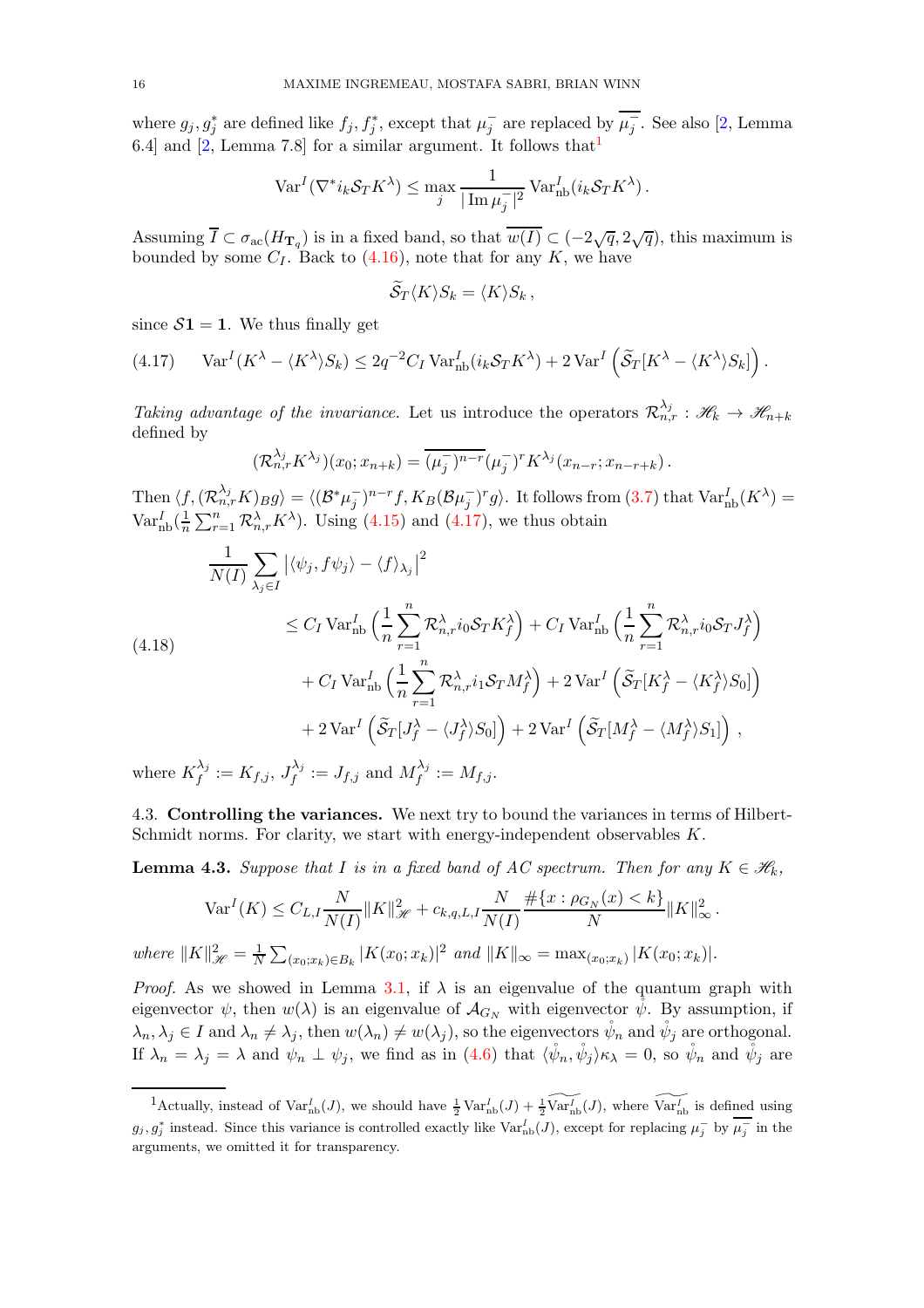again orthogonal. If  $\phi_n := \psi_n / ||\psi_n||$ , we may thus complete  $(\phi_n)_{\lambda_n \in I}$  to an orthonormal basis  $(\phi_n)_{n=1}^N$  of  $\ell^2(G_N)$ . Hence, recalling  $(4.2)$  and using  $(4.11)$ , we get

$$
\begin{split} \mathrm{Var}^I(K) &\leq \frac{C_{L,I}}{N(I)} \sum_{\lambda_n \in I} \|K_G \mathring{\psi}_n\|^2 \leq \frac{C_{L,I}^2}{N(I)} \sum_{\lambda_n \in I} \|K_G \phi_n\|^2 \\ &\leq \frac{C_{L,I}^2}{N(I)} \sum_{n=1}^N \|K_G \phi_n\|^2 = C_{L,I}^2 \frac{N}{N(I)} \|K_G\|_{HSN}^2 \,, \end{split}
$$

where  $||K_G||_{HSN}^2 = \frac{1}{N}$  $\frac{1}{N} \sum_{x,y \in V_N} |K_G(x,y)|^2$  is a normalized HS norm. We may then apply [\[2,](#page-24-1) Proposition 1], which tells us that

$$
||K_G||_{HSN}^2 \le ||K||_{\mathcal{H}}^2 + c_{k,q,L,I} \frac{\#\{x : \rho_{G_N}(x) < k\}}{N} ||K||_{\infty}^2
$$

for some  $c_{k,q,L,I} > 0$ . This concludes the proof.

<span id="page-16-0"></span>**Remark 4.4.** The fraction  $\frac{N}{N(I)}$  arising in Lemma [4.3](#page-15-0) is asymptotically bounded. In fact, as w is injective on I, we have  $N(I) = #{w(\lambda_j) \in w(I)}$ . Moreover,  $w(\lambda_j)$  are all eigenvalues of  $\mathcal{A}_{G_N}$ . Conversely, if  $\mu_j \in w(I)$ ,  $\mu_j = w(t_j)$  is an eigenvalue of  $\mathcal{A}_{G_N}$ , we may construct an eigenfunction of  $H_{\mathbf{G}_N}$  with eigenvalue  $t_j$  via formula [\(4.7\)](#page-12-5). Hence,  $N(I)$  is the number of eigenvalues of  $\mathcal{A}_{G_N}$  in  $w(I)$ , so  $\frac{N(I)}{N_I} \to \mu_o(w(I)) := \langle \delta_o, \chi_{w(I)}(\mathcal{A}_{\mathbb{T}_q}) \delta_o \rangle$  by the law of Kesten-McKay [\[22,](#page-25-21) [28\]](#page-25-22). Since  $w(I) \subset (-2\sqrt{q}, 2\sqrt{q})$ , we have  $\mu_o(w(I)) \geq C_I > 0$ . Hence<sup>[2](#page-16-2)</sup>,  $\limsup_{N \to \infty} \frac{N}{N(I)} \leq C_I^{-1}$ .

From here, one may adapt the "ultra-short" proof of  $[2, \{34\}]$ , see also  $[6, \{32\}]$ , to obtain a simple proof of Theorem [2.1.](#page-4-0) Indeed, in this case, the observables are independent of the energy (cf. Lemma [4.2.](#page-12-1)(iii)). Since our main concern is Theorem [2.2,](#page-4-1) we consider the general case directly. As the observables now depend on the energy (Lemma  $4.2$ .(ii)), we use the non-backtracking quantum variance and give the following analogue of Lemma [4.3.](#page-15-0)

<span id="page-16-1"></span>**Lemma 4.5.** Let  $K^{\lambda} \in \mathcal{H}_k$ ,  $k \geq 1$ , depend on  $\lambda$  as in [\(4.18\)](#page-15-1), and let I be in a fixed band of the AC spectrum. Then

(4.19) 
$$
\limsup_{N \to \infty} \text{Var}_{\text{nb}}^I(K^{\lambda}) \leq C(L, I) \limsup_{N \to \infty} \int_I ||K^{\lambda}||^2_{\mathscr{H}} d\lambda,
$$

where  $||K^{\lambda}||_{\mathscr{H}}^2 = \frac{1}{N}$  $\frac{1}{N}\sum_{(x_0; x_k)} |K^{\lambda}(x_0; x_k)|^2$ . A similar bound holds for  $\text{Var}^I(K^{\lambda})$  if  $k = 0, 1$ .

It is important that  $C(L, I)$  is independent of k. In fact, this lemma will be applied to  $K^{\lambda} \in \mathscr{H}_{n+k}$ , with  $n \to \infty$ .

*Proof.* As in Lemma [4.3,](#page-15-0) if  $\phi_j := \mathring{\psi}_j / ||\mathring{\psi}_j||$ , we may complete  $(\phi_j)_{w(\lambda_j) \in w(I)}$  to an orthonormal basis  $(\phi_j)_{j=1}^N$  of  $\ell^2(G_N)$ . Denote  $\tilde{f}_j = f_j / ||\dot{\psi}_j||$ . We then have for  $m_j = w(\lambda_j)$ ,

$$
\text{Var}_{\text{nb}}^I(K^\lambda) \le \frac{C_{L,I,q}}{N(I)} \sum_{m_j \in w(I)} \|K_B^{w^{-1}(m_j)}\widetilde{f}_j\|^2.
$$

As previously mentioned,  $m_j = w(\lambda_j)$  are eigenvalues of  $\mathcal{A}_{G_N}$  and we denote the rest of the eigenvalues corresponding to the completed base  $(\phi_j)_{j=1}^N$  also by  $\{m_j\}_{j=1}^N$ .

Since  $w$  is injective and continuous on  $I$ , it is either strictly increasing or strictly decreasing. Assuming the former without loss of generality, we now define  $J^{m_j} = K^{w^{-1}(m_j)}$ if  $m_j \in w(I)$ ,  $J^{m_j} = K^b$  if  $m_j \ge w(b)$  and  $J^{m_j} = K^a$  if  $m_j \le w(a)$ , where  $[a, b] := \overline{I}$ .

<span id="page-16-2"></span><sup>&</sup>lt;sup>2</sup>Note that this argument continues to hold on any I on which w is injective and  $I \cap \sigma_2 = \emptyset$ . If moreover  $I \cap \sigma_1 = \emptyset$ , we see that  $\frac{N(I)}{N} \to \mu_o(w(I)) = 0$  because  $w(I) \cap (-2\sqrt{q}, 2\sqrt{q}) = \emptyset$ .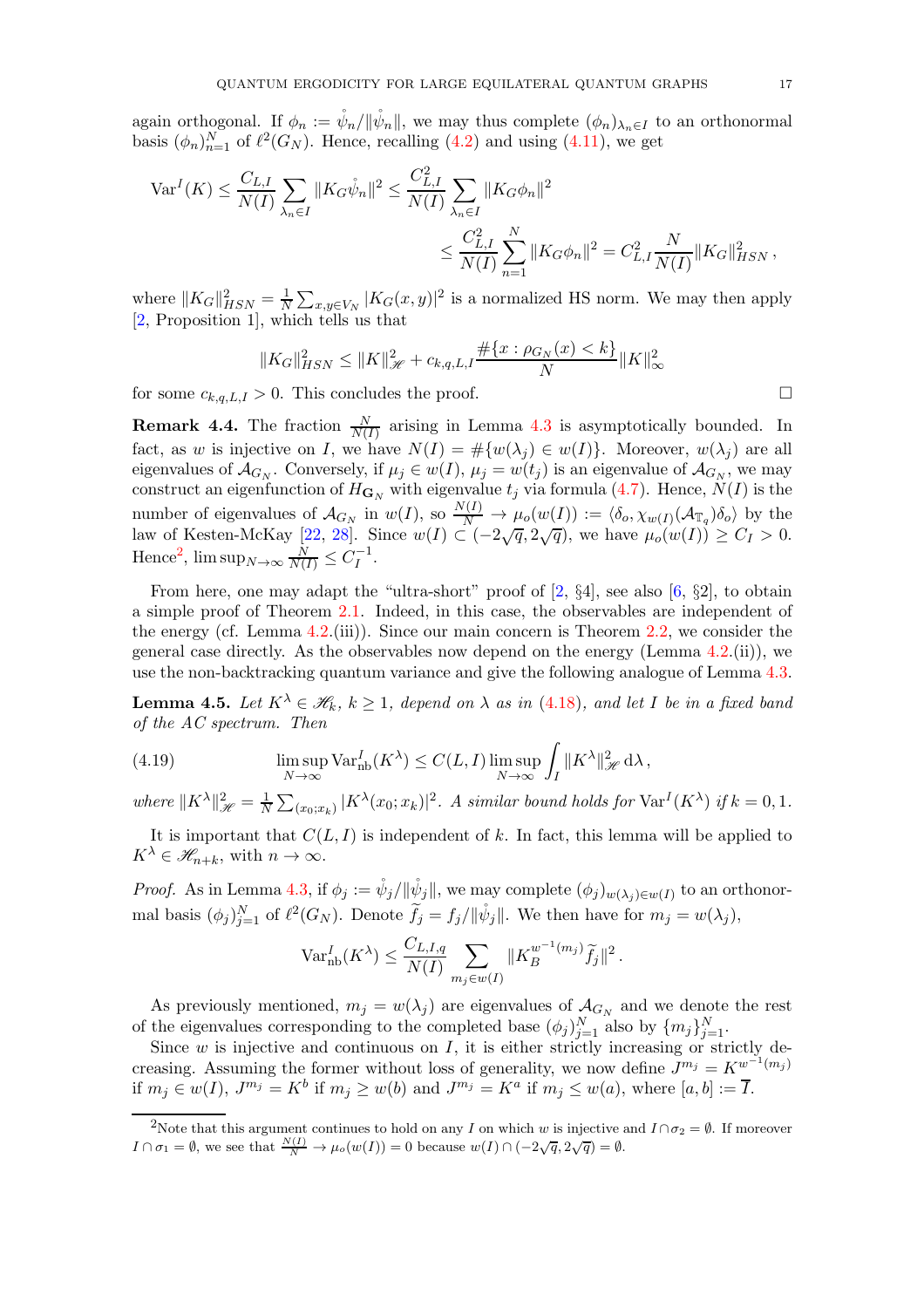Let  $\chi$  be a continuous function, with  $0 \leq \chi \leq 1$ ,  $\chi = 1$  on  $w(I)$ ,  $\chi = 0$  outside a δ-enlargement  $w(I)$ δ of  $w(I)$ . We have

$$
\operatorname{Var}_{\text{nb}}^{I}(K^{\lambda}) \leq \frac{C_{L,I,q}}{N(I)} \sum_{m_{j} \in w(I)} ||J_{B}^{m_{j}} \tilde{f}_{j}||^{2} \leq \frac{C_{L,I,q}}{N(I)} \sum_{j=1}^{N} \chi(m_{j}) ||J_{B}^{m_{j}} \tilde{f}_{j}||^{2}
$$
  
= 
$$
\frac{C}{N(I)} \sum_{j=1}^{N} \chi(m_{j}) \sum_{(x_{0},x_{1}) \in B} \sum_{(x_{2};x_{k}), (y_{2};y_{k})} J^{m_{j}}(x_{0};x_{k}) \overline{J^{m_{j}}(x_{0};y_{k})} \tilde{f}_{j}(x_{k-1},x_{k}) \overline{\tilde{f}_{j}(y_{k-1},y_{k})},
$$

where the last sum runs over paths  $(x_2; x_k)$ ,  $(y_2; y_k)$  with  $x_2, y_2 \in \mathcal{N}_{x_1} \setminus \{x_0\}$ , and  $(x_0; y_k) :=$  $(x_0, x_1, y_2, \ldots, y_k)$ . To keep the notations clear, we now assume that

(4.20) 
$$
J^{m}(x_{0}; x_{k}) = F(m)K(x_{0}; x_{k})
$$

for some continuous function F on R,  $|F(m)| \leq c_I$ . We comment on the case of the operators in [\(4.18\)](#page-15-1) at the end of the proof.

<span id="page-17-0"></span>Recalling [\(3.5\)](#page-8-6) and the formula  $f(\mathcal{A}_G)(x, y) = \sum_{j=1}^N f(m_j) \phi_j(x) \overline{\phi_j(y)}$ , we get

$$
\operatorname{Var}_{\text{nb}}^{I}(K^{\lambda}) \leq \frac{C}{N(I)} \sum_{j=1}^{N} |F(m_{j})|^{2} \chi(m_{j}) \sum_{(x_{0},x_{1}) \in B} \sum_{(x_{2};x_{k}), (y_{2};y_{k})} K(x_{0};x_{k}) K(x_{0};y_{k})
$$
  

$$
\times \left( \left( \phi_{j}(x_{k}) - \nu(m_{j}) \phi_{j}(x_{k-1}) \right) \overline{\left( \phi_{j}(y_{k}) - \nu(m_{j}) \phi_{j}(y_{k-1}) \right)} \right)
$$
  

$$
= \frac{C}{N(I)} \sum_{(x_{0},x_{1}) \in B} \sum_{(x_{2};x_{k}), (y_{2};y_{k})} K(x_{0};x_{k}) \overline{K(x_{0};y_{k})} \left[ (\chi |F|^{2}) (\mathcal{A}_{G}) (x_{k}, y_{k}) - (\overline{\nu} \chi |F|^{2}) (\mathcal{A}_{G}) (x_{k}, y_{k-1}) - (\nu \chi |F|^{2}) (\mathcal{A}_{G}) (x_{k-1}, y_{k}) + \frac{1}{q} (\chi |F|^{2}) (\mathcal{A}_{G}) (x_{k-1}, y_{k-1}) \right],
$$

where  $\nu(m) = \mu^-(w^{-1}(m))$ , and we used the fact that  $|\mu^-(\lambda)|^2 = \frac{1}{q}$  $\frac{1}{q}$  for  $\lambda \in I_{\delta}$ .

As in [\[2,](#page-24-1) Proposition 3], see also [\[4,](#page-24-2) Theorem 4.1], we approximate each continuous function  $\chi(m)|F(m)|^2$ ,  $\nu(m)\chi(m)|F(m)|^2$ ,  $\overline{\nu}(m)\chi(m)|F(m)|^2$  by polynomials  $Q_1, Q_2, Q_3$ up to an  $\epsilon$  error. Let  $d_{\epsilon} = \max(\deg(Q_i)).$ 

Recall that  $\rho_{G_N}(x)$  is the largest  $\rho$  such that  $B_{G_N}(x, \rho)$  has no closed cycles. If  $\rho_G(x_0) \ge$  $d_{\epsilon} + k =: d_{\epsilon,k}$ , the balls  $B_{G_N}(x_0, d_{\epsilon,k})$  and  $B_{\mathbb{T}_q}(\tilde{x}_0, d_{\epsilon,k})$  are thus isomorphic, so we get  $Q_i(\mathcal{A}_G)(x,y) = Q_i(\mathcal{A}_{\mathbb{T}_q})(\tilde{x},\tilde{y})$  for all  $x, y \in B_{G_N}(x_0,k)$ , where  $\tilde{x}, \tilde{y} \in B_{\mathbb{T}_q}(\tilde{x}_0,k)$  are lifts of x, y. The "bad"  $x_0$  with  $\rho_G(x_0) < d_{\epsilon,k}$  induce an error term. Finally, we replace the polynomials  $Q_i$  by the original functions, yielding an  $\epsilon$  error. In the end, we get

$$
\operatorname{Var}_{\text{nb}}^{I}(K^{\lambda}) \leq \frac{C^{2}}{N(I)} \sum_{\rho_{G}(x_{0}) \geq d_{\epsilon,k}} \sum_{x_{1} \sim x_{0}} \sum_{(x_{2};x_{k}),(y_{2};y_{k})} K(x_{0};x_{k}) \overline{K(x_{0};y_{k})}
$$

$$
\left[ (\chi|F|^{2})(\mathcal{A}_{\mathbb{T}_{q}})(\tilde{x}_{k},\tilde{y}_{k}) - (\overline{\nu}\chi|F|^{2})(\mathcal{A}_{\mathbb{T}_{q}})(\tilde{x}_{k},\tilde{y}_{k-1}) - (\nu\chi|F|^{2})(\mathcal{A}_{\mathbb{T}_{q}})(\tilde{x}_{k-1},\tilde{y}_{k}) + \frac{1}{q} (\chi|F|^{2})(\mathcal{A}_{\mathbb{T}_{q}})(\tilde{x}_{k-1},\tilde{y}_{k-1}) \right] + \frac{C'N(q+1)q^{2k}}{N(I)} \epsilon \|K\|_{\infty}^{2}
$$

$$
+ C' \frac{\#\{\rho_{G}(x) < d_{\epsilon,k}\}}{N(I)} (q+1)q^{2k} \|K\|_{\infty}^{2}
$$

for some  $C' > 0$ .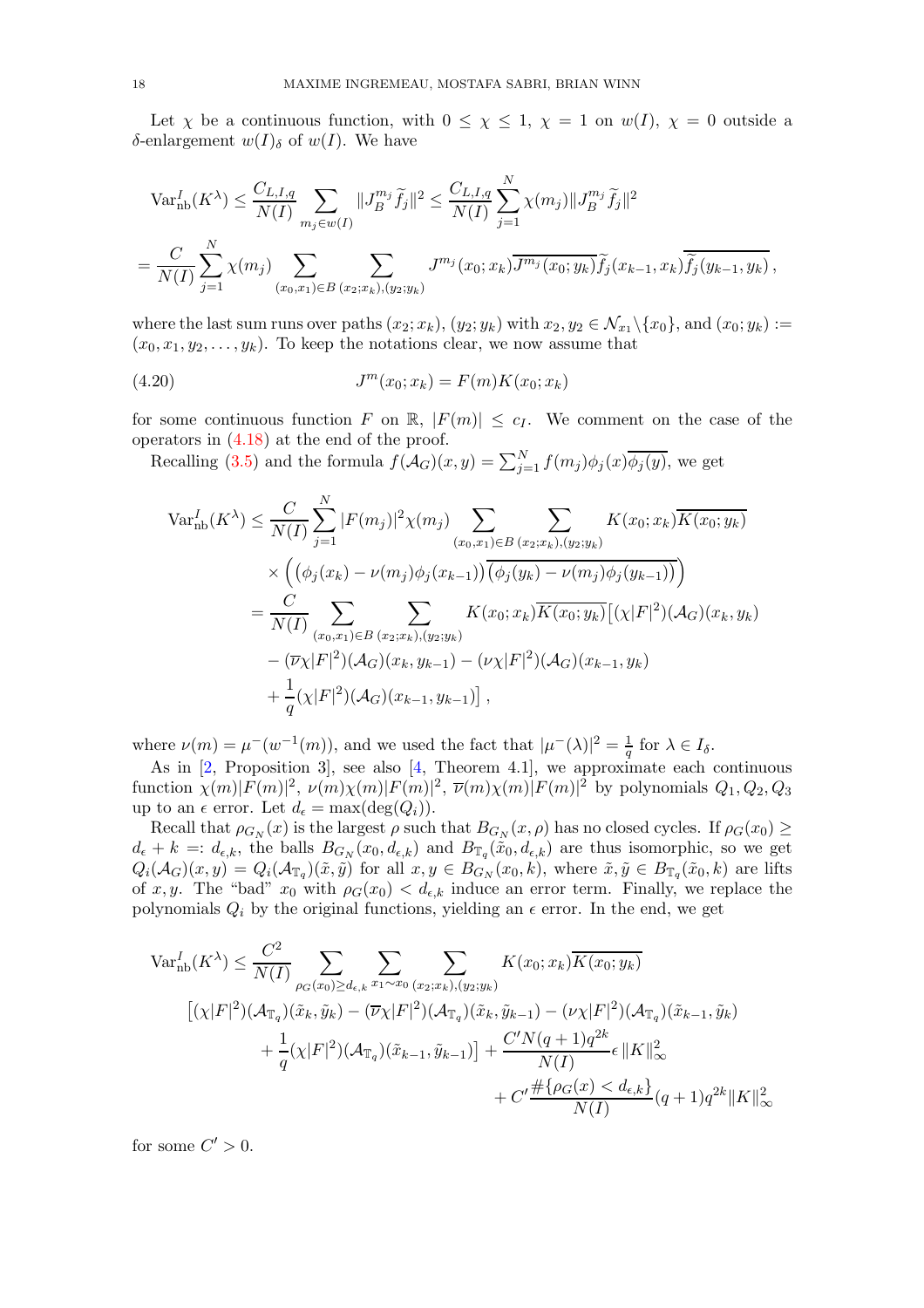Since  $\mathcal{A}_{\mathbb{T}_q}$  has purely absolutely continuous spectrum, it follows that  $f(\mathcal{A}_{\mathbb{T}_q})(v,w) =$ 1  $\frac{1}{\pi} \int f(m) \operatorname{Im} G^m(v, w) dm$ , where  $G^m(v, w) = \lim_{\eta \downarrow 0} (\mathcal{A}_{\mathbb{T}_q} - (m + i\eta))^{-1}(v, w)$  (see for instance [\[7,](#page-24-8) Lemma 3.6]). Hence,

$$
\operatorname{Var}_{\text{nb}}^{I}(K^{\lambda}) \leq \frac{c}{N(I)} \sum_{\rho_{G}(x_{0}) \geq d_{\epsilon,k}} \sum_{x_{1} \sim x_{0}} \sum_{(x_{2};x_{k}), (y_{2};y_{k})} \left( K(x_{0};x_{k}) \overline{K(x_{0};y_{k})} \right)
$$

$$
\int_{w(I)_{\delta}} \chi(m) |F(m)|^{2} \left[ \operatorname{Im} G^{m}(\tilde{x}_{k}, \tilde{y}_{k}) - \overline{\mu^{-}(w^{-1}m)} \operatorname{Im} G^{m}(\tilde{x}_{k}; \tilde{y}_{k-1}) - \mu^{-}(w^{-1}m) \operatorname{Im} G^{m}(\tilde{x}_{k-1}, \tilde{y}_{k}) + \frac{1}{q} \operatorname{Im} G^{m}(\tilde{x}_{k-1}, \tilde{y}_{k-1}) \right] dm \right)
$$

$$
+ \frac{C'N(q+1)q^{2k}}{N(I)} \epsilon \|K\|_{\infty}^{2} + C' \frac{\#\{\rho_{G}(x) < d_{\epsilon,k}\}}{N(I)} (q+1)q^{2k} \|K\|_{\infty}^{2}.
$$

If  $d(v, w) = s$ , then Im  $G^m(v, w) = c_m \Phi_m(s)$ , where  $\Phi_m$  is the spherical function defined in [\(3.9\)](#page-10-3) and  $c_m = \text{Im } G^m(o, o)$ . Let  $e_k = (x_{k-1}, x_k)$ ,  $e'_k = (y_{k-1}, y_k)$  and suppose  $e_k \neq e'_k$ . Then there is a path  $(v_0, \ldots, v_s)$  with  $v_0 = \tilde{x}_k$ ,  $v_1 = \tilde{x}_{k-1}$ ,  $v_{s-1} = \tilde{y}_{k-1}$ ,  $v_s = \tilde{y}_k$ . So the term in square brackets takes the form

<span id="page-18-1"></span>(4.21) 
$$
c_m\left(\Phi_m(s) - \left[\overline{\mu^-(w^{-1}m)} + \mu^-(w^{-1}m)\right]\Phi_m(s-1) + \frac{1}{q}\Phi_m(s-2)\right) = 0,
$$

where we used the fact that  $q(\mu^-(t)+\mu^-(t)) = w(t)$ , as well as  $(3.11)$ . Since  $\rho_G(x_0) \geq d_{\epsilon,k}$ ,  $e_k \neq e'_k$  iff  $(y_2; y_k) \neq (x_2; x_k)$ . We thus see that the sum vanishes if  $(y_2; y_k) \neq (x_2; x_k)$ , so only the diagonal terms may be nonzero. Recalling  $(3.12)$ , we get

<span id="page-18-0"></span>
$$
\begin{split} \n\text{Var}_{\text{nb}}^{I}(K^{\lambda}) &\leq \frac{c}{N(I)} \sum_{\rho_{G}(x_{0}) \geq d_{\epsilon,k}} \sum_{(x_{1};x_{k})} \\ \n\text{(4.22)} \qquad & \int_{w(I)_{\delta}} \left( |F(m)|^{2} |K(x_{0};x_{k})|^{2} \cdot \chi(m)c_{m} \left[ \frac{q+1}{q} - \frac{m^{2}}{q(q+1)} \right] \, \mathrm{d}m \right) \\ \n&+ \frac{C'N(q+1)q^{2k}}{N(I)} \epsilon \, \|K\|_{\infty}^{2} + C' \frac{\# \{ \rho_{G}(x) < d_{\epsilon,k} \}}{N(I)} (q+1)q^{2k} \|K\|_{\infty}^{2} \, . \n\end{split}
$$

Recall that  $F(m)K(x_0; x_k) = J^m(x_0; x_k) = K^{w^{-1}(m)}(x_0; x_k)$ . We finally change the variables  $m = w(\lambda)$ . Note that  $|w'(\lambda)| \leq C$  (in fact,  $\lambda \mapsto w(\lambda)$  is analytic [\[30,](#page-25-23) p. 10]) and  $c_m \leq c_I$ . Using Remark [4.4,](#page-16-0) we see that the first term of  $(4.22)$  is asymptotically bounded by

$$
C(L,I)\limsup_{N\to\infty}\int_{I_{\delta'}}\|K^\lambda\|_{\mathscr H}^2\,\mathrm{d}\lambda
$$

where  $\delta'$  goes to zero with  $\delta$ . The last term in  $(4.22)$  goes to zero as  $N \to \infty$  thanks to **(BST)**. Therefore, the proof is now complete for  $\text{Var}_{\text{nb}}^{\tilde{I}}(K^{\lambda})$  by first taking  $N \to \infty$ , then  $\epsilon \downarrow 0$  and  $\delta \downarrow 0$ .

The control of  $\text{Var}^I(K^{\lambda})$  for  $k=0$  is similar. For  $k=1$ , we find that

$$
\text{Var}^{I}(K^{\lambda}) \leq \frac{C}{N(I)} \int_{w(I)} \chi(m) \sum_{x_0 \in V} \sum_{x_1, y_1 \in \mathcal{N}_{x_0}} J^{m}(x_0, x_1) \overline{J^{m}(x_0, y_1)} \operatorname{Im} G^{m}(\tilde{x}_1, \tilde{y}_1) dm.
$$

We write the sums  $\sum_{x_0 \in V} \sum_{x_1, y_1 \in \mathcal{N}_{x_0}}$  in the form

$$
\sum_{(x_0,x_1)} |J^m(x_0,x_1)|^2 \operatorname{Im} G^m(\tilde{x}_1,\tilde{x}_1) + \sum_{(x_{-1},x_0,x_1)} J^m(x_0,x_1) \overline{J^m(x_0,x_{-1})} \operatorname{Im} G^m(\tilde{x}_1,\tilde{x}_{-1}).
$$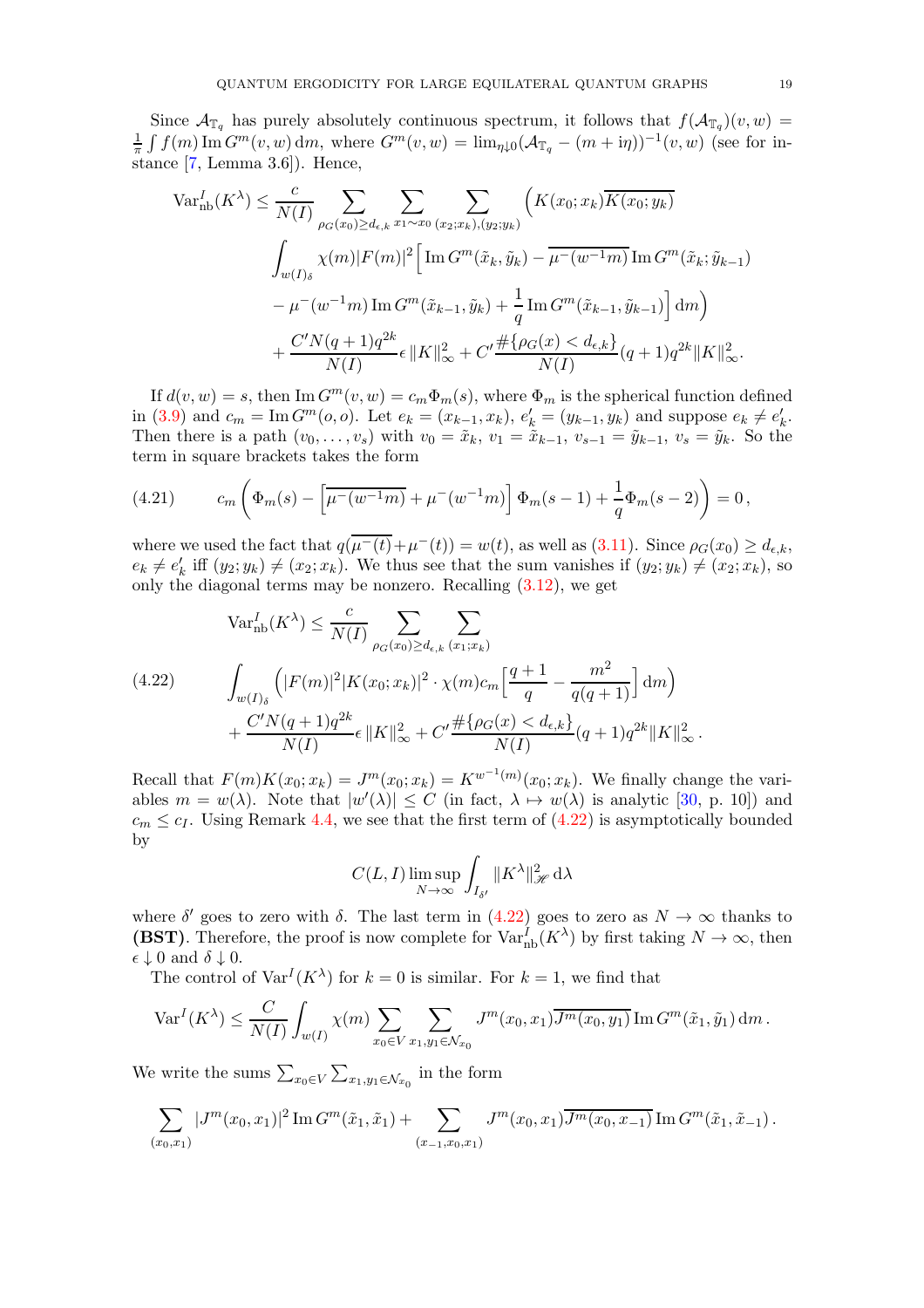The first term has the required form, since  $\text{Im } G^m(v, v)$  is bounded. For the second term, we have  $\text{Im } G^m(\tilde{x}_1, \tilde{x}_{-1}) = c_m \Phi_m(2)$ . Using the Cauchy-Schwarz inequality, we have  $|\sum_{(x-1,x_0,x_1)} J^m(x_0,x_1) \overline{J^m(x_0,x_{-1})}| \leq q \sum_{(x_0,x_1)} |J^m(x_0,x_1)|^2$ . This completes the proof. Finally, in the previous proof we assumed  $(4.20)$  that  $J^m(x_0; x_k) = F(m)K(x_0; x_k)$ . In  $(4.18)$ , for  $k = 1, 2$ , we have operators of the form

$$
J^m(x_0; x_{n+k}) = \frac{1}{n} \sum_{r=1}^n \sum_{s=0}^{T-1} \sum_{y_1, \dots, y_{s+1} \in B(x_{n-r+1}, s+1)} \int_0^L F_{T,t,r,s}(m) f_{(y_s, y_{s+1})}(t) dt,
$$

where  $F_{T,t,r,s}$  is continuous and uniformly bounded  $|F_{T,t,r,s}(m)| \leq C_I$ . Looking back at the proof, we see that all arguments continue to apply; the notations simply become more cumbersome. Here, instead of  $|F(m)|^2$ , we have  $F_{T,t,r,s}(m)$ ,  $\overline{F_{T',t',r',s'}(m)}$ , which we approximate by a polynomial as before.

4.4. End of the proof. We may now conclude the proof of Theorem [2.2.](#page-4-1) From [\(4.18\)](#page-15-1) and Lemma [4.5,](#page-16-1) we have

$$
\limsup_{N \to \infty} \frac{1}{N(I)} \sum_{\lambda_j \in I} |\langle \psi_j, f \psi_j \rangle - \langle f \rangle_{\lambda_j}|^2
$$
\n
$$
\leq C'(L, I) \limsup_{N \to \infty} \int_I \left[ \left\| \frac{1}{n} \sum_{r=1}^n \mathcal{R}_{n,r}^{\lambda} i_0 \mathcal{S}_T K_f^{\lambda} \right\|_{\mathcal{H}}^2 + \left\| \frac{1}{n} \sum_{r=1}^n \mathcal{R}_{n,r}^{\lambda} i_0 \mathcal{S}_T J_f^{\lambda} \right\|_{\mathcal{H}}^2
$$
\n
$$
+ \left\| \frac{1}{n} \sum_{r=1}^n \mathcal{R}_{n,r}^{\lambda} i_1 \mathcal{S}_T M_f^{\lambda} \right\|_{\mathcal{H}}^2 + \left\| \widetilde{\mathcal{S}}_T [K_f^{\lambda} - \langle K_f^{\lambda} \rangle S_0] \right\|_{\mathcal{H}}^2
$$
\n
$$
+ \left\| \widetilde{\mathcal{S}}_T [J_f^{\lambda} - \langle J_f^{\lambda} \rangle S_0] \right\|_{\mathcal{H}}^2 + \left\| \widetilde{\mathcal{S}}_T [M_f^{\lambda} - \langle M_f^{\lambda} \rangle S_1] \right\|_{\mathcal{H}}^2 \right] d\lambda,
$$

The first three terms may be controlled in exactly the same way as in [\[2,](#page-24-1) p. 661–662], and give vanishing contributions as  $N \to \infty$ , followed by  $n \to \infty$ , for any T.

The remaining terms are of the form  $\|\widetilde{S}_T J^{\lambda}\|_{\mathscr{H}}$ , for  $J^{\lambda} = K^{\lambda} - \langle K^{\lambda} \rangle S_k$ . By [\[2,](#page-24-1) Remark 2.2], we know that  $\|\widetilde{S}_T J^{\lambda}\|_{\mathscr{H}_k} \leq \frac{c_{k,\beta}}{T}$  $\frac{k,\beta}{T}$  || $J^{\lambda}$ || $\mathscr{H}_k$ . The result follows by letting  $T \to \infty$ .

### 5. The case of integral operators

<span id="page-19-0"></span>The aim of this Section is to prove Theorem [2.3.](#page-5-0) We follow the same strategy discussed in Section [4.](#page-10-0) The main task will be to reduce the theorem to a control of discrete variances of observables in  $\mathcal{H}_m^o$ , see [\(5.7\)](#page-21-0). Afterwards, the proof will follow as before.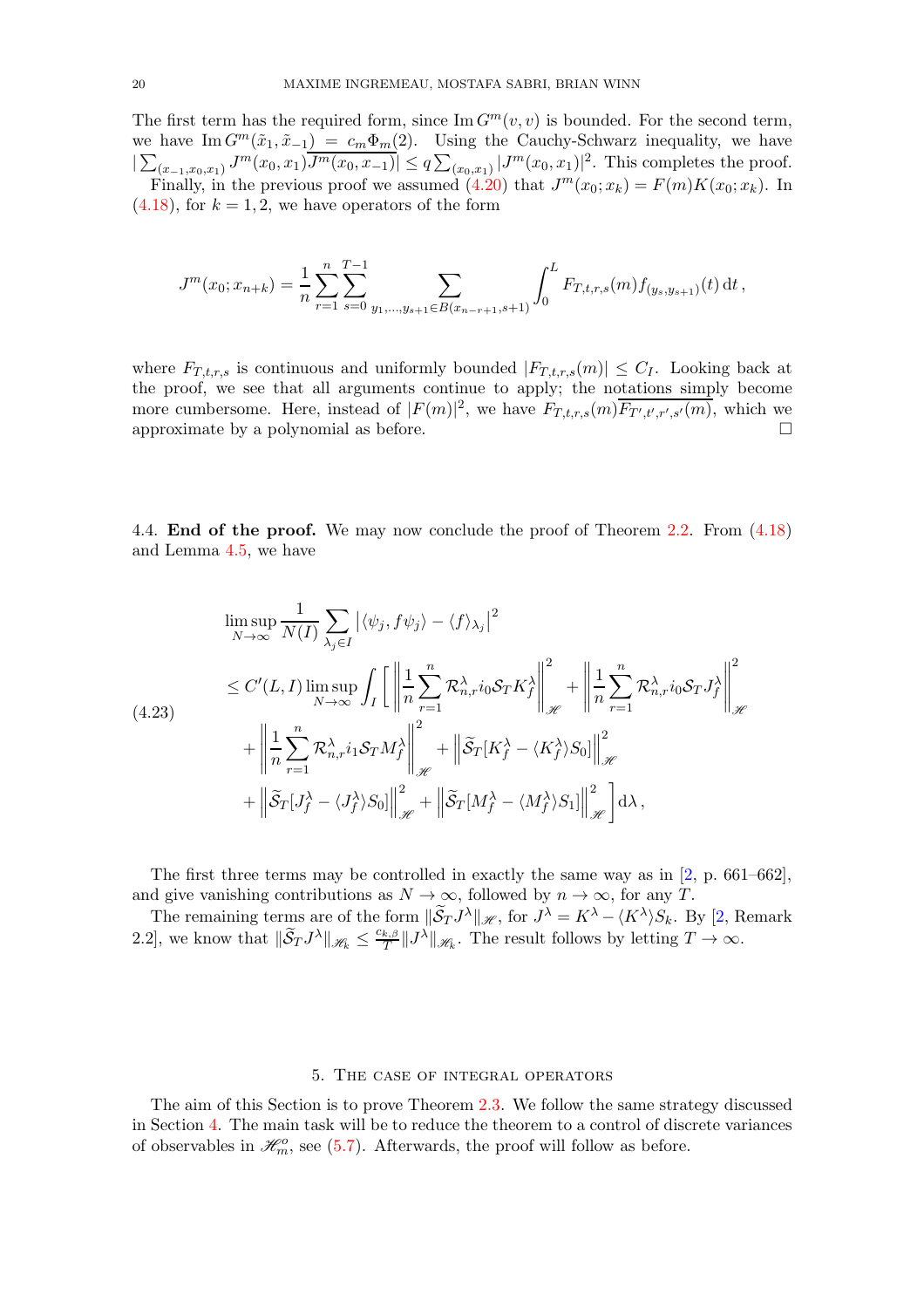We start by expanding the scalar product [\(2.14\)](#page-5-1). Denote  $b_1 = (x_0, x_1)$  and  $b_k =$  $(x_{k-1}, x_k)$ . Using [\(4.7\)](#page-12-5) and the notation  $S_n(x) := S_{\lambda_n}(x)$ , we have

$$
2 \langle \psi_n, K_k \psi_n \rangle
$$
  
\n
$$
= \sum_{(x_0; x_k) \in B_k} \overline{\psi_n(x_0)} \psi_n(x_{k-1}) \int_0^L \int_0^L K_{b_1, b_k}(r_{b_1}, s_{b_k}) \frac{S_n(L - r_{b_1})S_n(L - s_{b_k})}{s^2(\lambda_n)} dr_{b_1} ds_{b_k}
$$
  
\n
$$
+ \sum_{(x_0; x_k) \in B_k} \overline{\psi_n(x_1)} \psi_n(x_k) \int_0^L \int_0^L K_{b_1, b_k}(r_{b_1}, s_{b_k}) \frac{S_n(r_{b_1})S_n(s_{b_k})}{s^2(\lambda_n)} dr_{b_1} ds_{b_k}
$$
  
\n
$$
+ \sum_{(x_0; x_k) \in B_k} \overline{\psi_n(x_0)} \psi_n(x_k) \int_0^L \int_0^L K_{b_1, b_k}(r_{b_1}, s_{b_k}) \frac{S_n(L - r_{b_1})S_n(s_{b_k})}{s^2(\lambda_n)} dr_{b_1} ds_{b_k}
$$
  
\n
$$
+ \sum_{(x_0; x_k) \in B_k} \overline{\psi_n(x_1)} \psi_n(x_{k-1}) \int_0^L \int_0^L K_{b_1, b_k}(r_{b_1}, s_{b_k}) \frac{S_n(r_{b_1})S_n(L - s_{b_k})}{s^2(\lambda_n)} dr_{b_1} ds_{b_k}.
$$

Assume  $k \geq 2$  (the case  $k = 1$  is similar to Theorem [2.2\)](#page-4-1). If  $J_{K,n} \in \mathcal{H}_k$ ,  $M_{K,n} \in \mathcal{H}_{k-1}$ and  $P_{K,n} \in \mathcal{H}_{k-2}$  are defined by

$$
J_{K,n}(x_0;x_k) = \int_0^L \int_0^L K_{(x_0;x_k)}(r_{b_1},s_{b_k}) \frac{S_n(L-r_{b_1})S_n(s_{b_k})}{s^2(\lambda_n)} dr_{b_1} ds_{b_k},
$$

 $M_{K,n}(x_0; x_{k-1})$ 

$$
= \sum_{x_k \in \mathcal{N}_{x_{k-1}} \backslash \{x_{k-2}\}} \int_0^L \int_0^L K_{(x_0; x_k)}(r_{b_1}, s_{b_k}) \frac{S_n(L - r_{b_1})S_n(L - s_{b_k})}{s^2(\lambda_n)} dr_{b_1} ds_{b_k}
$$
  
+ 
$$
\sum_{x_{-1} \in \mathcal{N}_{x_0} \backslash \{x_1\}} \int_0^L \int_0^L K_{(x_{-1}; x_{k-1})}(r_{b_0}, s_{b_{k-1}}) \frac{S_n(r_{b_0})S_n(s_{b_{k-1}})}{s^2(\lambda_n)} dr_{b_0} ds_{b_{k-1}}
$$

 $P_{K,n}(x_1; x_{k-1})$ 

<span id="page-20-2"></span>
$$
= \sum_{x_0 \in \mathcal{N}_{x_1} \backslash \{x_2\}, x_k \in \mathcal{N}_{x_{k-1}} \backslash \{x_{k-2}\}} \int_0^L \int_0^L K_{(x_0; x_k)}(r_{b_1}, s_{b_k}) \frac{S_n(r_{b_1}) S_n(L - s_{b_k})}{s^2(\lambda_n)} \, dr_{b_1} ds_{b_k},
$$

where  $K_{(x_0; x_k)} := K_{(x_0, x_1),(x_{k-1},x_k)}$ , we thus get

(5.1) 
$$
2\langle \psi_n, K_k \psi_n \rangle = \langle \mathring{\psi}_n, (J_{K,n} + M_{K,n} + P_{K,n})_G \mathring{\psi}_n \rangle.
$$

On the other hand, for  $\langle K \rangle$  and  $S_k$  as in [\(4.9\)](#page-12-6), [\(4.10\)](#page-12-4), we have

<span id="page-20-3"></span>
$$
\begin{aligned}\n\left\langle \psi_n, \left( \langle J_{K,n} \rangle S_k + \langle M_{K,n} \rangle S_{k-1} + \langle P_{K,n} \rangle S_{k-2} \right)_{G} \psi_n \right\rangle \\
&= \left[ \langle J_{K,n} \rangle \Phi_{w(\lambda_n)}(k) + \langle M_{K,n} \rangle \Phi_{w(\lambda_n)}(k-1) + \langle P_{K,n} \rangle \Phi_{w(\lambda_n)}(k-2) \right] \cdot \|\psi_n\|^2 \\
&=: 2 \langle K_k \rangle_{n,L,\alpha}\n\end{aligned}
$$

where in the first equality, we used [\(3.6\)](#page-8-3) and the fact that if  $\tilde{\Phi}_k(\lambda) := \Phi_{\lambda}(k)$ , then<sup>[3](#page-20-0)</sup>

<span id="page-20-1"></span>(5.3) 
$$
(S_k)_G = \tilde{\Phi}_k(\mathcal{A}_G).
$$

<span id="page-20-0"></span><sup>&</sup>lt;sup>3</sup>This is well-known : by definitions [\(4.3\)](#page-11-1) and [\(4.10\)](#page-12-4), we have  $[(S_k)G\psi](x) = \frac{1}{(q+1)q^{k-1}}\sum_{(x_0;x_k),x_0=x}\psi(x_k)$  for  $k \ge 1$  and  $[(S_0)G\psi](x) = \psi(x)$ . Since  $\tilde{\Phi}_0(\lambda) = 1$  and  $\tilde{\Phi}_1(\lambda) = \frac{\lambda}{q+1}$ , then [\(5.3\)](#page-20-1) holds for  $k = 0, 1$ . Next,  $[(S_{k+1})_G\psi](x) = \frac{1}{(q+1)q^k} \sum_{(x_0; x_{k+1}), x_0 = x} \psi(x_{k+1}) =$  $\frac{1}{(q+1)q^k}\sum_{(x_0,x_k),x_0=x}[(\mathcal{A}_G\psi)(x_k)-\psi(x_{k-1})]=\frac{1}{q}[(\mathcal{S}_k\mathcal{A}_G\psi)(x)-(\mathcal{S}_{k-1}\psi)(x)].$  If [\(5.3\)](#page-20-1) holds for  $j\leq k$ , then using [\(3.11\)](#page-10-4), this yields  $[\tilde{\Phi}_{k+1}(\mathcal{A}_G)\psi](x)$ , as asserted.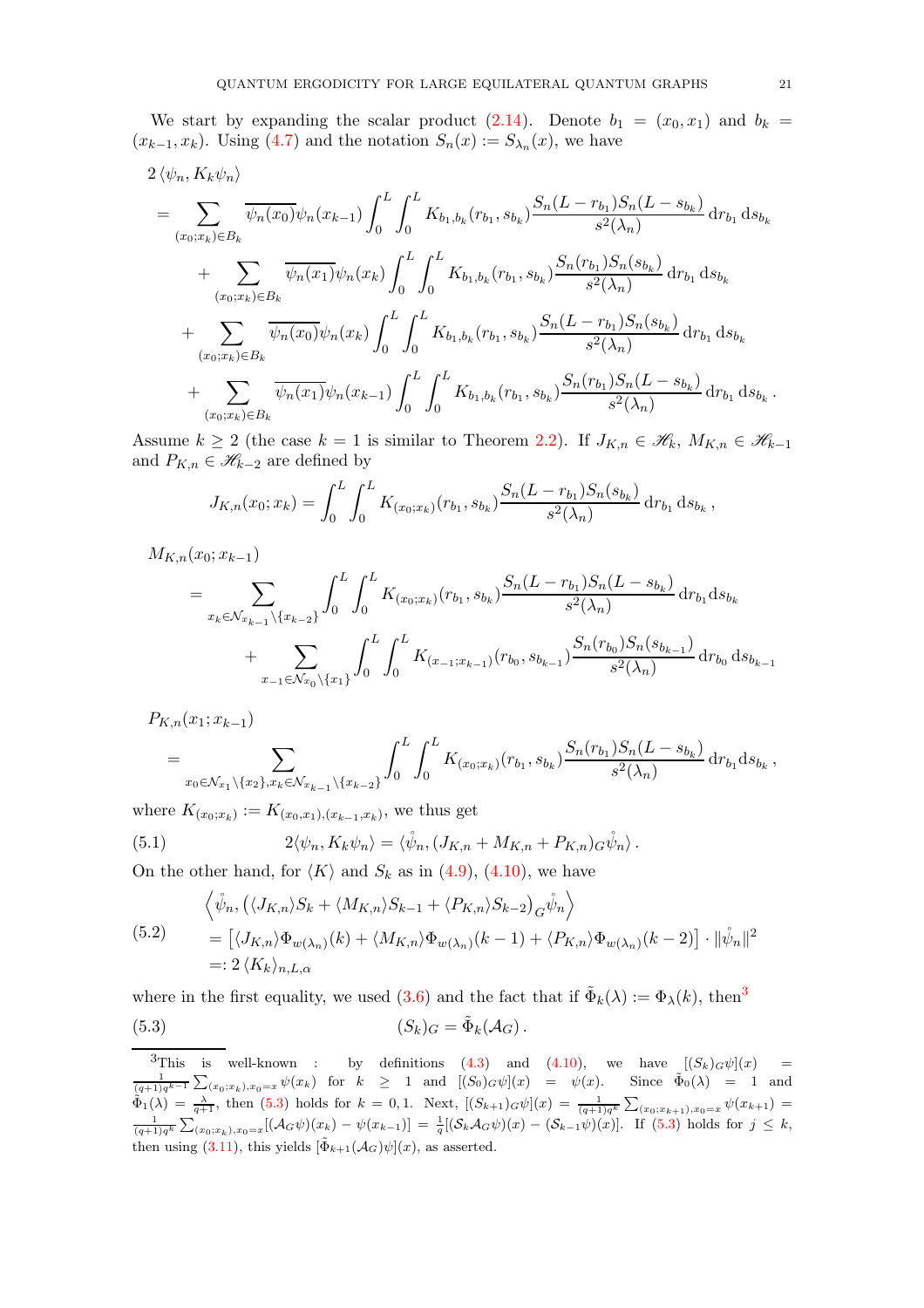Using [\(4.11\)](#page-12-0), this yields the formula

$$
\langle K_k \rangle_{n,L,\alpha} = \frac{1}{N} \sum_{(b_1; b_k) \in B_k} \int_0^L \int_0^L K_{b_1,b_k}(x_{b_1}, y_{b_k}) \Psi_{\lambda_n,k}(x_{b_1}, y_{b_k}) dx_{b_1} dy_{b_k}
$$

where, for  $k \geq 2$ ,

<span id="page-21-1"></span>(5.4) 
$$
\Psi_{\lambda_n,k}(x_{b_1}, y_{b_k}) = \frac{1}{2 \kappa_{\lambda_n}} \left[ \frac{S_n (L - x_{b_1}) S_n (y_{b_k})}{s^2 (\lambda_n)} \Phi_{w(\lambda_n)}(k) + \frac{S_n (L - x_{b_1}) S_n (L - y_{b_k}) + S_n (x_{b_1}) S_n (y_{b_k})}{s^2 (\lambda_n)} \Phi_{w(\lambda_n)}(k-1) + \frac{S_n (x_{b_1}) S_n (L - y_{b_k})}{s^2 (\lambda_n)} \Phi_{w(\lambda_n)}(k-2) \right].
$$

For  $k = 1$ , we have for  $b = (x_0, x_1)$ ,

<span id="page-21-2"></span>(5.5) 
$$
\Psi_{\lambda_n,1}(x_b, y_b) = \frac{1}{2 \kappa_{\lambda_n}} \left[ \frac{S_n (L - x_b) S_n (L - y_b) + S_n(x_b) S_n(y_b)}{s^2(\lambda_n)} + \frac{S_n (L - x_b) S_n(y_b) + S_n(x_b) S_n (L - y_b)}{s^2(\lambda_n)} \Phi_{w(\lambda_n)}(1) \right].
$$

These expressions are not very enlightening, so we now simplify them in terms of Green's functions. Using  $(3.10)$ , we may express  $(5.4)$  as

$$
\Psi_{\lambda_n,k}(x_{b_1}, y_{b_k}) = \frac{1}{2 \kappa_{\lambda_n} \operatorname{Im} G_{\mathbf{T}_q}^{\lambda_n}(o, o) s^2(\lambda_n)} \times \left[ S_n(L - x_{b_1}) S_n(y_{b_k}) \operatorname{Im} G_{\mathbf{T}_q}^{\lambda_n}(\tilde{o}_{b_1}, \tilde{t}_{b_k}) + S_n(L - x_{b_1}) S_n(L - y_{b_k}) \operatorname{Im} G_{\mathbf{T}_q}^{\lambda_n}(\tilde{o}_{b_1}, \tilde{o}_{b_k}) + S_n(x_{b_1}) S_n(y_{b_k}) \operatorname{Im} G_{\mathbf{T}_q}^{\lambda_n}(\tilde{t}_{b_1}, \tilde{t}_{b_k}) + S_n(x_{b_1}) S_n(L - y_{b_k}) \operatorname{Im} G_{\mathbf{T}_q}^{\lambda_n}(\tilde{t}_{b_1}, \tilde{o}_{b_k}) \right].
$$

Noting that  $\tilde{y}_{b_k} \mapsto \text{Im} G_{\mathbf{T}_q}^{\lambda}(v, \tilde{y}_{b_k})$  is an eigenfunction of  $H_{\mathbf{T}_q}$ , we see as in [\(4.7\)](#page-12-5) that

$$
\operatorname{Im} G^{\lambda_n}_{\mathbf{T}_q}(v, \tilde{y}_{b_k}) = \frac{S_n(L - y_{b_k}) \operatorname{Im} G^{\lambda_n}_{\mathbf{T}_q}(v, \tilde{o}_{b_k}) + S_n(y_{b_k}) \operatorname{Im} G^{\lambda_n}_{\mathbf{T}_q}(v, \tilde{t}_{b_k})}{s(\lambda_n)},
$$

so we deduce that for  $\tilde{x}_{b_1} \in \tilde{b}_1$ ,

<span id="page-21-3"></span>(5.6)  
\n
$$
\Psi_{\lambda_n,k}(x_{b_1}, y_{b_k})
$$
\n
$$
= \frac{1}{2\kappa_{\lambda_n} \operatorname{Im} G_{\mathbf{T}_q}^{\lambda_n}(o,o)} \frac{S_n(L - x_{b_1}) \operatorname{Im} G_{\mathbf{T}_q}^{\lambda_n}(\tilde{o}_{b_1}, \tilde{y}_{b_k}) + S_n(x_{b_1}) \operatorname{Im} G_{\mathbf{T}_q}^{\lambda_n}(\tilde{t}_{b_1}, \tilde{y}_{b_k})}{s(\lambda_n)}
$$
\n
$$
= \frac{1}{2\kappa_{\lambda_n}} \cdot \frac{\operatorname{Im} G_{\mathbf{T}_q}^{\lambda_n}(\tilde{x}_{b_1}, \tilde{y}_{b_k})}{\operatorname{Im} G_{\mathbf{T}_q}^{\lambda_n}(o,o)},
$$

where we used that the first argument of  $\text{Im } G^{\lambda}_{\mathbf{T}_q}(\cdot, \cdot)$  is also an eigenfunction. This gives the expression in [\(2.15\)](#page-6-3). Similarly,  $\Psi_{\lambda_n,1}(x_b, y_b) = \frac{1}{2\kappa_{\lambda_n}}$ .  $\operatorname{Im} G^{\lambda n}_{\mathbf{T}_q}(x_b,y_b)$  $\frac{I_q(\log S)}{\log \frac{C}{\log q}(o,o)}$ . In other words,  $\langle K_k \rangle_{n,L,\alpha} = \langle K_k \rangle_{\lambda_n}$ . Recalling [\(5.1\)](#page-20-2) and [\(5.2\)](#page-20-3), we thus get

<span id="page-21-0"></span>(5.7) 
$$
\frac{1}{N(I)} \sum_{\lambda_n \in I} |\langle \psi_n, K_k \psi_n \rangle - \langle K_k \rangle_{\lambda_n}|^2 \leq \text{Var}^I(J_K^{\lambda} - \langle J_K^{\lambda} \rangle S_k) + \text{Var}^I(M_K^{\lambda} - \langle M_K^{\lambda} \rangle S_{k-1}) + \text{Var}^I(P_K^{\lambda} - \langle P_K^{\lambda} \rangle S_{k-2}),
$$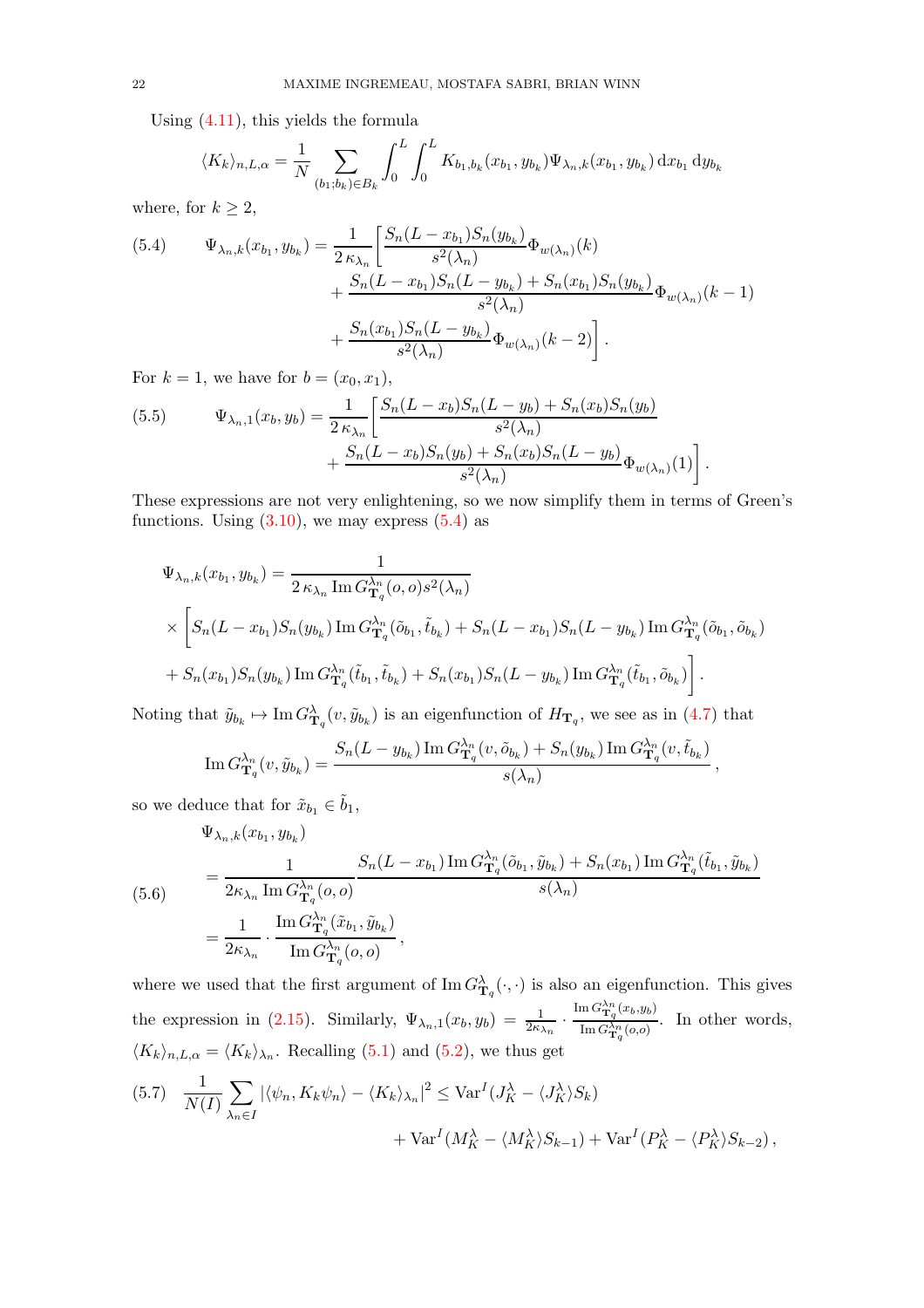where  $J_K^{\lambda_n} := J_{K,n}$ ,  $M_K^{\lambda_n} := M_{K,n}$  and  $P_K^{\lambda_n} := P_{K,n}$ .

From here, we argue as before. Namely, we reduce these discrete variances to nonbacktracking ones, apply the invariance relation involving  $\mathcal{R}_{n,r}^{\lambda}$ , and bound the variances by an HS norm. The only difference is that the variance of the remainders  $\text{Var}^I(\tilde{S}_T[J-\langle J\rangle S_k])$ should now be controlled for general k in Lemma [4.5,](#page-16-1) not just  $k = 0, 1$ . Using the same ideas of the proof of this lemma, we arrive at a bound of the form

$$
\text{Var}^{I}(K^{\lambda}) \lesssim \frac{c}{\pi N(I)} \int_{w(I)} \chi(m) \sum_{x_0 \in V} \sum_{x_k, y_k \in S(x_0, k)} J^{m}(x_0; x_k) \overline{J^{m}(x_0; y_k)} \operatorname{Im} G^{m}(\tilde{x}_k, \tilde{y}_k) dm,
$$

where  $S(x_0, k) = \{d(y, x_0) = k\}$ . We may just bound this using  $|\operatorname{Im} G^m(\tilde{x}_k, \tilde{y}_k)| \leq c_k$ , so the sum becomes  $\sum_{x_0} |\sum_{x_k \in S(x_0,k)} |J^m(x_0; x_k)||^2 \leq (q+1)q^{k-1} \sum_{(x_0; x_k) \in B_k} |J^m(x_0; x_k)|^2$ . Of course, such a crude bound would be problematic if we needed to take  $k \to \infty$  as in the control of the non-backtracking quantum variance (where k is replaced by  $n + k$ ,  $n \to \infty$ ). In this case the expression should be bounded with more caution (in Lemma [4.5](#page-16-1) for example, we used the recursive formula [\(4.21\)](#page-18-1) to rule out off-diagonal terms, thereby avoiding Cauchy-Schwarz). Here however, k is fixed and is the same as the one in  $K_k$ .

Acknowledgements: M.I. was funded by the LabEx IRMIA, and partially supported by the Agence Nationale de la Recherche project GeRaSic (ANR-13-BS01-0007-01).

M.S. was supported by a public grant as part of the Investissement d'avenir project, reference ANR-11-LABX-0056-LMH, LabEx LMH.

<span id="page-22-0"></span>We thank Nalini Anantharaman for suggesting this problem to us.

## Appendix A. Some Green's function identities

<span id="page-22-1"></span>A.1. Relationship between resolvents on the quantum and combinatorial trees. Lemma [3.2](#page-9-2) can be in principle derived from the results of  $[16, Section 4]$ . Given that we use it in a crucial way, we present here a self-contained proof.

The first step is to calculate  $G_{\mathbf{T}_q}^{\gamma}(o_b, o_b)$  for some bond  $b \in \mathbf{T}_q$ . Indeed by [\(3.8\)](#page-9-0) we have

$$
G_{\mathbf{T}_q}^{\gamma}(o_b, o_b) = \frac{U_{\gamma;v}^-(o_b)V_{\gamma;o}^+(o_b)}{W_{v,o}^{\gamma}(o_b)}
$$

for  $\gamma \notin \sigma(H_{\mathbf{T}_q})$ . If  $b \in \mathcal{B}^n b_o \cap \mathcal{B}^{*m} b_v$ , where  $b_o$  and  $b_v$  are the edges containing  $o, v$ respectively, we get  $U_{\gamma,\nu}^-(o_b) = \mu^-(\gamma)^m U_{\gamma}(0)$ ,  $V_{\gamma,o}^+(o_b) = \mu^-(\gamma)^n V_{\gamma}(0)$  and  $W_{\nu,o}^{\gamma}(o_b) =$  $(\mu^-(\gamma))^{m+n}W^{\gamma}$ , where  $W^{\gamma} = V^{\gamma}(0)U'_{\gamma}(0) - V'_{\gamma}(0)U_{\gamma}(0) = s(\gamma)(1 - (q\mu^+(\gamma))^2)$ . Hence,

<span id="page-22-3"></span>(A.1) 
$$
G_{\mathbf{T}_q}^{\gamma}(o_b, o_b) = \frac{U_{\gamma}(0)V_{\gamma}(0)}{W^{\gamma}} = \frac{-s(\gamma)q\mu^{+}(\gamma)s(\gamma)}{s(\gamma)[1 - (q\mu^{+}(\gamma))^{2}]} = \frac{-s(\gamma)}{\mu^{-}(\gamma) - q\mu^{+}(\gamma)} = \frac{-s(\gamma)}{(q+1)\mu^{-}(\gamma) - w(\gamma)},
$$

where we used  $(3.3)$ . More generally, if  $(v_0, \ldots, v_k)$  is a non-backtracking path of vertices in  $\mathbb{T}_q$ , then we can take  $o = v_0$ ,  $v = v_k$  and

$$
G_{\mathbf{T}_q}^{\gamma}(v_0, v_k) = \frac{U_{\gamma;v}^-(v_0)V_{\gamma;o}^+(v_k)}{W_{v,o}^{\gamma}(v_0)} = (\mu^-(\gamma))^k \frac{U_{\gamma}(v_0)V_{\gamma}(v_0)}{W_{v,o}^{\gamma}(v_0)} = \frac{-s(\gamma)(\mu^-(\gamma))^k}{(q+1)\mu^-(\gamma) - w(\gamma)}
$$

We thus showed that for any  $\gamma \in \mathbb{C}^+$ ,

<span id="page-22-2"></span>(A.2) 
$$
G_{\mathbf{T}_q}^{\gamma}(v, w) = -s(\gamma) \frac{(\mu^{-}(\gamma))^{d(v, w)}}{(q+1)\mu^{-}(\gamma) - w(\gamma)} = -s(\gamma) G_{\mathcal{A}_{\mathbb{T}_q}}^{w(\gamma)}(v, w) ,
$$

where the last equality is by the classic form of the Green's function of  $\mathcal{A}_{\mathbb{T}_q}$ , see e.g. [\[19,](#page-25-24) Chapter 1 or [\[7,](#page-24-8) Lemma 2.1]. Note that from  $(3.1)$ ,  $\mu^{\pm}(\gamma)$  coincides with the quantity  $\epsilon_{\pm}(w(\gamma))$  in [\[2,](#page-24-1) Section 6], both being the solutions of  $qx^2 - w(\gamma)x + 1 = 0$ .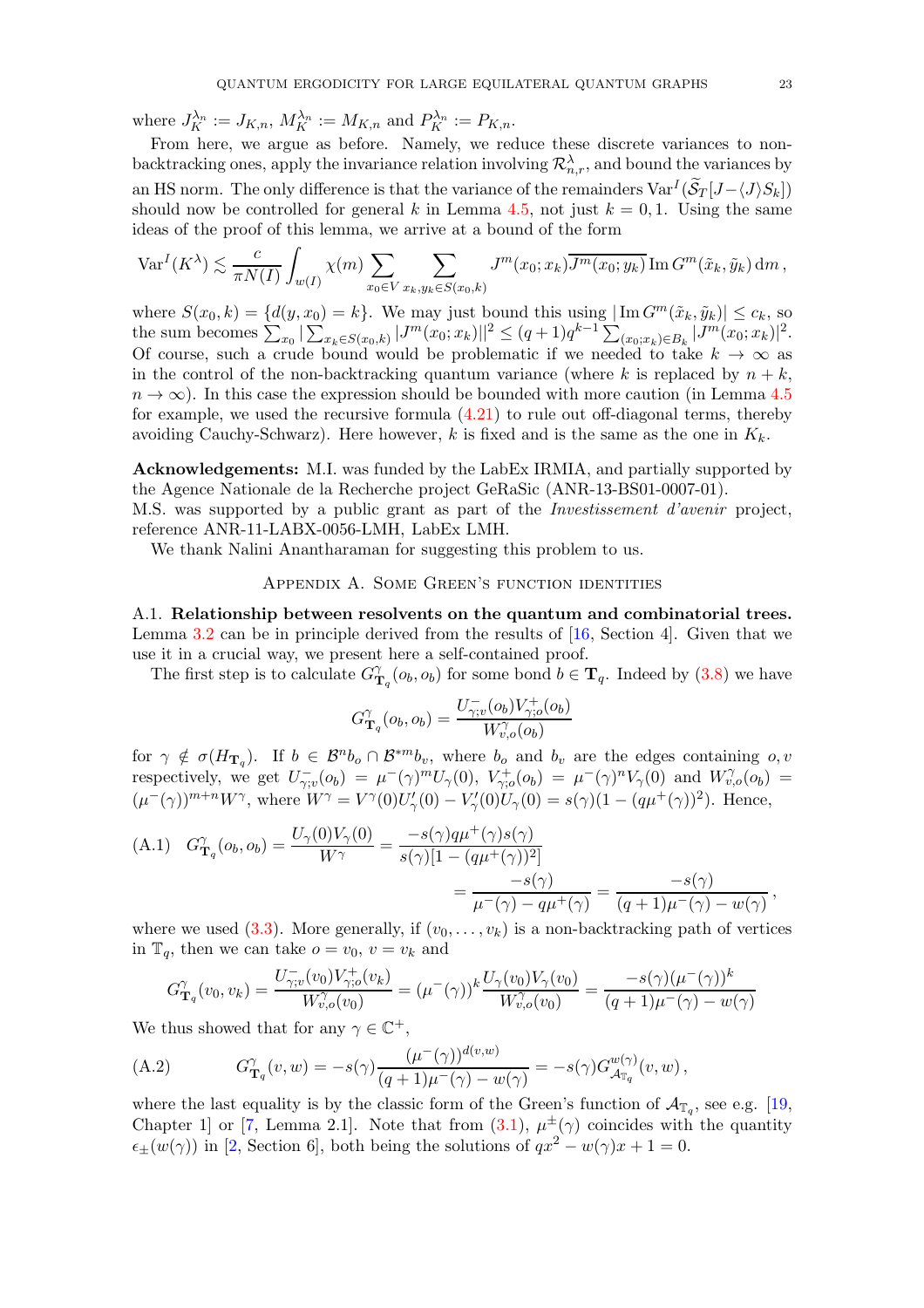If  $\gamma = \lambda + i\eta$  with  $\lambda \in \sigma_{ac}(H_{\mathbf{T}_q})$ , then taking  $\eta \downarrow 0$  in  $(A.2)$ , we get  $G_{\mathbf{T}_q}^{\lambda+i0}(v,w)$  =  $-s(\lambda)\frac{(\mu^-(\lambda))^{d(v,w)}}{(q+1)\mu^-(\lambda)-w()}$  $\frac{(\mu^-(\lambda))^{d(v,w)}}{(q+1)\mu^-(\lambda)-w(\lambda)}$ . This coincides with  $-s(\lambda)G^{w(\lambda)+i0}_{\mathcal{A}_{\mathbb{T}_q}}$  $\mathcal{A}_{\mathbb{T}_q}^{w(\lambda)+i0}(v,w)$ , proving the lemma<sup>[4](#page-23-1)</sup>.

<span id="page-23-0"></span>A.2. Limiting measures and Green's functions. If we re-write  $U_{\gamma}(x)$  and  $V_{\gamma}(x)$  in the basis  $\{S_{\gamma}(x), S_{\gamma}(L-x)\}\)$ , we find as in [\(4.7\)](#page-12-5),

$$
V_{\gamma}(x) = q\mu^{+}(\gamma)S_{\gamma}(L - x) + S_{\gamma}(x),
$$
  

$$
U_{\gamma}(x) = -\left(S_{\gamma}(L - x) + q\mu^{+}(\gamma)S_{\gamma}(x)\right),
$$

If x, y belong to the same bond  $b = (o, v)$ , and supposing that  $y \in \mathbf{T}_x^+$ , we have by  $(3.8)$ ,

$$
G_{\mathbf{T}_q}^{\gamma}(x,y) = \frac{\mu^{-}(\gamma)}{\mu^{-}(\gamma)} \cdot \frac{U_{\gamma}(x)V_{\gamma}(y)}{W^{\gamma}}
$$
  
= 
$$
-\frac{(\mu^{-}(\gamma)S_{\gamma}(L-x) + S_{\gamma}(x))(q\mu^{+}(\gamma)S_{\gamma}(L-y) + S_{\gamma}(y))}{s(\gamma)[(q+1)\mu^{-}(\gamma) - w(\gamma)]},
$$

using [\(3.3\)](#page-8-4). Taking  $\gamma = \lambda + i0$  with  $\lambda \in \sigma_{ac}(H_{\mathbf{T}_q})$  and recalling that  $G_{\mathbf{T}_q}^{\lambda}(o, o)$  =  $\frac{-s(\lambda)}{(q+1)\mu^-(\lambda)-w(\lambda)}$  by  $(A.1)$ , we get

$$
G_{\mathbf{T}_q}^{\lambda}(x,y) = \frac{G_{\mathbf{T}_q}^{\lambda}(o,o)}{s^2(\lambda)} \Big( S_{\lambda}(L-x)S_{\lambda}(L-y) + S_{\lambda}(x)S_{\lambda}(y) + \mu^-(\lambda)S_{\lambda}(L-x)S_{\lambda}(y) + q\mu^+(\lambda)S_{\lambda}(x)S_{\lambda}(L-y) \Big).
$$

Hence,

$$
\operatorname{Im} G_{\mathbf{T}_q}^{\lambda}(x, y) = \frac{\operatorname{Im} G_{\mathbf{T}_q}^{\lambda}(o, o)}{s^2(\lambda)} \bigg( S_{\lambda}(L - x) S_{\lambda}(L - y) + S_{\lambda}(x) S_{\lambda}(y) \n+ \frac{w(\lambda)}{2q} S_{\lambda}(L - x) S_{\lambda}(y) + \frac{w(\lambda)}{2} S_{\lambda}(x) S_{\lambda}(L - y) \bigg) \n+ \frac{\operatorname{Re} G_{\mathbf{T}_q}^{\lambda}(o, o)}{s^2(\lambda)} \Big( \operatorname{Im} \mu^{-}(\lambda) S_{\lambda}(L - x) S_{\lambda}(y) + \operatorname{Im} q \mu^{+}(\lambda) S_{\lambda}(x) S_{\lambda}(L - y) \Big).
$$

Now  $\text{Im } G^{\lambda}_{\mathbf{T}_q}(o, o) = \frac{(q+1)\text{Im }\mu^{-}(\lambda)s(\lambda)}{|(q+1)\mu^{-}(\lambda)-w(\lambda)|^2}$  and  $\text{Re } G^{\lambda}_{\mathbf{T}_q}(o, o) = \frac{q-1}{2q}$  $\frac{w(\lambda)s(\lambda)}{|(q+1)\mu-(\lambda)-w(\lambda)|^2}$ . Hence,  $\operatorname{Re} G^{\lambda}_{\mathbf{T}_q}(o, o) = \frac{q-1}{2q}$  $\frac{w(\lambda)}{(q+1)\operatorname{Im}\mu^{-}(\lambda)}\operatorname{Im}G^{\lambda}_{\mathbf{T}_q}(o,o)$ . We thus get

<span id="page-23-2"></span>(A.3) Im 
$$
G_{\mathbf{T}_q}^{\lambda}(x, y) = \frac{\text{Im } G_{\mathbf{T}_q}^{\lambda}(o, o)}{s(\lambda)^2} \Big( S_{\lambda}(L - x) S_{\lambda}(L - y) + S_{\lambda}(x) S_{\lambda}(y)
$$
  
+  $\frac{w(\lambda)}{2q} S_{\lambda}(L - x) S_{\lambda}(y) + \frac{w(\lambda)}{2} S_{\lambda}(x) S_{\lambda}(L - y)$   
+  $\frac{(q - 1)w(\lambda)}{2q(q + 1)} S_{\lambda}(L - x) S_{\lambda}(y) - \frac{q - 1}{2(q + 1)} w(\lambda) S_{\lambda}(x) S_{\lambda}(L - y) \Big)$   
=  $\frac{\text{Im } G_{\mathbf{T}_q}^{\lambda}(o, o)}{s(\lambda)^2} \Big( S_{\lambda}(L - x) S_{\lambda}(L - y) + S_{\lambda}(x) S_{\lambda}(y) + \frac{w(\lambda)}{q + 1} [S_{\lambda}(L - x) S_{\lambda}(y) + S_{\lambda}(x) S_{\lambda}(L - y)] \Big)$ ,

<span id="page-23-1"></span><sup>&</sup>lt;sup>4</sup>Note that  $-s(\lambda) \frac{(\mu^{-}(\lambda))^{d(v,w)}}{(q+1)\mu^{-}(\lambda)-w(\lambda)}$  is well-defined for  $\lambda \in \sigma_{ac}(H_{\mathbf{T}_q})$ . In fact, the denominator has a nonzero imaginary part in this case, so in particular it never vanishes. In general, it is easy to see that this fraction can have a pole only if  $w(\lambda) = \pm (q+1)$ . If  $\alpha = 0$ , this only occurs for  $\lambda \in \sigma_2$ . Hence,  $G^{\lambda+10}_{\mathbf{T}_q}(v, w)$ exists more generally for  $\lambda \in \mathbb{R} \setminus \sigma_2$  in this case and equals  $-s(\lambda)G^{w(\lambda)+i0}(v, w)$ .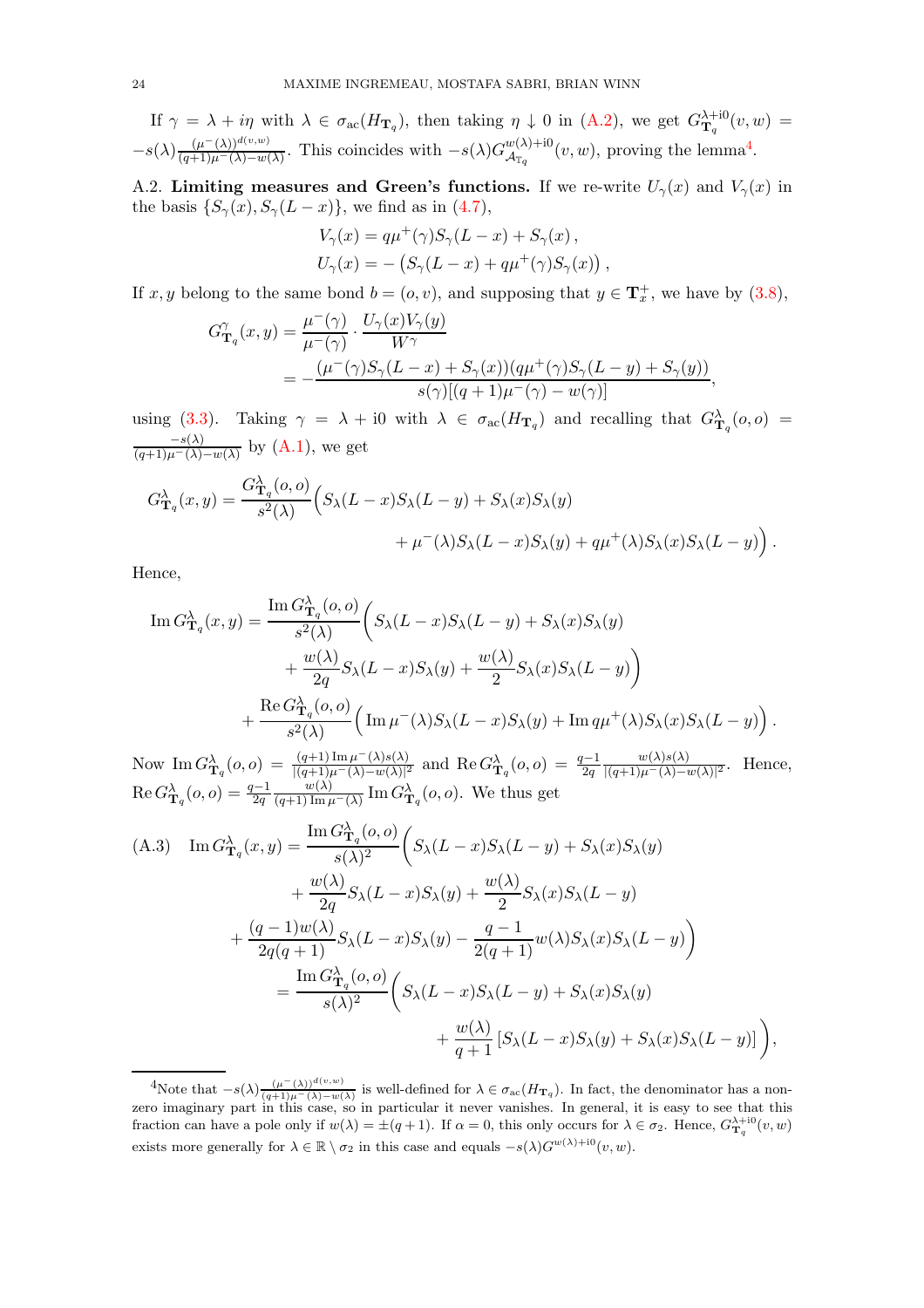which recovers  $\Psi_{\lambda_n,1}(x,y) = \frac{1}{2\kappa_{\lambda_n}}$ .  $\operatorname{Im} G^{\lambda_n}_{\mathbf{T}_q}(x,y)$  $\frac{\Gamma_{\text{I}_q}(\cdot,\cdot)}{\text{Im }G_{\text{T}_q}^{\lambda_n}(o,o)}$  from [\(5.5\)](#page-21-2). Because the final expression in [\(A.3\)](#page-23-2) is symmetric in x and y, it holds for  $y \in \mathbf{T}_x^-$  too.

By a similar method we may also recover  $\Psi_{\lambda_n,k}(x_{b_1},y_{b_k})$  with the help of identity  $(3.10)$ , thus obtaining an alternative proof of [\(5.6\)](#page-21-3).

<span id="page-24-7"></span>If we specialize to  $y = x$  in  $(A.3)$ , we get

(A.4) 
$$
\frac{\text{Im } G_{\mathbf{T}_q}^{\lambda+{\rm i}0}(x,x)}{\text{Im } G_{\mathbf{T}_q}^{\lambda+{\rm i}0}(o,o)} = \frac{1}{s(\lambda)^2} \left( S_{\lambda}^2(L-x) + S_{\lambda}^2(x) + \frac{2w(\lambda)}{q+1} S_{\lambda}(L-x) S_{\lambda}(x) \right).
$$

<span id="page-24-6"></span>In particular, recalling  $(2.12)$ , we obtain

(A.5) 
$$
\int_0^L \Psi_{\lambda_n}(x) dx = \frac{1}{\kappa_{\lambda_n}} \int_0^L \frac{\mathrm{Im} G_{\mathbf{T}_q}^{\lambda_n + i0}(x, x)}{\mathrm{Im} G_{\mathbf{T}_q}^{\lambda_n + i0}(o, o)} dx = \frac{2}{q+1}
$$

<span id="page-24-9"></span>Note that, when  $\lambda \in \sigma_1$ , we have by  $(2.8)$  that

(A.6) 
$$
\frac{\operatorname{Im} G_{\mathbf{T}_q}^{\lambda+i0}(x,x)}{\operatorname{Im} G_{\mathbf{T}_q}^{\lambda+i0}(o,o)} \ge \frac{1}{s(\lambda)^2} \left( S_{\lambda}^2(L-x) + S_{\lambda}^2(x) - \frac{4\sqrt{q}}{q+1} S_{\lambda}(L-x) S_{\lambda}(x) \right) > 0,
$$

since  $\frac{4\sqrt{q}}{q+1}$  < 2 for any q. The inequality in [\(A.6\)](#page-24-9) is strict since  $S_\lambda(L-x)$  and  $S_\lambda(x)$  cannot simultaneously be 0 as they are independent solutions to a linear ODE.

If we consider the special case where  $\alpha = 0, U \equiv 0$  we find the interesting property that Im  $G_{\mathbf{T}_q}^{\lambda+i0}(x,x)$  is constant as a function of x. Indeed we have then  $S_{\lambda}(x) = \frac{\sin(\sqrt{\lambda}x)}{\sqrt{\lambda}}$  and  $w(\lambda) = (q+1)\cos(\sqrt{\lambda}L)$ , so [\(A.4\)](#page-24-7) yields

$$
\frac{\operatorname{Im} G_{\mathbf{T}_q}^{\lambda+i0}(x,x)}{\operatorname{Im} G_{\mathbf{T}_q}^{\lambda+i0}(o,o)} = \frac{1}{\sin^2(\sqrt{\lambda}L)} \Big( \left( \sin(\sqrt{\lambda}L) \cos(\sqrt{\lambda}x) - \sin(\sqrt{\lambda}x) \cos(\sqrt{\lambda}L) \right)^2 + \sin^2(\sqrt{\lambda}x) \n+ 2 \cos(\sqrt{\lambda}L) \left( \sin(\sqrt{\lambda}L) \cos(\sqrt{\lambda}x) - \sin(\sqrt{\lambda}x) \cos(\sqrt{\lambda}L) \right) \sin(\sqrt{\lambda}x) \Big) \n= \frac{1}{\sin^2(\sqrt{\lambda}L)} \left( \sin^2(\sqrt{\lambda}L) \cos^2(\sqrt{\lambda}x) - \sin^2(\sqrt{\lambda}x) \cos^2(\sqrt{\lambda}L) + \sin^2(\sqrt{\lambda}x) \right) \n= 1.
$$

Using [\(A.5\)](#page-24-6), we get  $\kappa_{\lambda_n} = \frac{q+1}{2}$  $\frac{+1}{2}L$  in this case. Hence, we deduce that the limiting measure in the special case  $\alpha = 0, U \equiv 0$  is the uniform measure :

$$
\Psi_{\lambda_n}(x) = \frac{2}{L(q+1)}.
$$

#### **REFERENCES**

- <span id="page-24-5"></span>[1] M. Aizenman, R. Sims and S. Warzel, *Absolutely continuous spectra of quantum tree graphs with weak disorder*, Comm. Math. Phys. 264 (2006) 371–389.
- <span id="page-24-1"></span><span id="page-24-0"></span>[2] N. Anantharaman, *Quantum ergodicity on regular graphs*, Comm. Math. Phys. 353 (2017) 633–690.
- [3] N. Anantharaman, E. Le Masson, *Quantum ergodicity on large regular graphs*, Duke Math. J. 164 (2015) 723–765.
- <span id="page-24-2"></span>[4] N. Anantharaman, M. Sabri, *Quantum ergodicity on graphs : from spectral to spatial delocalization*, Annals of Mathematics, to appear, [arXiv:1704.02766](http://arxiv.org/abs/1704.02766).
- <span id="page-24-3"></span>[5] N. Anantharaman, M. Sabri, *Quantum ergodicity for the Anderson model on regular graphs*, J. Math. Phys. 58 (2017), 091901.
- <span id="page-24-4"></span>[6] N. Anantharaman, M. Sabri, *Recent results of quantum ergodicity on graphs and further investigation*, Annales de la faculté des Sciences de Toulouse, to appear, [arXiv:1711.07666](http://arxiv.org/abs/1711.07666).
- <span id="page-24-8"></span>[7] N. Anantharaman, M. Sabri, *Poisson kernel expansions for Schrödinger operators on trees*, J. Spectral Theory 9 (2019) 243–268.

.